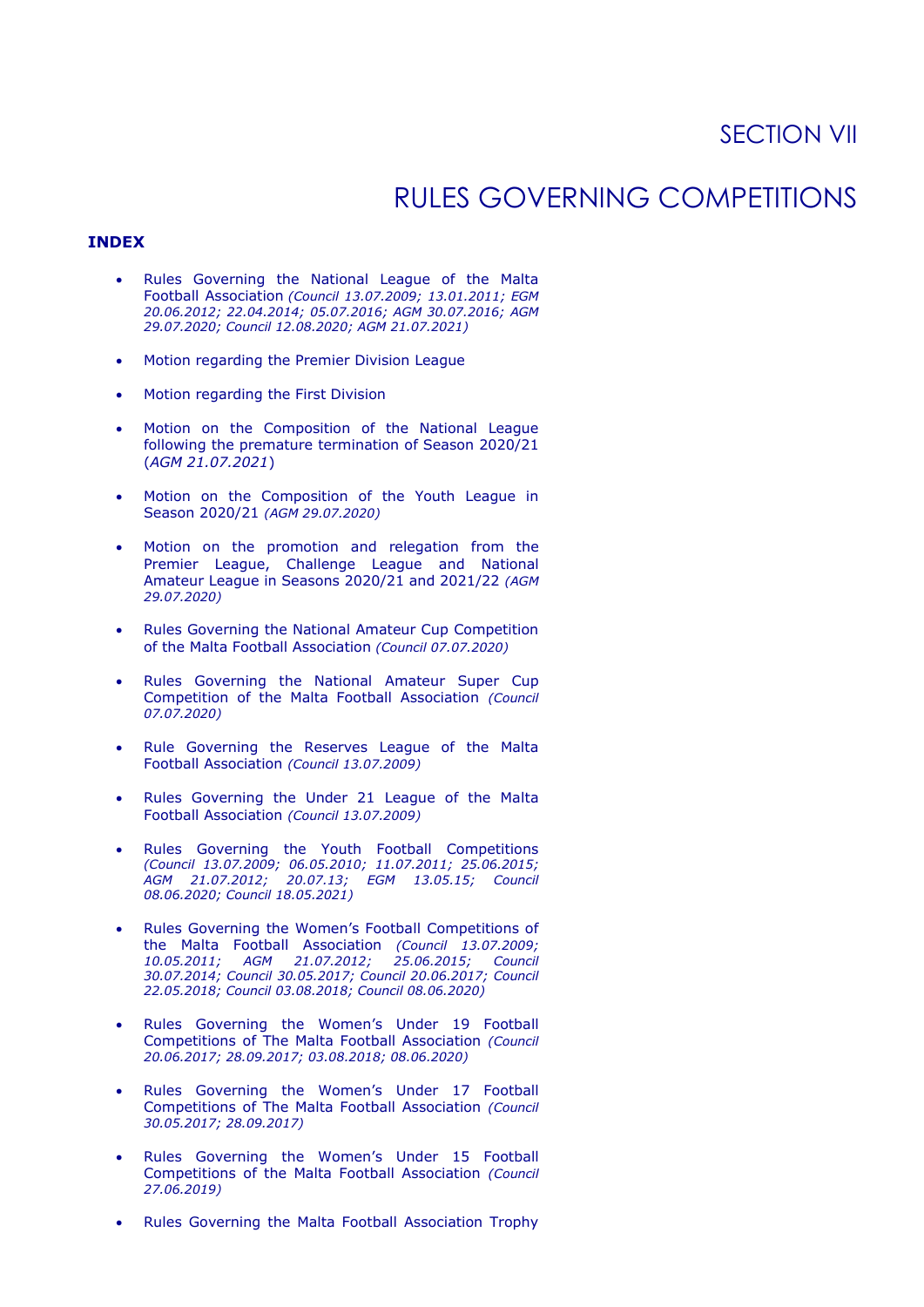Competition *(Council 13.07.2009; AGM 21.07.2012; Council 20.06.2017; Council 16.12.19; Council 07.07.2020)*

- Rules Governing the Super Cup Competition of the Malta Football Association *(Council 13.07.2009; Council 20.06.2017)*
- Rules Governing the Quadrangular Tournament for Top Clubs of the Malta Football Association *(Council 13.07.2009)*
- Rules Governing the Euro Cup Competition of the Malta Football Association *(Council 26.03.2009; Council 13.07.2009; 10.06.2011)*
- Rules Governing the Futsal Competitions of the Malta Football Association *(Council 13.07.2009; 31.08.2009)*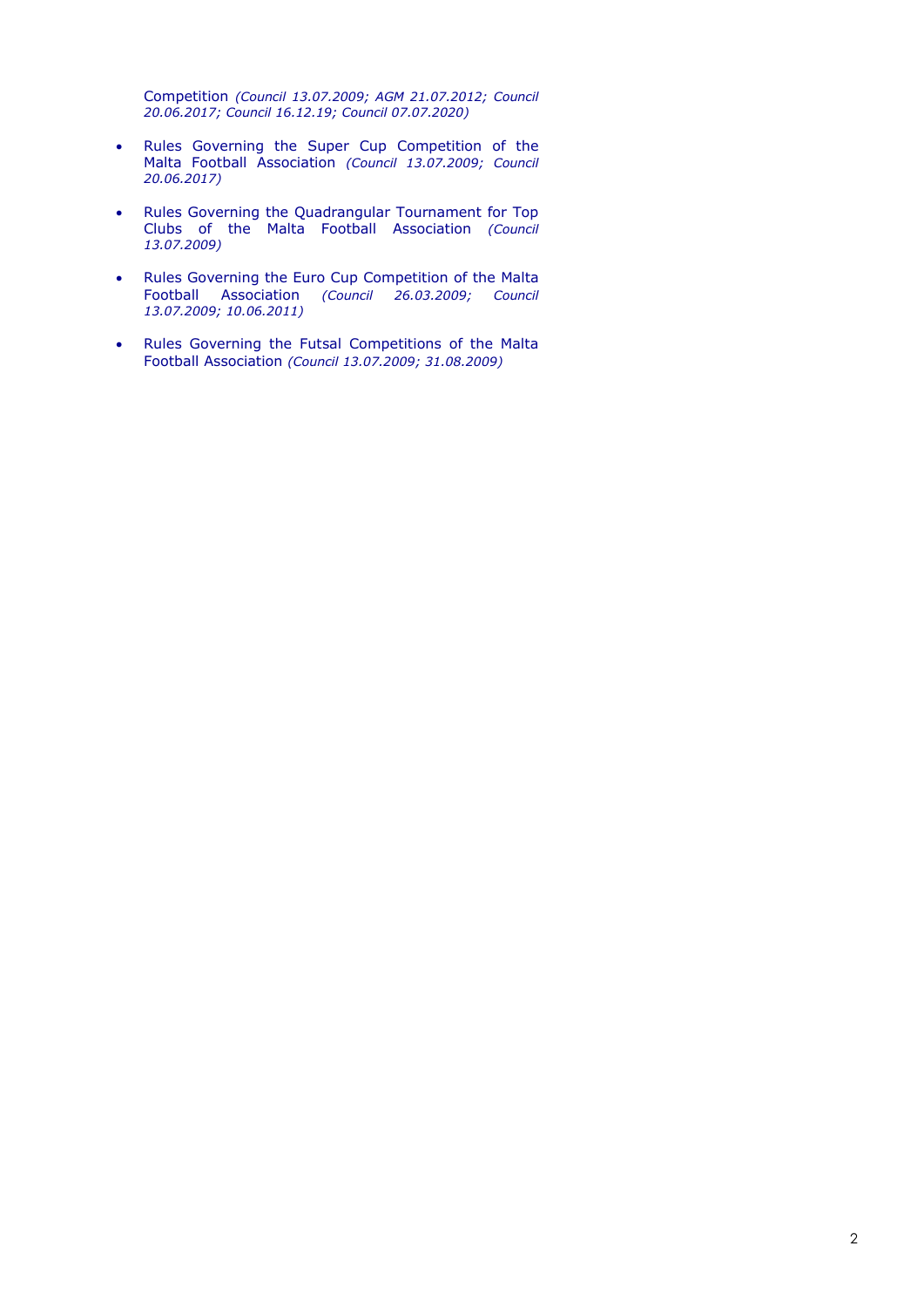### **RULES GOVERNING THE NATIONAL LEAGUE OF THE MALTA FOOTBALL ASSOCIATION**

### **1. Organisation of a National League**

- (i) The Association shall organise a national league on annual basis, to be known as the National League of the Malta Football Association.
- (ii) Participation in the National League shall be in accordance with the provisions of article 3 hereunder.
- (iii) In the case that the National League or any division of the League is sponsored by an individual or a company, the name of such individual or company may, at the discretion of the Executive Board, be added to the official name of the League, or to the name of the division concerned, as the case may be.

#### **2. Management and Control of the National League**

The entire management and control of the National League shall vest in the Executive Board of the Association. Matches shall be played in accordance with the Rules, Regulations and Bye-Laws of the Association and the Laws of the Game.

#### **3. Composition of the National League** *Amended:*

*29-07-20 21-07-21*

The National League shall consist of three (3) Divisions, as follows:

- (i) fourteen (14) Clubs in the highest division, to be known as the Premier League;
- (ii) sixteen (16) Clubs in the second highest division, to be known as the Challenge League;
- (iii) a number of Clubs, which shall be decided upon by the Executive Board of the Association between the first day in May and the first day in July in each year in the third highest division, to be known as the National Amateur league, provided that all Clubs, which had taken part in the third highest division in the previous season and did not drop out of the League due to expulsion, suspension, relegation or not getting a license, shall have the right to take part in the League during the coming season.

#### **4. No Changes in the Composition of the League** *Amended: 29-07-20*

There shall be no changes in the composition of the three divisions, except such as may come about by promotion or relegation, or as stated below because of vacancies, or by a change in the Rules affecting competitions in accordance with the Rules of the Association.

### **5. Vacancies in the National League**

- (i) In the case that in any season any Club in any Division fails for any reason whatsoever to compete in the National League or fails to get any type of license whatsoever, such Club shall be considered to have dropped out of the National League.
- (ii) (a) The Executive Board of the Association shall fill any vacancy in any Division, which vacancy may arise due to the reason mentioned in sub-paragraph (i) above, or which may arise due to removal, suspension or relegation of a Club by a decision of any of the competent bodies of the Association or which may arise due to a decision of the Member Clubs' Licensing Board of the Association, in the first instance by declaring that a Club or more Clubs, as the case may be, which had been sportingly relegated will not be relegated and in the second instance by promoting the Club or Clubs next in merit to the Club or Clubs promoted in accordance with the last season's league table of the immediately inferior Division.
- Should two (2) or more Clubs be on equal points, or in the inferior Division there was more than one Section, in a way that it cannot be decided which of them shall be promoted, then the rules provided in Article 35 of Section V of the Regulations (Competition Rules) shall apply. Amended: (b) *29-07-20*

### **6. Presentation of Trophies and medals**

- (i) The champion Club of each and every Division of the National League shall be presented by the Association with the winner's trophy which is the property of the Association. Furthermore, each and every champion Club shall also be presented with a miniature trophy for retention.
- (ii) (a) All trophies belonging to the Association shall be returned to the Association in good condition within one month of their presentation. Failure by the Club to return any trophy which belongs to the Association within this time-limit shall be punished with a fine of one thousand and five hundred euro (€1500),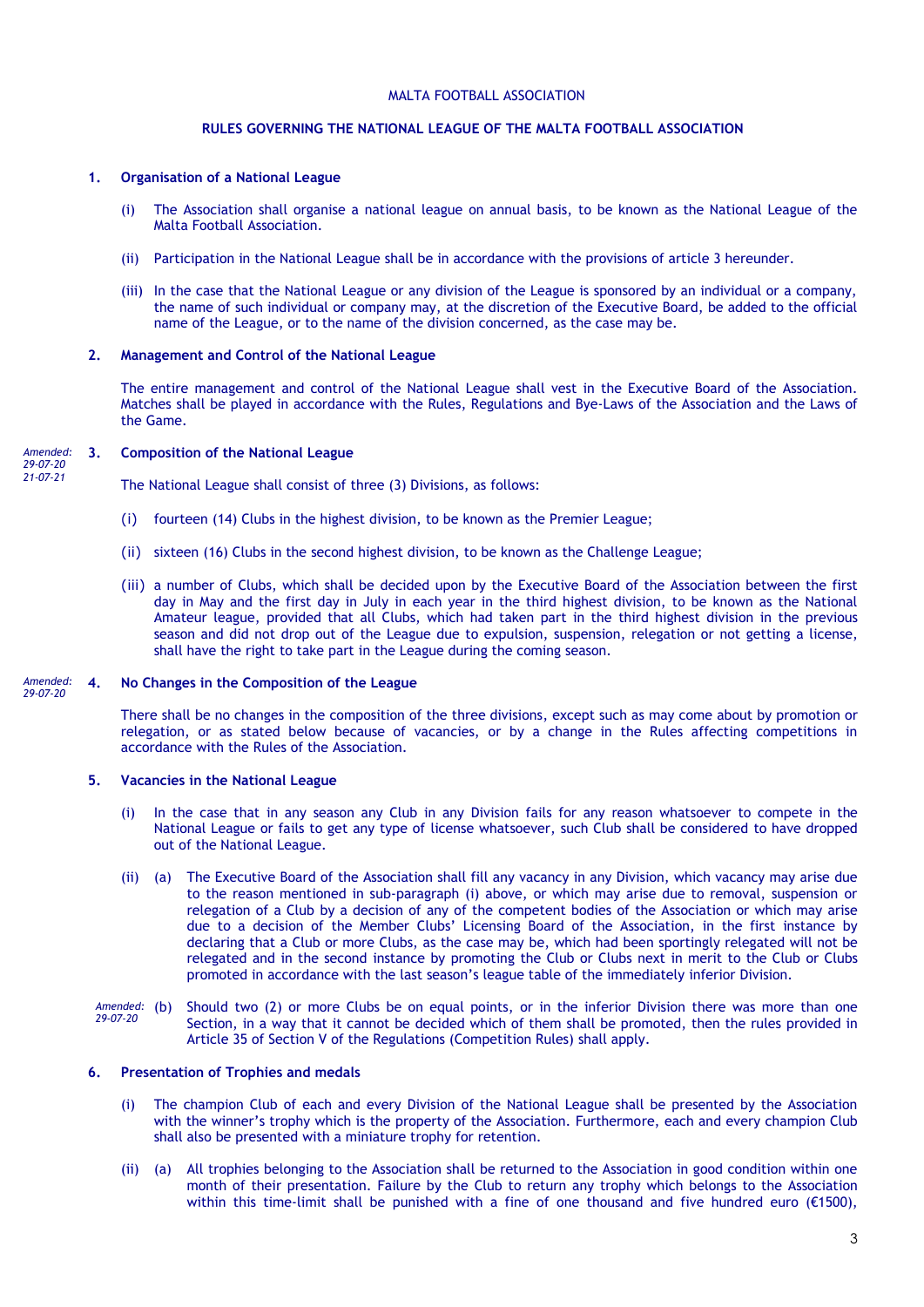provided that seven (7) days written notice would have been given by the Association to the Club concerned to return the Trophy concerned.

- (b) Should any trophy be destroyed or damaged through accident whilst under the care and custody of Club, such Club shall refund to the Association the cost of repairs, or the full value of the trophy concerned.
- (c) Should any trophy be destroyed or damaged through any other cause, besides the obligations under subclause (b) above, the Club shall be punished by the Control and Disciplinary Board of the Association with a fine not exceeding one thousand and five hundred euro (€1500).
- (iii) (a) The players and the members of technical staff of the champion Club of each and every Division of the National League shall be presented with a commemorative medal. Thus each such Club shall receive thirty (30) medals.
	- (b) In principle, the players and the members of the technical staff shall be presented with their medals in a medals award ceremony to be held immediately prior to the presentation of the trophy and the miniature trophy to the champion Club. In this case the medals will be presented to the players and the members of the technical staff included on the Official Match Report Form of the match at the end of which the trophy and the miniature trophy are to be presented. However, a player and/or a member of the technical staff who was sent off by the referee before, during or after the match shall not be presented with a medal during the medals award ceremony. The remainder of the medals shall be handed over to the Club to give to other deserving players and/or members of the technical staff. In case that the medals are not presented at the end of a match, all the medals will be given to the Club to give to deserving players and members of the technical staff.

#### **7. Rules of the National League** *Amended: 29-07-20*

(I). The Premier League

The Premier League shall take the form of a league which shall be played by all the fourteen (14) clubs in the League on a double round-robin basis. At the end of the league the following shall apply;

- (a) the Club placed in first position in the official Classification Table, at the end of the league, shall be declared the Champion of the Premier League;
- (b) the Club placed in second position in the official Classification Table, at the end of the league shall be declared the Runner-Up of the Premier League;
- the Clubs placed in thirteenth and fourteenth position in the official Classification Table, at the end of the league, shall be relegated to the following season's Challenge League; Amended: (C) *07-07-20*
- the twelfth placed Club in the official Classification Table shall participate in a Premier League Play-Out with the third placed Club in the official Classification Table of the Challenge League. The winner of the Premier League Play-Out shall participate in the following season's Premier League and the loser shall participate in the following season's Challenge League. The duration of the match shall be ninety (90) minutes. If the match is still drawn after normal time, extra time shall be played. If the match is still drawn at the end of extra time, penalties shall be taken in accordance with the Laws of the Game to determine the winner of the match. Amended: (d) *07-07-20*

#### (II). **The Challenge League** *Amended:*

*29-07-20 21-07-21*

The Challenge League shall take the form of a league which shall be played by all the sixteen (16) clubs in the Division on a double round-robin basis. At the end of the league the following shall apply:

- (a) the Club placed in first position in the official Classification Table, at the end of the league, shall be declared the Champion of the Challenge League, and shall be promoted to the Premier League;
- (b) the Club placed in second position in the official Classification Table, at the end of the league shall be declared the Runner-Up of the Challenge League, and shall be promoted to the Premier League;
- (c) the Club placed in third position in the official Classification Table, at the end of the league shall participate in the Premier League Play-Out according to Article 7A(I)(d) above;
- (d) the Clubs placed in thirteenth, fourteenth, fifteenth and sixteenth position in the official Classification Table, at the end of the league, shall be relegated to the following season's National Amateur League;

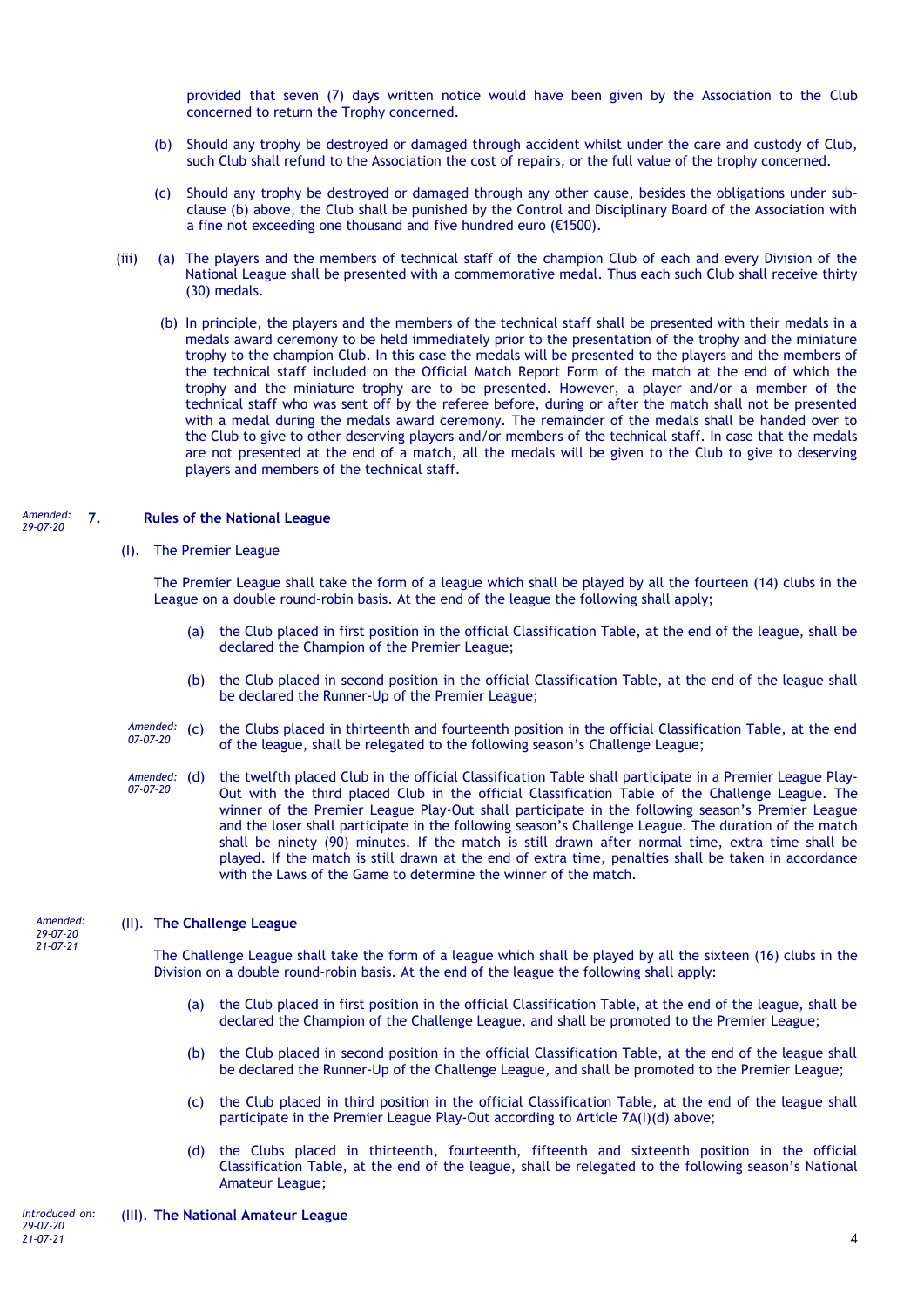The National Amateur League shall take the form of three (3) Groups each playing a league on a triple roundrobin basis. Such Groups shall be as evenly composed as possible. The allocation of clubs in the respective groups shall be made prior to the start of the competition by means of a seeding system based on the classification of the previous season. At the end of the league the following shall apply:

i. The club placed in first position in in the official classification table of each Group shall be promoted to the Challenge League and shall also qualify to the Group Winners' round-robin where the three (3) Clubs placed in first position in the official classification table of each Group of the National Amateur League shall play against each other on a single round-robin basis. The winner of the Group Winners' round-robin will be declared the Champion of the National Amateur League. The club placed second in the Group Winners' round-robin shall be declared the Runner-Up of the National Amateur League.

Provided that where in the final classification of the Group Winners' round-robin two or three clubs have the same points, Article 35 of Section V of the Regulations (Competitions Rules) shall apply.

- ii. The clubs placed in the second, third, and fourth place shall participate in the National Amateur League Play Offs.
	- a. The National Amateur League Play-Offs First Round shall be played between two clubs from amongst the fourth-placed clubs in each Group, drawn by lot;
	- b. The National Amateur League Play-Offs Second Round shall be played between the winners of the Preliminary Round and the clubs placed in the second, third, and fourth place of each Group. The draw shall be made in such a way that second-placed clubs are seeded;
	- c. The National Amateur League Play-Offs Semi-Finals shall be played between the winners of the Play-Offs Second. The Semi-Final draw shall be an open one;
	- d. The National Amateur League Play-Offs Final shall be played between the winners of the Play-Offs Semi-Finals. The winner of the National Amateur League Play-Offs shall participate in the following season's Challenge League.
- iii. The club placed in the last position in the official classification table of each Group shall drop out of the National League. Such Club may apply for re-instatement.

### **8. Force Majeure**

- (i) Where, in extraordinary circumstances, any of the National League competitions is terminated prematurely due to the impossibility of its natural completion for reasons beyond the control of any party, the classification following the last match played shall be deemed final, provided that all clubs have one-fourth (1/4) or less of the competition yet to play. This provision shall not apply to knock-out competitions. *Introduced on: 12-08-20*
	- (ii) Without prejudice to sub-article (i), where not all clubs in a competition have played the same number of matches upon the termination of a competition as provided above, the classification of such competition shall be based on the average number of points each club obtained per match played until such termination.
	- (iii) Other than with respect to a club(s) that, at the moment of termination as provided above, would have already mathematically won the competition or have been mathematically promoted or relegated, where the respective competitions have not yet reached the stage as provided in sub-article (i), they shall be declared abandoned and no champion shall be declared. Furthermore, in such case there shall be no promotions and/or relegations.
	- (iv) Accession to participation to European competitions shall be in accordance with rules, regulations, directives or guidelines issued by UEFA.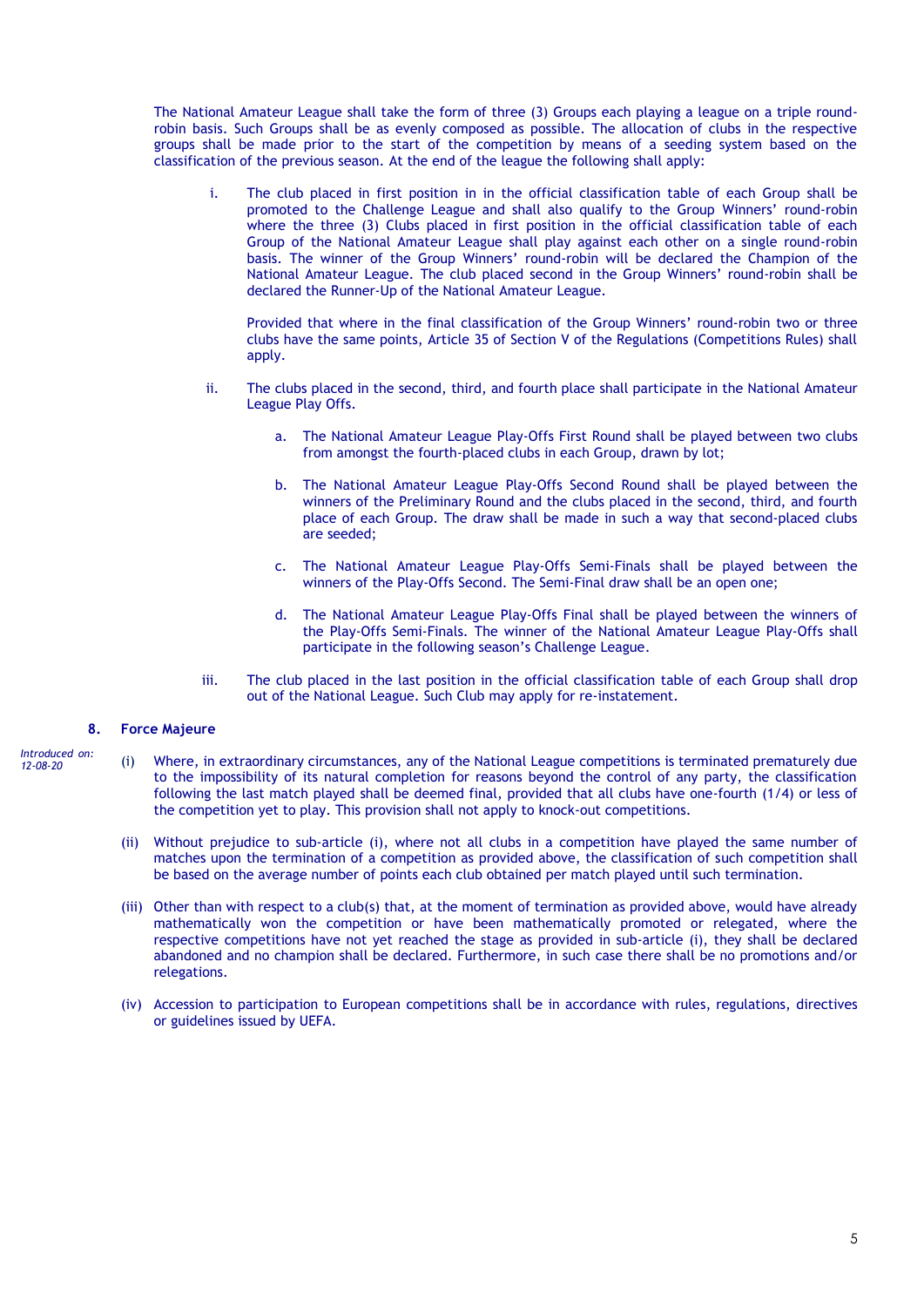### **MOTION REGARDING THE PREMIER DIVISION LEAGUE**

- 1. Premier Division League games may be played at the National Stadium, or the Hamrun Spartans Football Ground or at the Hibernians Football Ground or the Gozo Stadium or the Centenary Stadium.
- 2. (i) The MFA shall have the sole discretion to decide in which of these football grounds the games shall be played.
	- (ii) Except in those cases where the games must be played according to the original fixtures because of the Sequence Principle endorsed by the Competition Rules, the MFA will not be bound by the Sequence Principle.
	- (iii) A club which is legally or conventionally deemed by the MFA to be the owner of a stadium with regards to which the MFA has an agreement to play Premier League Division matches may play its matches at such a stadium.
	- (iv) The decision regarding the date, the venue and the time when a game must be played must be taken by the MFA as early as possible but definitely not later than seven (7) days prior to the day on which the game is due to be played. However, in very exceptional circumstances, the day and/or the venue and/or the time when a game is to begin may be changed as long as this is done at least twenty-four (24) hours before that time which would have already been fixed before when the game should begin.
	- (v) If for any reason a game is not played on the date, at the venue or at the fixed time and it is felt that this game has to be played, the MFA will have the right to decide about the date, the venue and the time when this game must be played.
	- (vi) The decisions of the MFA Administration are final and binding and may only be changed according to the Competition Rules and the dispositions contained in this motion.
- 3. (i) From each Premier League Division program, whether it consists of one or two games, the MFA shall deduct ten per cent (10%) from that portion of the income which is due to those clubs participating on that particular day.
	- (ii) This amount so deducted shall be deposited in a fund which shall be known as "The Premier Division Pool Compensation Fund".
	- (iii) At the end of every round of every season the money in this pool shall be equally divided into ten (10) shares and each Club participating in the Premier Division League shall receive one of these equal shares.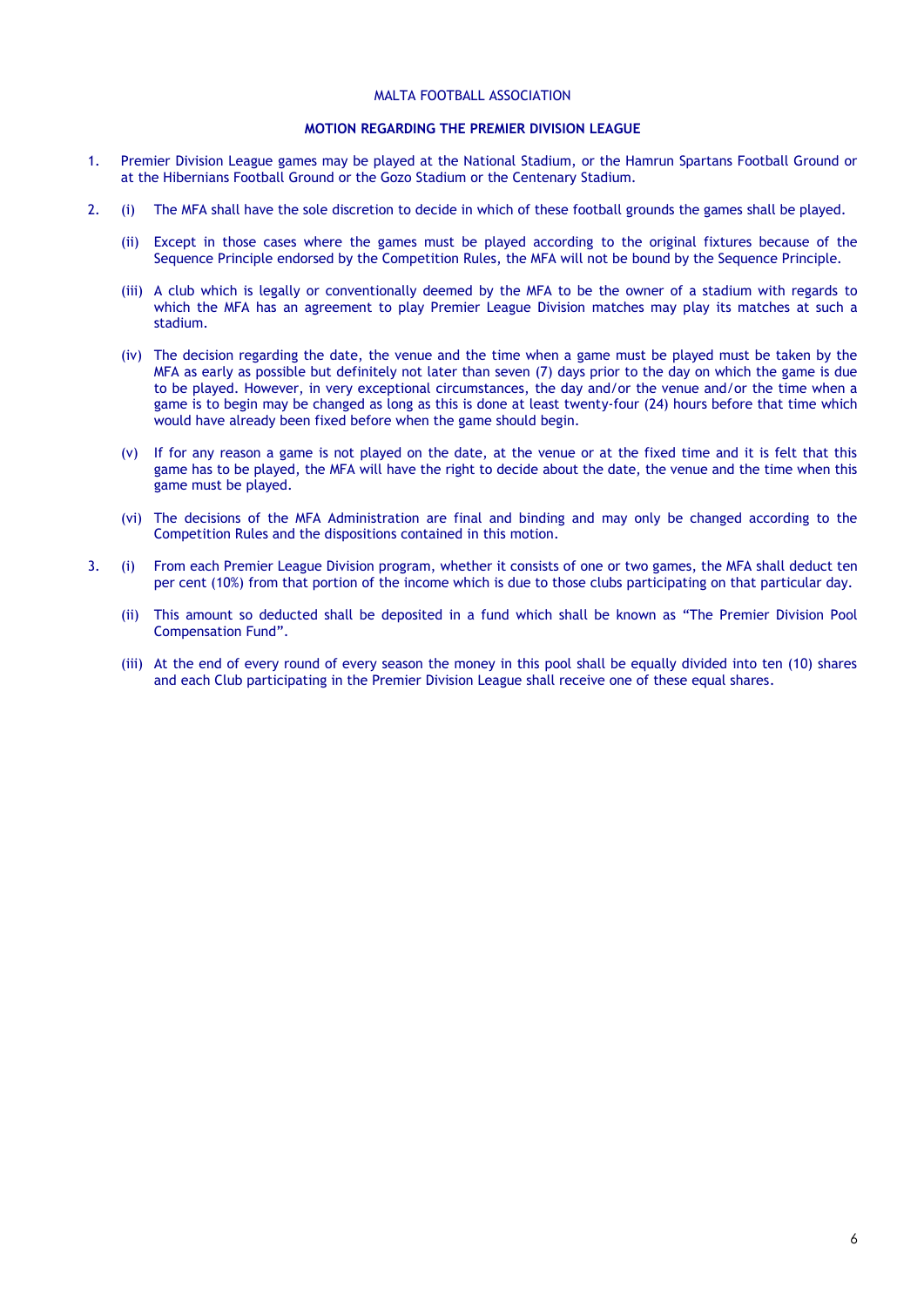## **MOTION REGARDING THE FIRST DIVISION LEAGUE**

On principle, a club which is legally or conventionally deemed by the MFA to be the owner of a stadium with regards to which the MFA has an agreement to play First Division League matches may not play more than one-half of its league matches at such a stadium.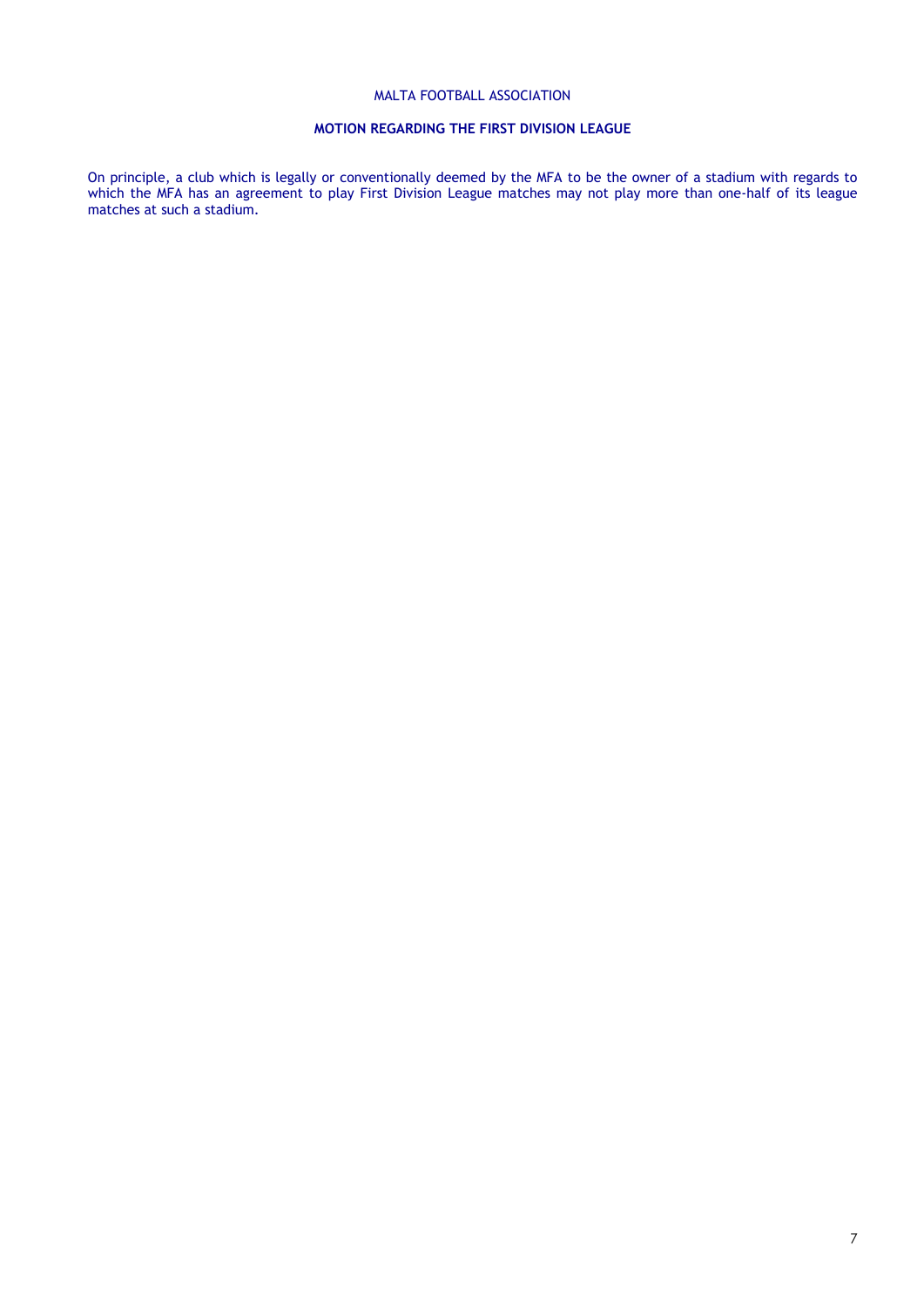### **MOTION ON THE COMPOSITION OF THE NATIONAL LEAGUE FOLLOWING THE PREMATURE TERMINATION OF SEASON 2020/21** *(approved during the AGM on the 21st July 2021)*

#### Provided that:

- a) according to Article  $49(y)(c)$  of the Statute, in the case of existing competitions, rules which may in any way affect promotion and/or relegation issues shall not come into force at least until the commencement of the second football season following the coming or current football season, as the case may be, during which they are approved;
- b) according to the same Article, this rule need not be followed if the General Meeting of the Association, with at least two-thirds (2/3) majority, decides otherwise;
- c) following the premature termination of competitions for season 2020/21 due to force majeure, namely the Covid-19 pandemic, Article 8 of the Rules Governing Competitions (Section VII) was applied;
- d) the outcome of the application of the said Article 8 affects promotions and relegations in the National League;
- e) in its meeting of the 18th May 2020, the Council discussed the transition required in season 2021/22 and 2022/23.

Therefore, it was resolved that:

1. For season 2021/22, Article 3 of the Rules Governing the National League of the Malta Football Association shall read as follows:

### "**3. Composition of the National League**

The National League shall consist of three (3) Divisions, as follows:

- (i) twelve (12) Clubs in the highest division, to be known as the Premier League;
- (ii) twenty-two (22) Clubs in the second highest division, to be known as the Challenge League;
- (iii) a number of Clubs, which shall be decided upon by the Executive Board of the Association between the first day in May and the first day in July in each year in the third highest division, to be known as the National Amateur League, provided that all Clubs which had taken part in the third highest division in the previous season and did not drop out of the League due to expulsion, suspension, relegation or not getting a licence, shall have the right to take part in the League during the coming season."
- 2. For season 2021/22, Article 7 of the Rules Governing the National League of the Malta Football Association shall read as follows:

### "**(I). The Premier League**

- (i) The League shall be played in two phases, namely a First Phase which will be immediately followed by a Second Phase, as follows:
	- (a) During the First Phase, the League shall be played by all the twelve (12) clubs in the Division on a Double Round basis.
	- (b) At the end of the First Phase, the clubs classified between the first and the sixth place in the Division during the First Phase shall play against each other on a Single Round basis known as Top Six - Final Round. The clubs classified between the seventh and 12th place in the Division during the First Phase shall play against each other on a Single Round basis known as Play-Out - Final Round.
- (ii) At the end of the Second Phase:
	- (a) the highest placed Club in the official Classification Table of the Top Six Final Round shall be declared the Champion of the Premier Division; and
	- (b) the two (2) lowest placed Clubs in the official Classification Table of the Play-Out Final Round shall be relegated to the Challenge League.

### "**(II). The Challenge League**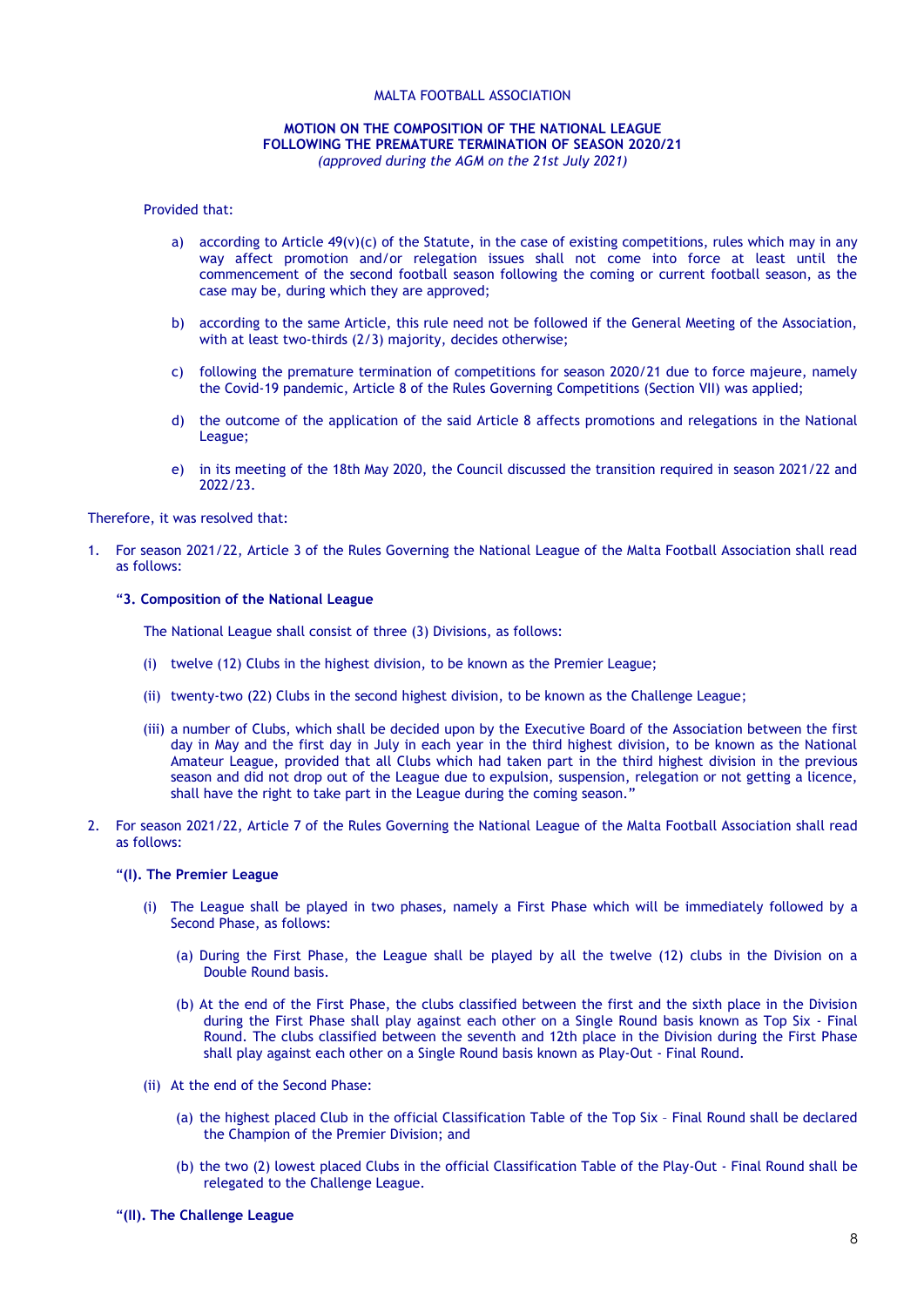The Challenge League shall take the form of two (2) Groups of eleven (11) teams, each playing a league on a double round-robin basis. Such Groups shall be as evenly composed as possible. The allocation of clubs in the respective groups shall be made prior to the start of the competition by means of a seeding system based on the classification of the previous season. At the end of the league the following shall apply:

- (a) the Clubs placed in the first and second position in the official Classification Table of each group, at the end of the league, shall be promoted to the Premier League;
- (b) the Clubs placed in the first position in the official Classification Table of each Group, at the end of the league, shall play a deciding match and the winner shall be declared the Champion of the Challenge League;
- (c) the Clubs placed in the ninth, tenth, and eleventh position in the official Classification Table of each Group, at the end of the league, shall be relegated to the following season's National Amateur League.

#### "**(III). The National Amateur League**

The National Amateur League shall take the form of two (2) Groups, known as Group A and Group B, each playing a league on a double round-robin basis. Such Groups shall be as evenly composed as possible. The allocation of clubs in the respective groups shall be made prior to the start of the competition by means of a seeding system based on the classification of the previous season. At the end of the league the following shall apply:

- (a) The clubs placed in first position in the official classification table of each Group shall be promoted to the Challenge League.
- (b) The Clubs placed in the first position in the official Classification Table of each Group, at the end of the league, shall play a deciding match and the winner shall be declared the Champion of the National Amateur League.
- (c) The clubs placed in the second position in the official Classification Table of each Group, at the end of the league, shall play a deciding match and the winner shall be promoted to the Challenge League. The loser shall play in the final of the National Amateur League Play-Offs.
- (d) The National Amateur League Play-Offs shall be played as follows:
	- i. The National Amateur League Play-Offs First Round shall be played between the clubs placed fourth and fifth in each Group in a way that the fourth-placed club in Group A plays against the fifth-placed in Group B (Match 1) and the fourth-placed club in Group B plays against the fifthplaced in Group A (Match 2).
	- ii. The National Amateur League Play-Offs Second Round shall be played between the winners of the First Round and the clubs placed third in each Group. The third-placed club in Group A shall play against the winner of Match 2 mentioned in the preceding sub-article. The thirdplaced club in Group B shall play against the winner of Match 1 mentioned in the preceding sub-article.
	- iii. The National Amateur League Play-Offs Third Round shall be played between the winners of the Play-Offs Second Round.
	- iv. The National Amateur League Play-Offs Final shall be played between the winners of the Play-Offs Third Round and the losing team of the promotion play-off determined in Article 7(III)(c) above. The winner of the National Amateur League Play-Offs Final shall participate in the following season's Challenge League.
- (e) The clubs placed in the last position in the official classification table of each Group shall drop out of the National League. Such Clubs may apply for re-instatement."
- 3. For season 2022/23, Article 3 of the Rules Governing the National League of the Malta Football Association shall read as follows:

### "**3. Composition of the National League**

The National League shall consist of three (3) Divisions, as follows:

- (i) fourteen (14) Clubs in the highest division, to be known as the Premier League;
- (ii) eighteen (18) Clubs in the second highest division, to be known as the Challenge League;
- (iii) a number of Clubs, which shall be decided upon by the Executive Board of the Association between the first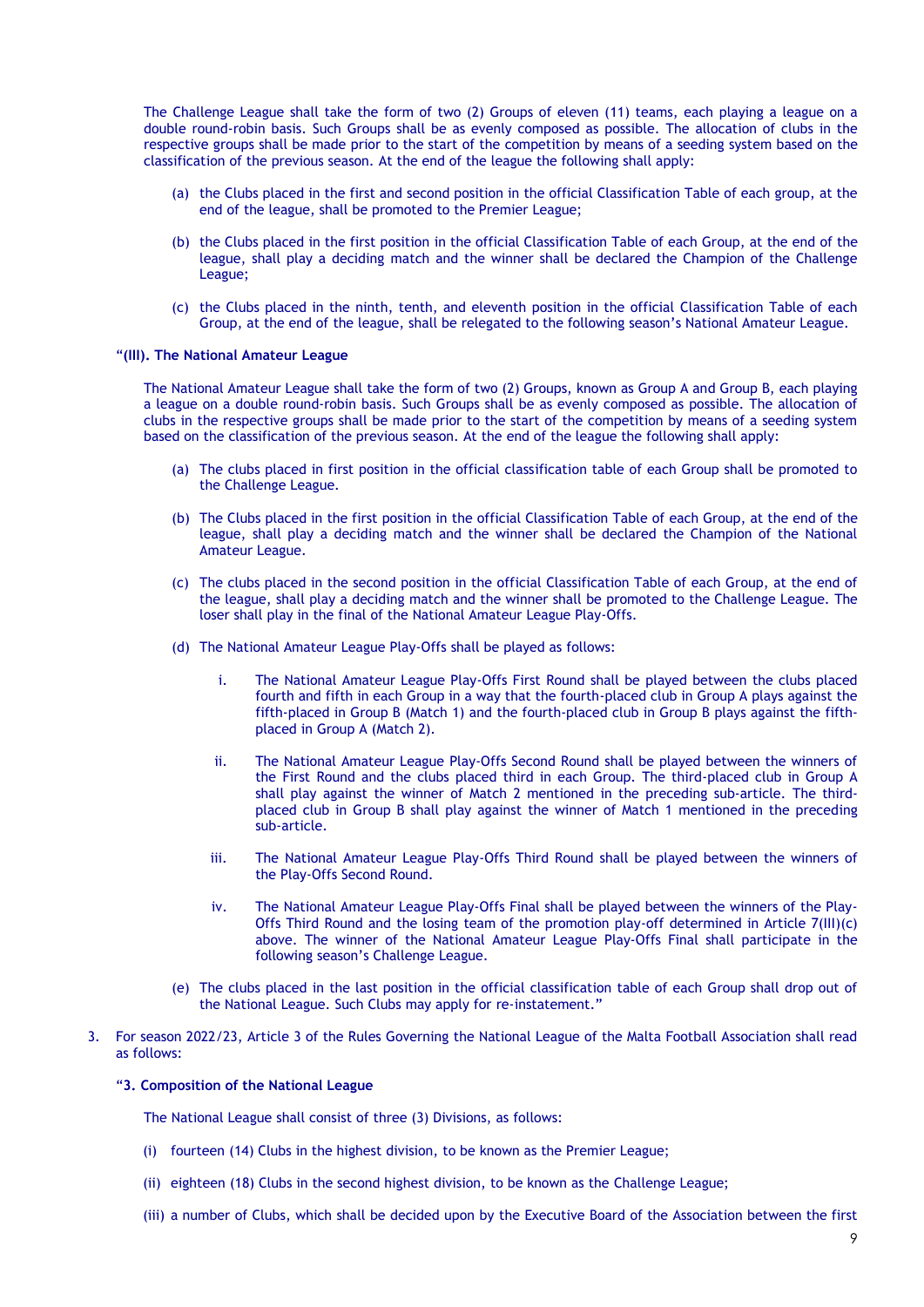day in May and the first day in July in each year in the third highest division, to be known as the National Amateur League, provided that all Clubs which had taken part in the third highest division in the previous season and did not drop out of the League due to expulsion, suspension, relegation or not getting a licence, shall have the right to take part in the League during the coming season."

4. For season 2022/23, Article 7 of the Rules Governing the National League of the Malta Football Association shall read as follows:

### "**(I). The Premier League**

The Premier League shall take the form of a league which shall be played by all the fourteen (14) clubs in the League on a double round-robin basis. At the end of the league the following shall apply;

- (a) the Club placed in first position in the official Classification Table, at the end of the league, shall be declared the Champion of the Premier League;
- (b) the Club placed in second position in the official Classification Table, at the end of the league shall be declared the Runner-Up of the Premier League;
- (c) the Clubs placed in thirteenth and fourteenth position in the official Classification Table, at the end of the league, shall be relegated to the following season's Challenge League;
- (d) the twelfth placed Club in the official Classification Table shall participate in a Premier League Play-Out with the winner of the deciding match between the second-placed Clubs of each Group of the Challenge League according to Article 7(II)(c) below. The winner of the Premier League Play-Out shall participate in the following season's Premier League and the loser shall participate in the following season's Challenge League. The duration of the match shall be ninety (90) minutes. If the match is still drawn after normal time, extra time shall be played. If the match is still drawn at the end of extra time, penalties shall be taken in accordance with the Laws of the Game to determine the winner of the match."

### "**(II). The Challenge League**

The Challenge League shall take the form of two (2) Groups of nine (9) teams, each playing a league on a triple round-robin basis. Such Groups shall be as evenly composed as possible. The allocation of clubs in the respective groups shall be made prior to the start of the competition by means of a seeding system based on the classification of the previous season. At the end of the league the following shall apply:

- (a) the Club placed in the first position in the official Classification Table of each group, at the end of the league, shall be promoted to the Premier League;
- (b) the Clubs placed in the first position in the official Classification Table of each Group, at the end of the league, shall play a deciding match and the winner shall be declared the Champion of the Challenge League;
- (c) the Clubs placed in the second position in the official Classification Table of each Group, at the end of the league, shall play a deciding match and the winner shall participate in the Premier League Play-Out according to Article 7(I)(d).
- (d) the Clubs placed in the seventh, eighth, and ninth position in the official Classification Table of each Group, at the end of the league, shall be relegated to the following season's National Amateur League.

### "**(III). The National Amateur League**

The National Amateur League shall take the form of two (2) Groups, known as Group A and Group B, each playing a league on a double round-robin basis. Such Groups shall be as evenly composed as possible. The allocation of clubs in the respective groups shall be made prior to the start of the competition by means of a seeding system based on the classification of the previous season. At the end of the league the following shall apply:

- (a) The clubs placed in first position in the official classification table of each Group shall be promoted to the Challenge League.
- (b) The Clubs placed in the first position in the official Classification Table of each Group, at the end of the league, shall play a deciding match and the winner shall be declared the Champion of the National Amateur League.
- (c) The clubs placed in the second position in the official Classification Table of each Group, at the end of the league, shall play a deciding match and the winner shall be promoted to the Challenge League. The loser shall play in the final of the National Amateur League Play-Offs.
- (d) The National Amateur League Play-Offs shall be played as follows: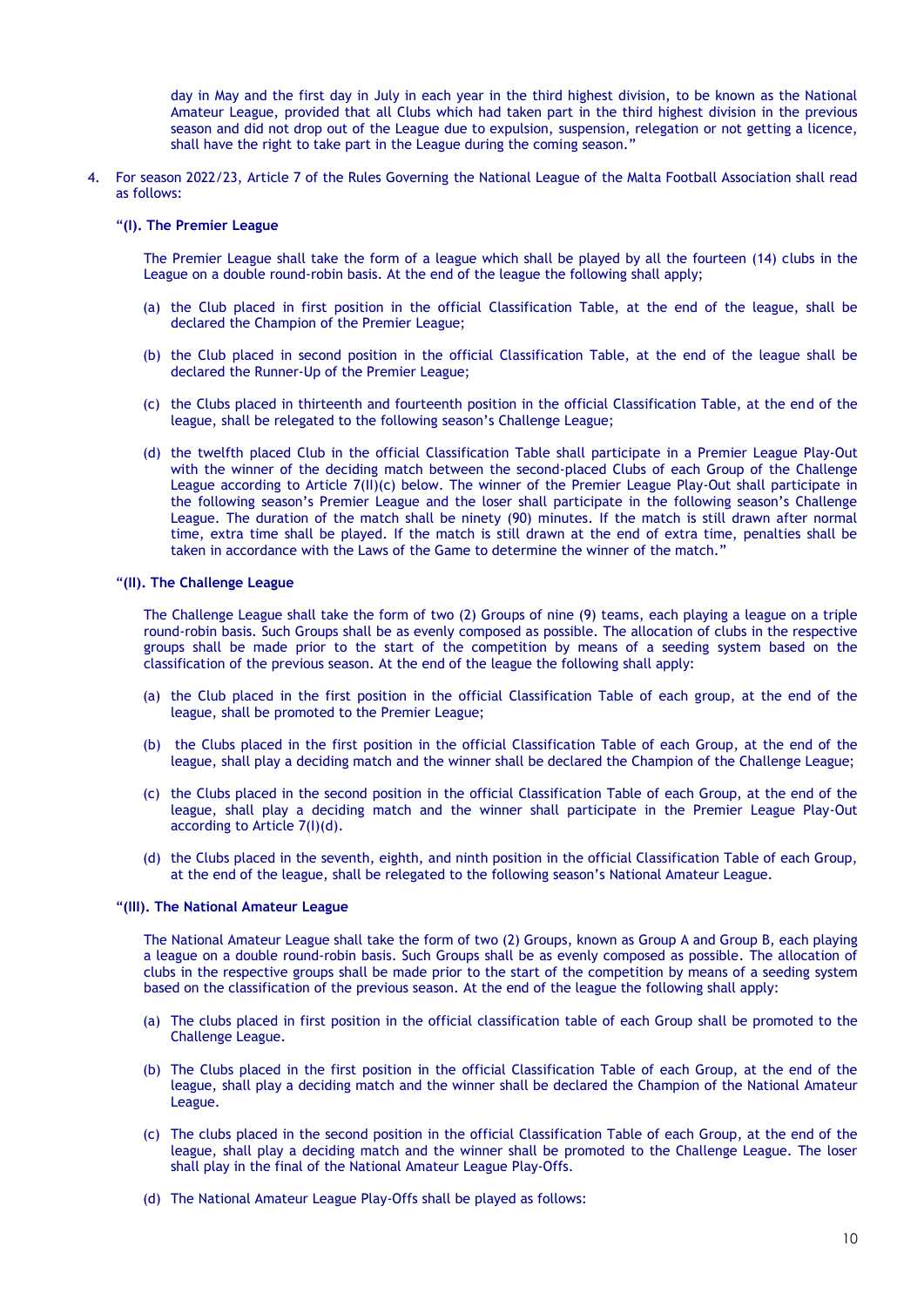- i. The National Amateur League Play-Offs First Round shall be played between the clubs placed fourth and fifth in each Group in a way that the fourth-placed club in Group A plays against the fifth-placed in Group B (Match 1) and the fourth-placed club in Group B plays against the fifthplaced in Group A (Match 2).
- ii. The National Amateur League Play-Offs Second Round shall be played between the winners of the First Round and the clubs placed third in each Group. The third-placed club in Group A shall play against the winner of Match 2 mentioned in the preceding sub-article. The third-placed club in Group B shall play against the winner of Match 1 mentioned in the preceding sub-article.
- iii. The National Amateur League Play-Offs Third Round shall be played between the winners of the Play-Offs Second Round.
- iv. The National Amateur League Play-Offs Final shall be played between the winners of the Play-Offs Third Round and the losing team of the promotion play-off determined in Article 7(III)(c) above. The winner of the National Amateur League Play-Offs Final shall participate in the following season's Challenge League.
- (e) The clubs placed in the last position in the official classification table of each Group shall drop out of the National League. Such Clubs may apply for re-instatement."
- 5. From season 2023/24 onwards, Article 3 of the Rules Governing the National League of the Malta Football Association shall read as follows:

### "**3. Composition of the National League**

The National League shall consist of three (3) Divisions, as follows:

- (i) fourteen (14) Clubs in the highest division, to be known as the Premier League;
- (ii) sixteen (16) Clubs in the second highest division, to be known as the Challenge League;
- (iii) a number of Clubs, which shall be decided upon by the Executive Board of the Association between the first day in May and the first day in July in each year in the third highest division, to be known as the National Amateur League, provided that all Clubs which had taken part in the third highest division in the previous season and did not drop out of the League due to expulsion, suspension, relegation or not getting a licence, shall have the right to take part in the League during the coming season."
- 6. From season 2023/24, Article 7 of the Rules Governing the National League of the Malta Football Association shall read as follows:

### "**7 (I). The Premier League**

The Premier League shall take the form of a league which shall be played by all the fourteen (14) clubs in the League on a double round-robin basis. At the end of the league the following shall apply;

- (a) the Club placed in first position in the official Classification Table, at the end of the league, shall be declared the Champion of the Premier League;
- (b) the Club placed in second position in the official Classification Table, at the end of the league shall be declared the Runner-Up of the Premier League;
- (c) the Clubs placed in thirteenth and fourteenth position in the official Classification Table, at the end of the league, shall be relegated to the following season's Challenge League;
- (d) the twelfth placed Club in the official Classification Table shall participate in a Premier League Play-Out with the third placed Club in the official Classification Table of the Challenge League. The winner of the Premier League Play-Out shall participate in the following season's Premier League and the loser shall participate in the following season's Challenge League. The duration of the match shall be ninety (90) minutes. If the match is still drawn after normal time, extra time shall be played. If the match is still drawn at the end of extra time, penalties shall be taken in accordance with the Laws of the Game to determine the winner of the match.

#### "**(II). The Challenge League**

The Challenge League shall take the form of a league which shall be played by all the sixteen (16) clubs in the Division on a double round-robin basis. At the end of the league the following shall apply:

(a) the Club placed in first position in the official Classification Table, at the end of the league, shall be declared the Champion of the Challenge League, and shall be promoted to the Premier League;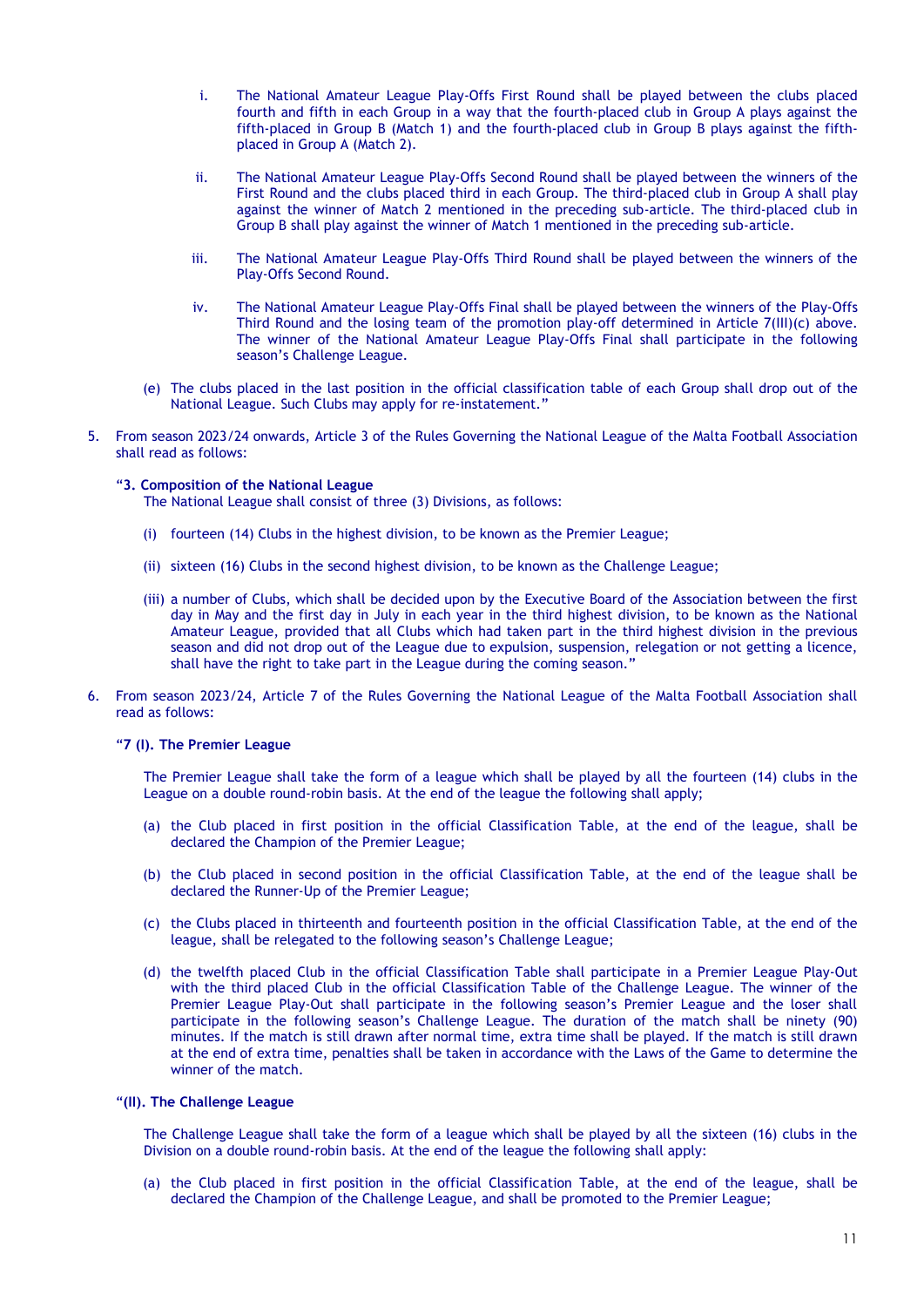- (b) the Club placed in second position in the official Classification Table, at the end of the league shall be declared the Runner-Up of the Challenge League, and shall be promoted to the Premier League;
- (c) the Club placed in third position in the official Classification Table, at the end of the league shall participate in the Premier League Play-Out according to Article 7(I)(d) above;
- (d) the Clubs placed in thirteenth, fourteenth, fifteenth, and sixteenth position in the official Classification Table, at the end of the league, shall be relegated to the following season's National Amateur League;

#### "**(III). The National Amateur League**

The National Amateur League shall take the form of three (3) Groups each playing a league on a triple roundrobin basis. Such Groups shall be as evenly composed as possible. The allocation of clubs in the respective groups shall be made prior to the start of the competition by means of a seeding system based on the classification of the previous season. At the end of the league the following shall apply:

(a) The clubs placed in first position in the official classification table of each Group shall be promoted to the Challenge League and shall also qualify to the Group Winners' round-robin where the three (3) Clubs placed in first position in the official classification table of each Group of the National Amateur League shall play against each other on a single round-robin basis. The winner of the Group Winners' round-robin will be declared the Champion of the National Amateur League. The club placed second in the Group Winners' round-robin shall be declared the Runner-Up of the National Amateur League.

Provided that where, in the final classification of the Group Winners' round-robin, two or three clubs have the same points, Article 35 of Section V of the Regulations (Competitions Rules) shall apply.

- (b) The clubs placed in the second, third, and fourth place of each Group shall participate in the National Amateur League Play Offs.
	- i. The National Amateur League Play-Offs First Round shall be played between two clubs from amongst the fourth-placed clubs in each Group, drawn by lot;
	- ii. The National Amateur League Play-Offs Second Round shall be played between the winners of the Preliminary Round and the clubs placed in the second, third, and fourth place of each Group. The draw shall be made in such a way that second-placed clubs are seeded;
	- iii. The National Amateur League Play-Offs Semi-Finals shall be played between the winners of the Play-Offs Second Round. The Semi-Final draw shall be an open one;
	- iv. The National Amateur League Play-Offs Final shall be played between the winners of the Play-Offs Semi-Finals. The winner of the National Amateur League Play-Offs shall participate in the following season's Challenge League.
- (c) The clubs placed in the last position in the official classification table of each Group shall drop out of the National League. Such Clubs may apply for re-instatement."
- 7. This motion supersedes any previous ones amending the articles concerned. It shall come into force on the 21st July 2021.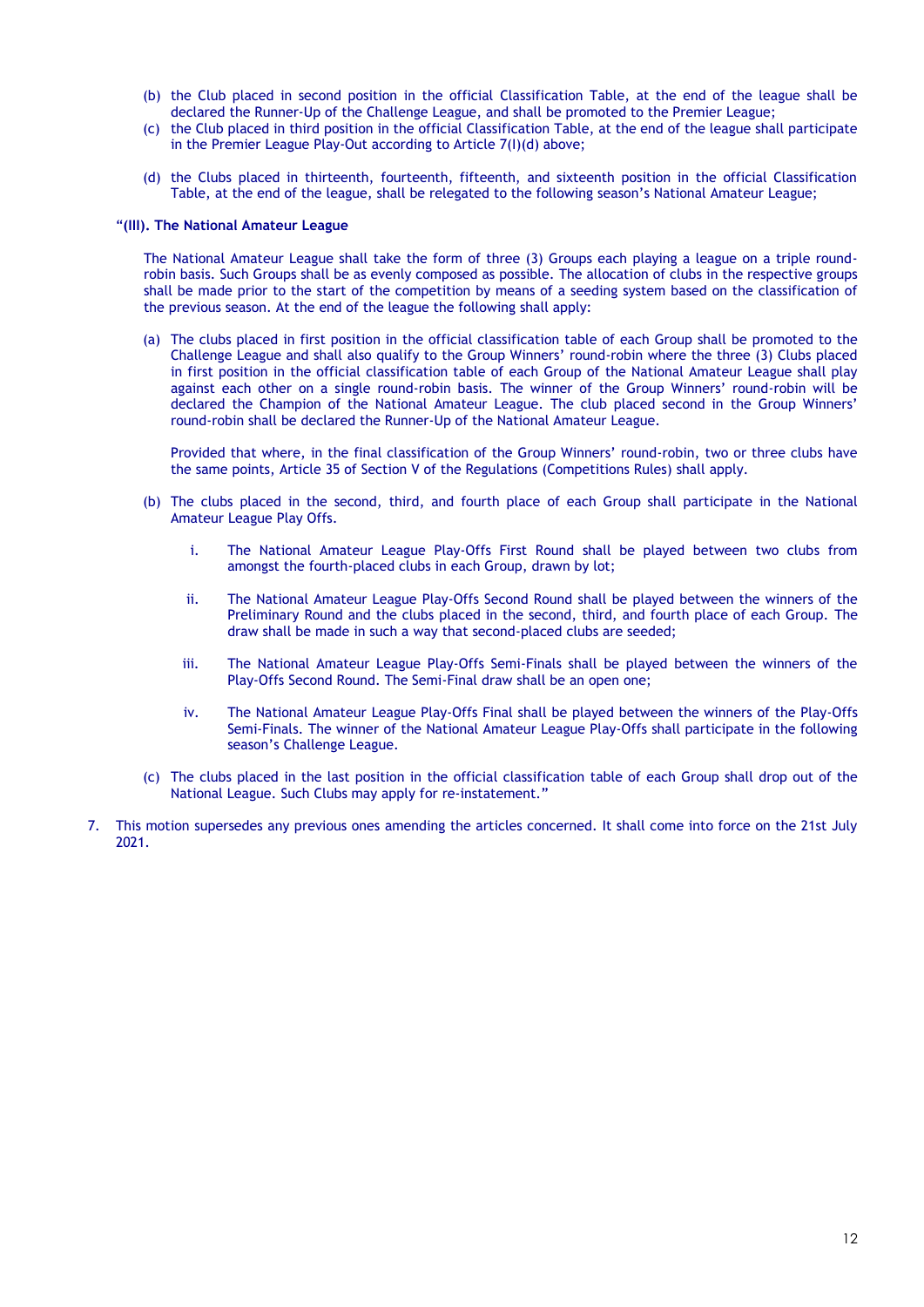## **MOTION ON THE COMPOSITION OF THE YOUTH LEAGUE IN SEASON 2020/21**

*(approved during the AGM of the 29th July 2020)*

For season 2020/21 only, the composition of the National Youth League shall be as follows:

- a) National Youth League A all the ten (10) teams that formed part of Section A and the first two (2) teams classified in Section B at the end of season 2019/20;
- b) National Youth League B the remaining eight (8) teams that formed part of Section B and the first four (4) teams classified in Section C at the end of season 2019/20;
- c) National Youth League C the remaining six (6) teams that formed part of Section C and the first six (6) teams classified in Section D at the end of season 2019/20;
- d) National Youth League D the remaining four (4) teams that formed part of Section D and all the seven (7) teams that formed part of Section E at the end of season 2019/20, subject to Article 5(i)(d) of the Rules governing Youth Football Competitions.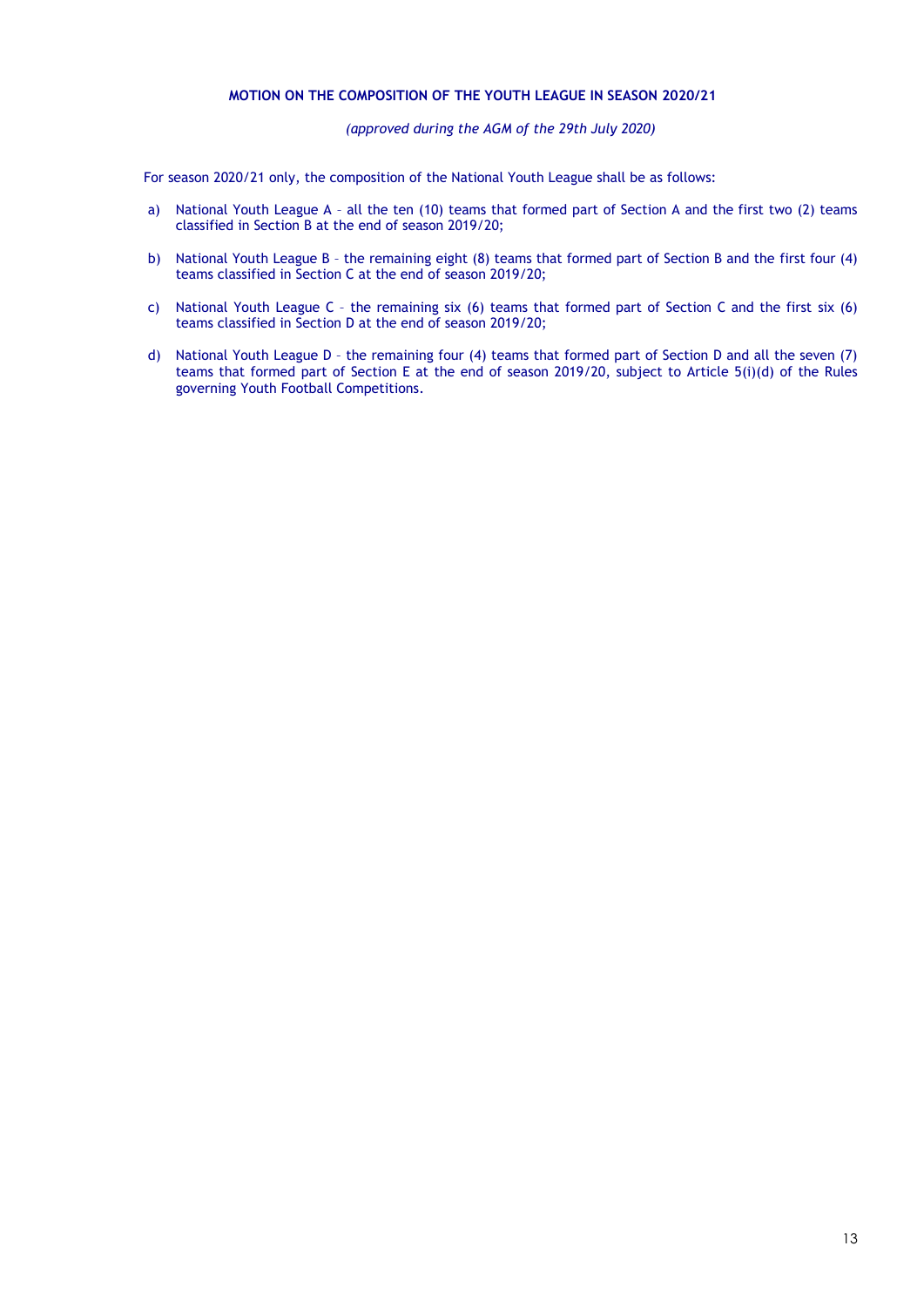### **MOTION ON THE PROMOTION AND RELEGATION FROM THE PREMIER LEAGUE, CHALLENGE LEAGUE AND NATIONAL AMATEUR LEAGUE IN SEASON 2020/21**

### *(approved during the AGM on the 29th July 2020)*

Provided that:

- a) according to Article  $49(v)(c)$  of the Statute, in the case of existing competitions, rules which may in any way effect promotion and/or relegation issues shall not come into force at least until the commencement of the second football season following the coming or current football season, as the case may be, during which they are approved.
- b) according to the same Article, this rule need not be followed if the General Meeting of the Association, with at least two-thirds (2/3) majority, decides otherwise.
- c) the Council in its meeting of the 25th May 2020 decided on the principle of promotions and relegations following the premature termination of competitions for season 2019/20.
- d) in its meeting of the 7th July 2020, the Council discussed further the format of the newly created National Amateur League and the transition required in season 2020/21.

#### Therefore, it was resolved that:

1. For season 2020/21 Article 3 of the Rules Governing the National League of the Malta Football Association shall read as follows:

#### **"3. Composition of the National League**

The National League shall consist of three (3) Divisions, as follows:

- (i) sixteen (16) Clubs in the highest division, to be known as the Premier League;
- (ii) fifteen (15) Clubs in the second highest division, to be known as the Challenge League;
- (iii) a number of Clubs, which shall be decided upon by the Council of the Association between the first day in May and the first day in July in each year in the third highest division, to be known as the National Amateur League, provided that all Clubs which had taken part in the third highest division in the previous season and did not drop out of the League due to expulsion, suspension, relegation or not getting a licence, shall have the right to take part in the League during the coming season.'
- 2. For season 2020/21 Article 7 of the Rules Governing the National League of the Malta Football Association shall read as follows:

### **"(I). The Premier League**

The Premier League shall take the form of a league which shall be played by all the sixteen (16) clubs in the League on a double round-robin basis. At the end of the league the following shall apply:

- (a) the Club placed in first position in the official Classification Table, at the end of the league, shall be declared the Champion of the Premier League;
- (b) the Club placed in second position in the official Classification Table, at the end of the league shall be declared the Runner-Up of the Premier League;
- (c) the Clubs placed in thirteenth, fourteenth, fifteenth and sixteenth position in the official Classification Table, at the end of the league, shall be relegated to the following season's Challenge League;
- (d) the twelfth placed Club in the official Classification Table shall participate in a Premier League Play-Out with the third-placed Club in the official Classification Table of the Challenge League. The winner of the Premier League Play-Out shall participate in the following season's Premier League and the loser shall participate in the following season's Challenge League. The duration of the match shall be ninety (90) minutes. If the match is still drawn after normal time, extra time shall be played. If the match is still drawn at the end of extra time, penalties shall be taken in accordance with the Laws of the Game to determine the winner of the match.

### **II. The Challenge League**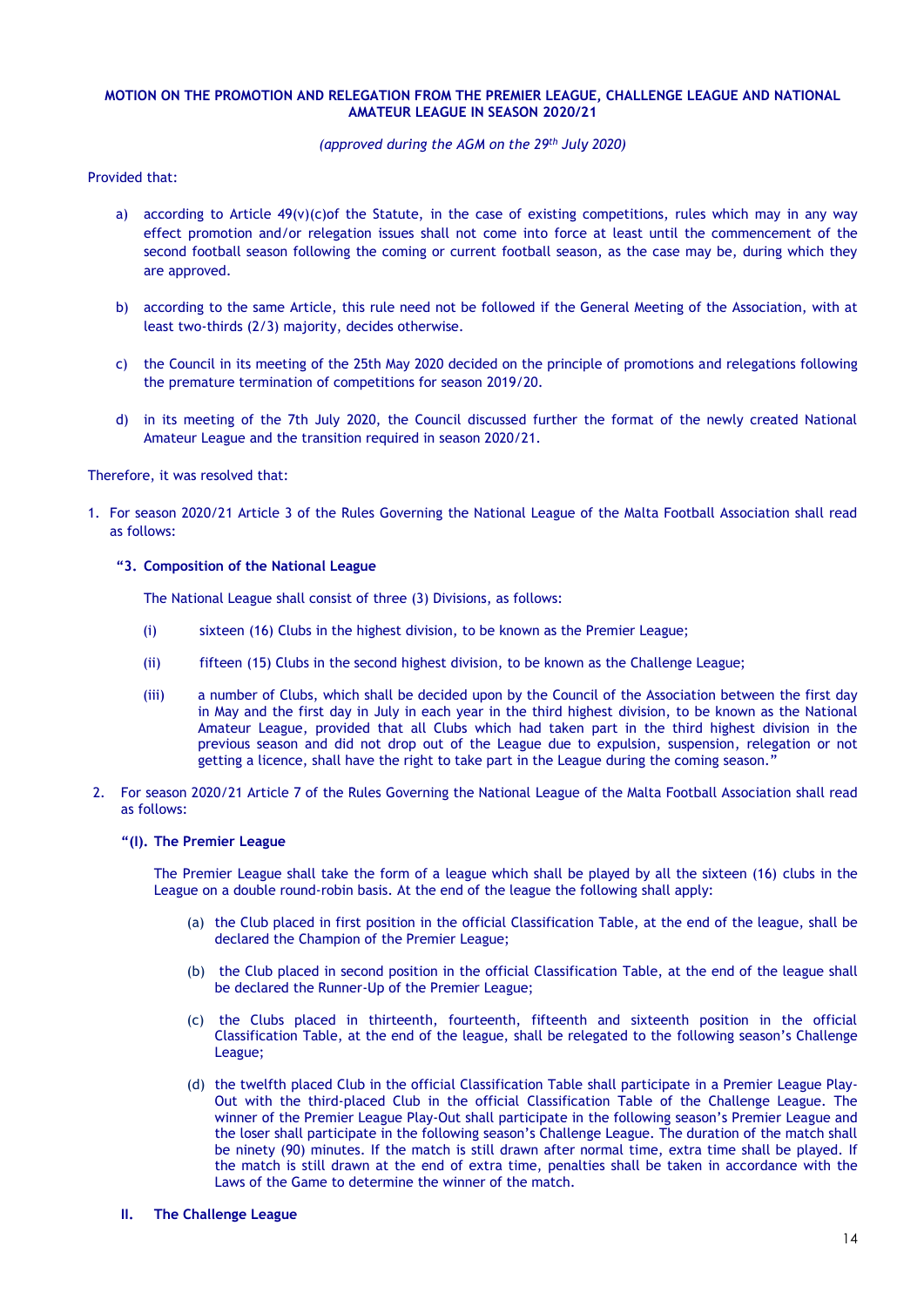The Challenge League shall take the form of a league which shall be played by all the fifteen (15) clubs in the Division on a double round-robin basis. At the end of the league the following shall apply:

- (a) the Club placed in first position in the official Classification Table, at the end of the league, shall be declared the Champion of the Challenge League, and shall be promoted to the Premier League;
- (b) the Club placed in second position in the official Classification Table, at the end of the league shall be declared the Runner-Up of the Challenge League, and shall be promoted to the Premier League;
- (c) the Club placed in third position in the official Classification Table, at the end of the league shall participate in the Premier League Play-Out according to Article 7A(I)(d) above;
- (d) the Clubs placed in the eleventh, twelfth, thirteenth, fourteenth and fifteenth position in the official Classification Table, at the end of the league, shall be relegated to the following season's National Amateur League.

### **III. The National Amateur League**

The National Amateur League shall take the form of three (3) Groups each playing a league on a triple roundrobin basis. Such Groups shall be as evenly composed as possible. The allocation of clubs in the respective groups shall be made prior to the start of the competition by means of a seeding system based on the classification of the previous season. At the end of the league the following shall apply:

(a) The clubs placed in first position in the official classification table of each Group shall be promoted to the Challenge League and shall also qualify to the Group Winners' round-robin where the three (3) Clubs placed in first position in the official classification table of each Group of the National Amateur League shall play against each other on a single round-robin basis. The winner of the Group Winners' round-robin will be declared the Champion of the National Amateur League. The club placed second in the Group Winners' round-robin shall be declared the Runner-Up of the National Amateur League.

Provided that where, in the final classification of the Group Winners' round-robin, two or three clubs have the same points, Article 35 of Section V of the Regulations (Competitions Rules) shall apply.

- (b) The clubs placed in the second, third, and fourth place of each Group shall participate in the National Amateur League Play Offs.
	- i. The National Amateur League Play-Offs First Round shall be played between two clubs from amongst the fourth-placed clubs in each Group, drawn by lot;
	- ii. The National Amateur League Play-Offs Second Round shall be played between the winners of the Preliminary Round and the clubs placed in the second, third, and fourth place of each Group. The draw shall be made in such a way that second-placed clubs are seeded;
	- iii. The National Amateur League Play-Offs Semi-Finals shall be played between the winners of the Play-Offs Second Round. The Semi-Final draw shall be an open one;
	- iv. The National Amateur League Play-Offs Final shall be played between the winners of the Play-Offs Semi-Finals. The winner of the National Amateur League Play-Offs shall participate in the following season's Challenge League.
- (c) The clubs placed in the last position in the official classification table of each Group shall drop out of the National League. Such Clubs may apply for re-instatement.

This motion came into force on the 29th July 2020.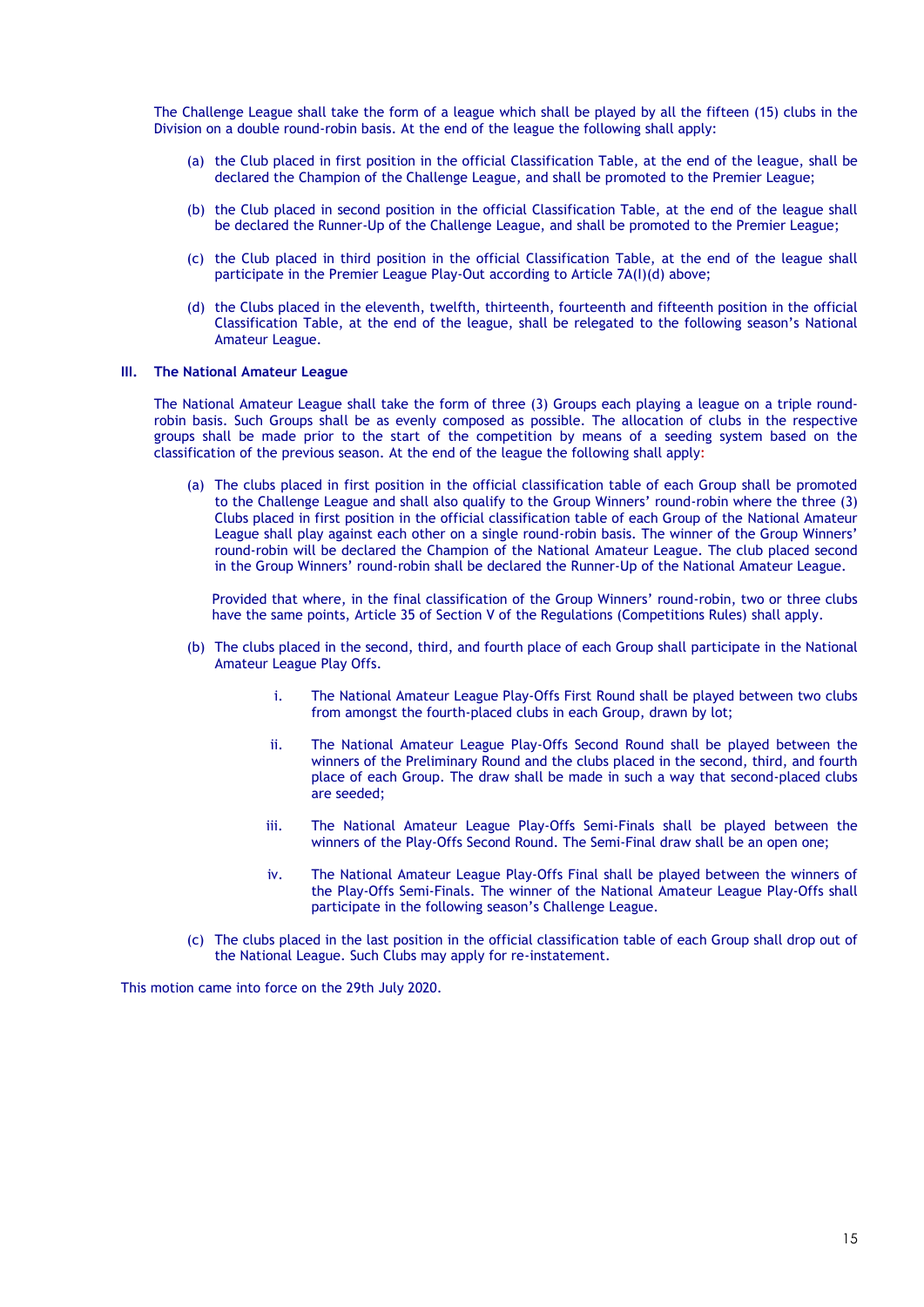## **RULES GOVERNING THE NATIONAL AMATEUR CUP COMPETITION OF THE MALTA FOOTBALL ASSOCIATION**

## *Introduced on the 07.07.2020*

### **1. Name**

The Competition shall be known as the National Amateur Cup Competition. However, in case that this Competition is sponsored by an individual or by a company, the name of such individual or company may, at the discretion of the Executive Board, be added to the official name.

### **2. Owner of the Cup**

The Cup is the property of the Malta Football Association.

### **3. Management and Control of the Competition**

The entire management and control of the Competition shall vest in the Executive Board of the Association. The matches shall be played in accordance with the Rules, Regulations and Bye-Laws of the Association and the Laws of the Game.

### **4. Annual Competition**

The Association shall organise annually a knock-out competition. All the clubs taking part in the National Amateur League and in the Gozo Second Division League shall have the right to compete in the National Amateur Cup Competition for that season unless a club is suspended or formally prohibited from taking part due to a decision of the competent authorities of the Association.

### **5. Duration of the Matches**

The duration of the matches shall be ninety (90) minutes. If the match is still drawn after normal time, extra time shall be played. If the match is still drawn at the end of extra time, penalties shall be taken in accordance with the Laws of the Game to determine the winner of the match.

### **6. Mode of Play**

The clubs taking part in the National Amateur Cup competition shall be drawn against each other in a way that the final stages of the competition shall consist of a Quarter-Final Stage with the participation of eight (8) clubs, a Semi-Final Stage with the participation of four (4) clubs and the Final Stage with the participation of two (2) clubs. Prior to the Quarter-Final Stage other rounds may be held depending on the number of clubs which would have entered the competition.

The four semi-finalists of the competition shall be granted access to the Trophy Competition of the Malta Football Association of the current season.

### **7. Winner of the Competition and presentation of trophies and medals**

- (i) The winner of the Final match shall be declared to be the winner of the National Amateur Cup Competition.
- (ii) The winner shall, at the end of the match, be presented by the Association with the National Amateur Cup, which belongs to the Association, and with a miniature trophy for retention.
- (iii) Both finalist Clubs shall, at the end of the match, be presented with a commemorative plaque denoting that these Clubs had contested the National Amateur Cup Competition Final match in that particular season.
- (iv) (a) The holder of the Cup shall be responsible to return it to the Association in good condition within one month of its presentation. Failure by the Club to return any trophy which belongs to the Association within this time limit shall be punished by the Control and Disciplinary Board of the Association with a fine of one thousand and five hundred euro (€1500), provided that seven (7) days written notice would have been given by the Association to the Club concerned to return the trophy.
	- (b) Should the Cup be damaged or destroyed by accident whilst under the care and custody of the Club, such Club shall refund to the Association the cost of repairs or the full value of the Cup.
	- (c) Should the Cup be damaged or destroyed through any other cause, besides the obligations of the Club under sub-clause (b) above, the Club shall be punished by the Control and Disciplinary Board of the Association with a fine not exceeding one thousand five hundred euro (€1500).
- (v) (a) All the players, the members of the technical staff and the Club official of the winning team listed on the Official Match Report Form shall be awarded one commemorative gold-plated medal each at the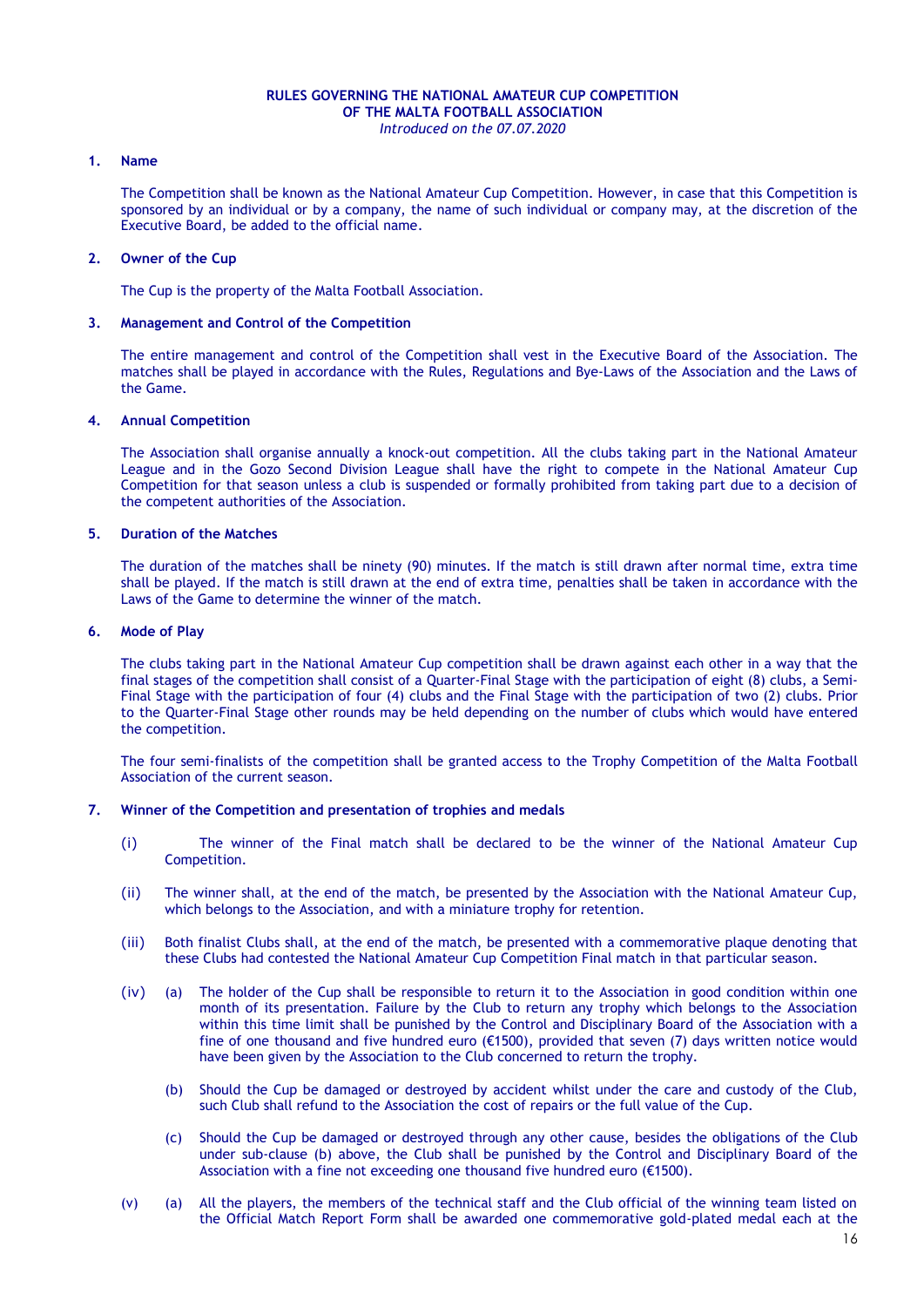end of the match in a medals award ceremony to be held immediately prior to the presentation of the National Amateur Cup and the miniature trophy. The Club will also be given six other medals to be distributed to other players or members of the technical staff who form part of the squad but were not included in the official line-up.

- (b) All the players, the members of the technical staff and the Club official of the losing team listed on the Official Match Report Form shall be awarded one commemorative silver-plated medal each at the end of the match in a medals award ceremony to be held immediately prior to the presentation of the National Amateur Cup and the miniature trophy. The Club will also be given six other medals to be distributed to other players or members of the technical staff who form part of the squad but were not included in the official line-up.
- (c) However, in the case of players and/or members of the technical staff who were sent off by the referee before, during or after the match shall only receive their medal if the Executive Board so decides.
- (vi) The referee, the assistant referees and the fourth official of the match shall, at the end of the match, be presented with a commemorative medal each.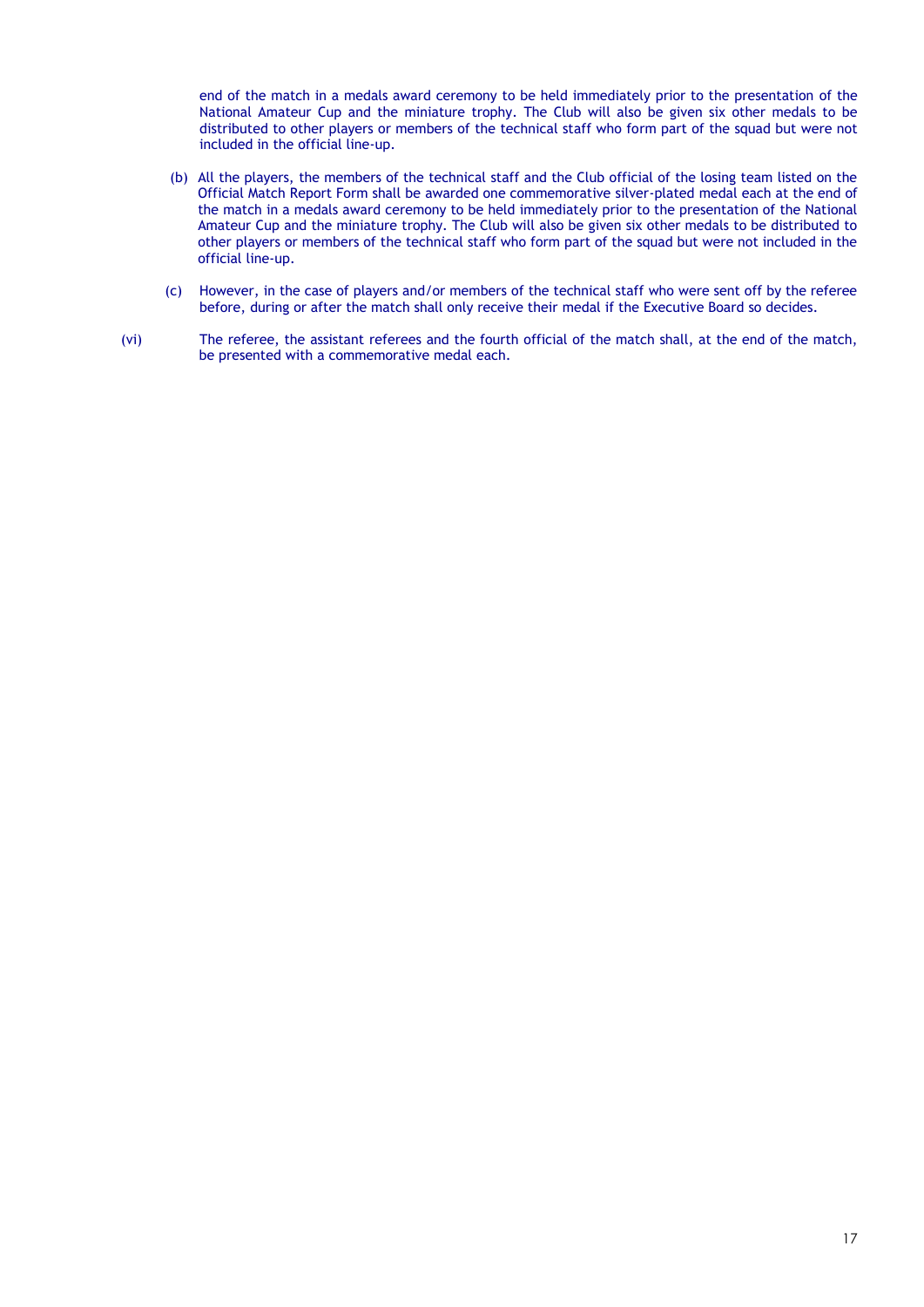### **RULES GOVERNING THE NATIONAL AMATEUR SUPER CUP COMPETITION OF THE MALTA FOOTBALL ASSOCIATION**

### **1. Name**

The Competition shall be known as the National Amateur Super Cup Competition. However, in case that this Competition is sponsored by an individual or by a company, the name of such individual or company may, at the discretion of the Executive Board, be added to the official name.

### **2. Owner of the Cup**

The Cup is the property of the Malta Football Association.

### **3. Management and Control of the Competition**

The entire management and control of the Competition shall vest in the Executive Board of the Association. The match shall be played in accordance with the Rules, Regulations and Bye-Laws of the Association and the Laws of the Game.

### **4. Annual Competition**

The Competition shall consist of a single match and shall be played annually as soon as possible after the end of the National Amateur League and National Amateur Cup Competition or during the coming football season and shall be played for by the National Amateur League Champions and the National Amateur Cup Winners. If the National Amateur League Champions and the National Amateur Cup Winners are the same Club, then the National Amateur League Runners-Up shall be the other participating Club.

If the Runner-Up place in the National Amateur League is occupied by more than one club, then the other participating club shall be determined according to the rules in Article 35 of Section V of the Regulations (Competition Rules).

### **5. Duration of the Match**

The duration of the match shall be ninety (90) minutes. If the match is still drawn after normal time, extra time shall be played. If the match is still drawn at the end of extra time, penalties shall be taken in accordance with the Laws of the Game to determine the winner of the match.

### **6. Winner of the Competition and presentation of trophies and medals**

(i) The winner of the match shall be declared to be the winner of the National Amateur Super Cup Competition.

- (ii) The winner shall, at the end of the match, be presented by the Association with the National Amateur Super Cup, which belongs to the Association, and with a miniature trophy for retention.
- (iii) Both Clubs shall, at the end of the match, be presented with a commemorative plaque denoting that these Clubs had contested the National Amateur Super-Cup Competition match in that particular season.
- (iv) (a) The holder of the Cup shall be responsible to return it to the Association in good condition within one month of its presentation. Failure by the Club to return any trophy which belongs to the Association within this time limit shall be punished by the Control and Disciplinary Board of the Association with a fine of one thousand and five hundred euro (€1500), provided that seven (7) days written notice would have been given by the Association to the Club concerned to return the Trophy.
	- (b) Should the Cup be damaged or destroyed by accident whilst under the care and custody of the Club, such Club shall refund to the Association the cost of repairs or the full value of the Cup.
	- (c) Should the Cup be damaged or destroyed through any other cause, besides the obligations of the Club under sub-clause (b) above, the Club shall be punished by the Control and Disciplinary Board of the Association with a fine not exceeding one thousand five hundred euro (€1500).
- (v) (a) All the players, the members of the technical staff and the Club official of the winning team listed on the Official Match Report Form shall be awarded one commemorative gold-plated medal each at the end of the match in a medals award ceremony to be held immediately prior to the presentation of the National Amateur Super Cup and the miniature trophy. The Club will also be given six other medals to be distributed to other players or members of the technical staff who form part of the squad but were not included in the official line-up.
	- (b) All the players, the members of the technical staff and the Club official of the losing team listed on the Official Match Report Form shall be awarded one commemorative silver-plated medal each at the end of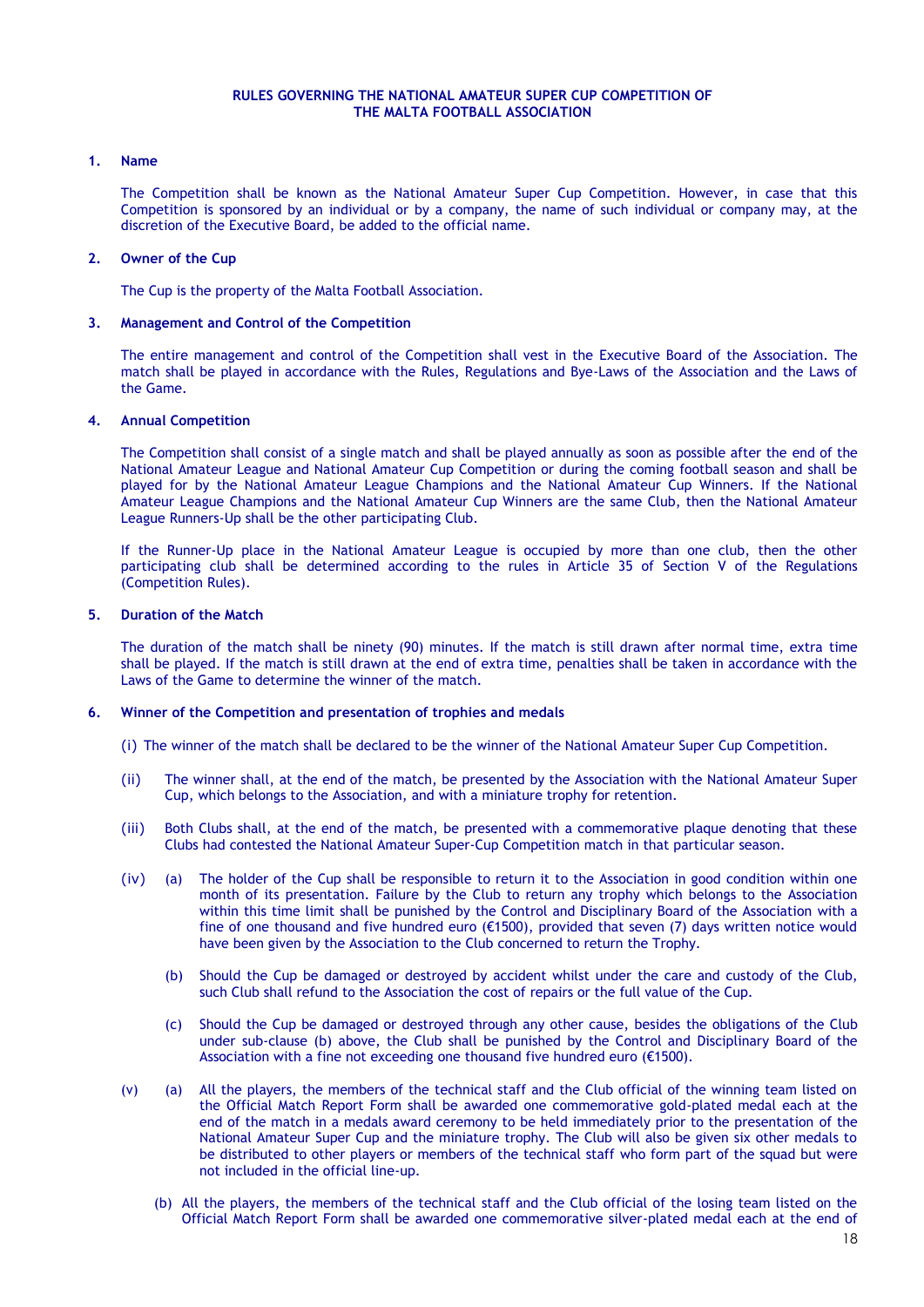the match in a medals award ceremony to be held immediately prior to the presentation of the National Amateur Super Cup and the miniature trophy. The Club will also be given six other medals to be distributed to other players or members of the technical staff who form part of the squad but were not included in the official line-up.

- (c) However, in the case of players and/or members of the technical staff who were sent off by the referee before, during or after the match shall only receive their medal if the Executive Board so decides.
- (vi) The referee, the assistant referees and the fourth official of the match shall, at the end of the match, be presented with a commemorative medal each.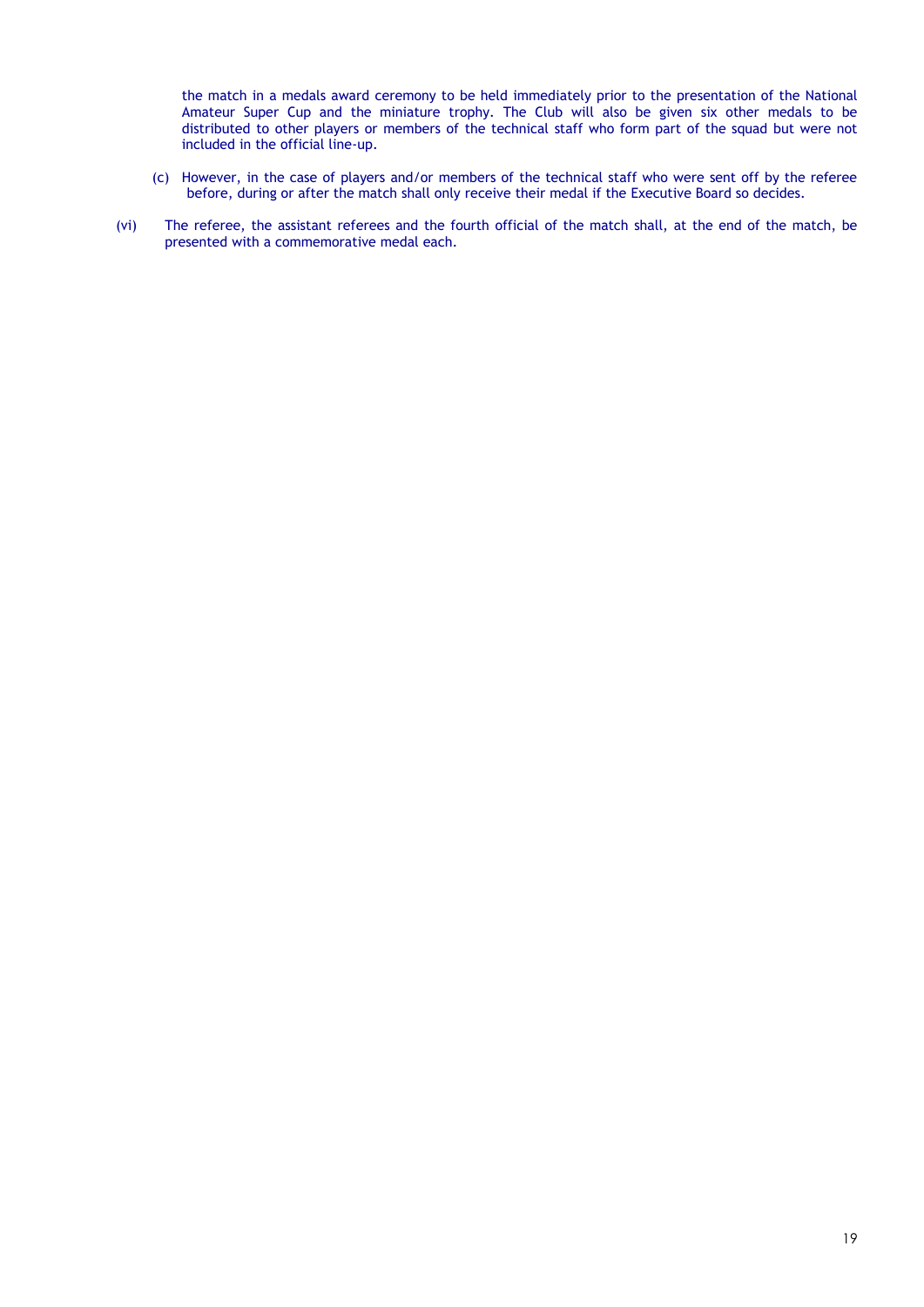## **RULES GOVERNING THE RESERVES LEAGUE OF THE MALTA FOOTBALL ASSOCIATION**

### **1. Organisation of the Reserves League**

- (i) Concurrently with the National League, the Association may organise a Reserves League to be known as the Reserves League of the Malta Football Association.
- (ii) Before the first day in June of each year, the Executive Board shall decide whether to hold a Reserves League during the coming season.
- (iii) In the case that this League is sponsored by an individual or company, the name of such individual or company may, at the discretion of the Executive Board, be added to the official name of the League concerned.

### **2. Management and Control of this Competition**

The entire management and control of this Competition shall vest in the Executive Board of the Association. Matches shall be played in accordance with these rules and in accordance with the other relevant Rules, Regulations and Bye-Laws of the Association and the Laws of the Game.

### **3. Right of Competing in the Reserves League**

- (i) Each Club participating in the National League shall have the right to compete also in the Reserves League, provided that such Club has not been barred from doing so by a decision of the Association.
- (ii) The Executive Board shall have the power to include in the Reserves League the National Olympic Team and/or the National Under-21 Team.
- (iii) The Reserves League shall only be organized if the number of participating Clubs is not less than eight (8).

### **4. Formation of Sections**

- (i) If, due to the number of Clubs taking part in the Reserves League, the formation of different Sections is necessary, the Executive Board shall decide on the number of Sections and on the number of Clubs in each Section. In this case, the number of Clubs in any one Section shall be as near as possible to the number of Clubs in the other Section/s.
- (ii) The grouping of Clubs in the different Sections shall be made by means of draw.
- (iii) Decisions needed to be made on account of sub-clauses (i) and (ii) above shall be taken by the Executive Board between the first day in July and the last day of July prior to the commencement of the competition.

### **5. Particular Rules of the Reserves League**

- (i) The Reserves League if possible shall be played on a double round basis. This shall be decided by the Executive Board between the first day in July and the last day of July prior to the commencement of the competition.
- (ii) (a) Players who have not attained the age of seventeen (17) years before the first day of January of the year in which the competition starts, shall not be eligible to take part in the Reserves League.
	- (b) Furthermore, only those players who have not taken part in the National League match and/or in the match of the Youth League immediately preceding the Reserves League match shall be eligible to play in a Reserves League match. This rule shall not apply in respect of those players who take part in the Reserves League as players of the National Olympic Team and/or the National Under-21 Team.
	- (c) Players who are registered by a Club after the National League and/or the Youth League match concerned has been played are eligible to take part in such a Reserves League match provided that all the other rules regarding eligibility to play in the Reserves League are observed.
- (iii) The duration of matches shall be ninety (90) minutes.
- (iv) In the case of deciding matches, Clubs may only field those players whom they have fielded during the season in the Reserves League matches.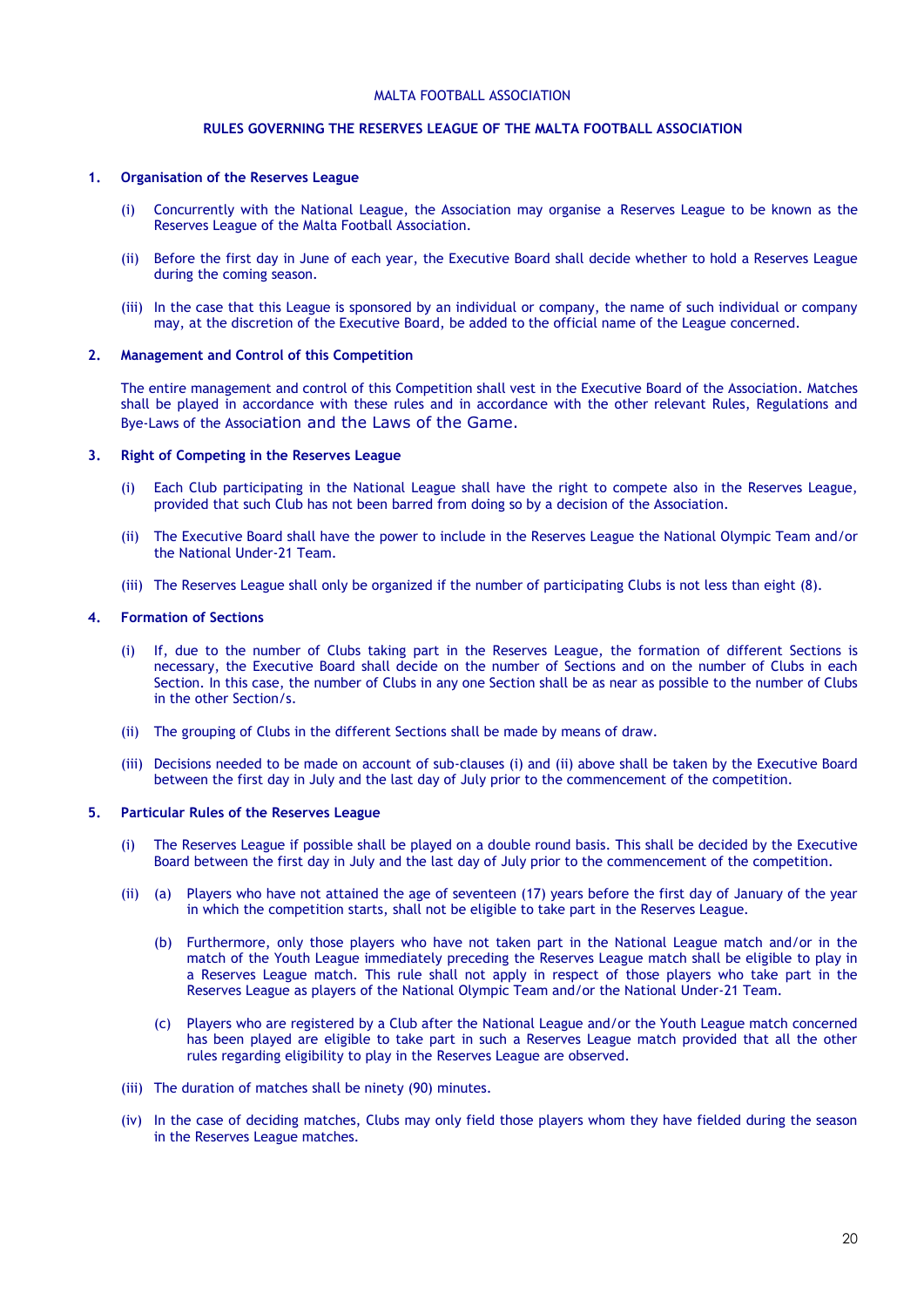### **6. Presentation of Trophies**

- (i) The Winner of each Section of this League shall be presented by the Association with a trophy which is the property of the Association. Furthermore, the winner of each Section shall also be presented with a miniature trophy for retention.
- (ii) (a) All trophies belonging to the Association shall be returned to the Association in good condition within one month of their presentation. Failure by the Club to return any trophy which belongs to the Association within this time limit shall be punished by the Control and Disciplinary Board of the Association with a fine of five hundred euro (€500), provided that seven days written notice would have been given by the Association to the Club concerned to return the Trophy concerned
	- (b) Should any trophy be destroyed or damaged through accident whilst under the care and custody of a Club, such Club shall refund to the Association the cost of repairs or the full value of the trophy concerned.
	- (c) Should any trophy be destroyed or damaged through any other cause, besides the obligations under subclause (b) above, the Club shall be dealt with by the Control and Disciplinary Board of the Association in accordance with the rules and regulations of the Association.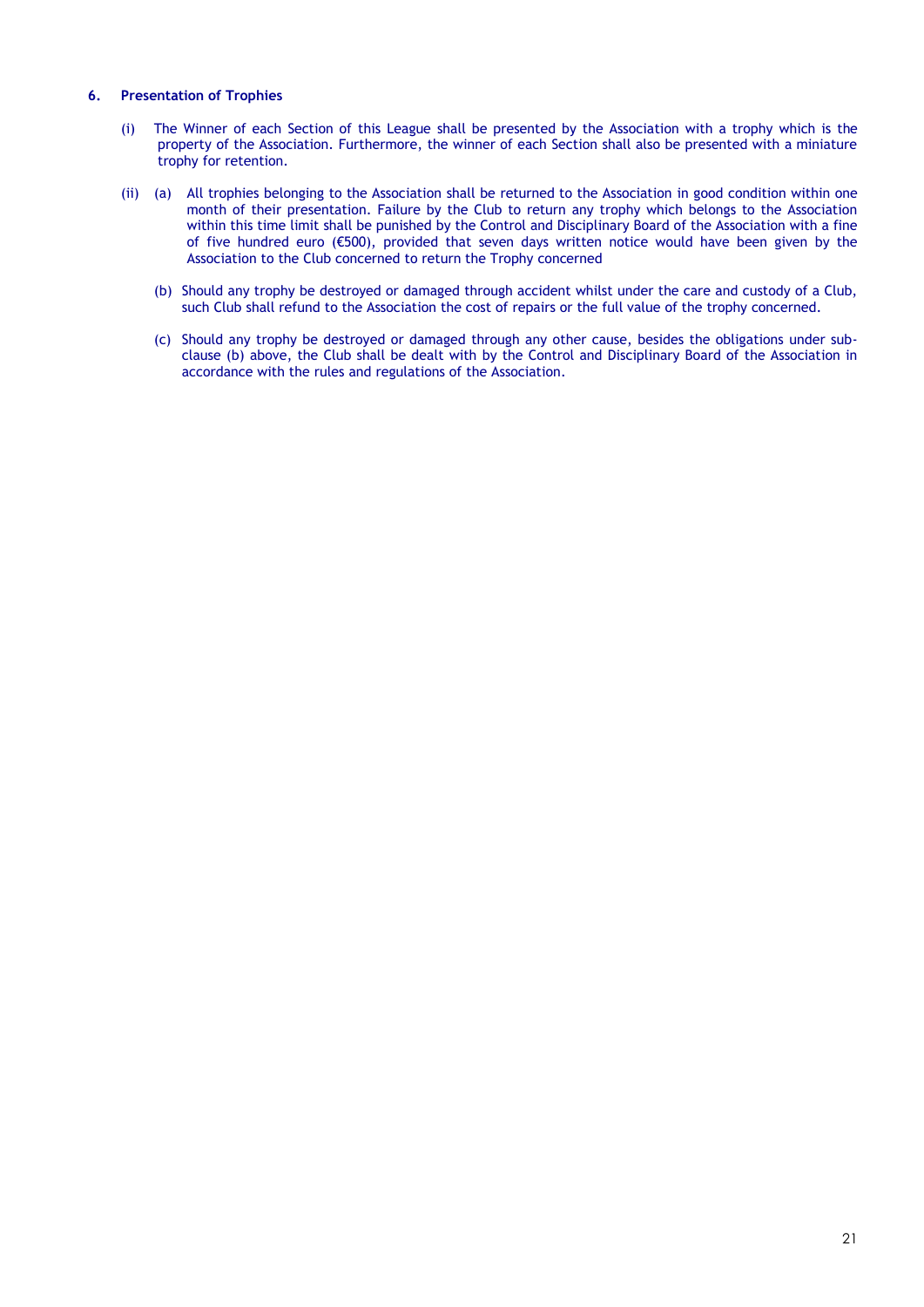## **RULES GOVERNING THE UNDER 21 LEAGUE OF THE MALTA FOOTBALL ASSOCIATION**

### **1. Organisation of an Under 21 League**

- (i) The Association may organise an Under 21 League to be known as the Under 21 League of the Malta Football Association.
- (ii) Before the first Monday in June of each year, the Executive Board shall decide whether to hold an Under 21 League during the coming season for the different Divisions and Sections in the National League.
- (iii) In the case that this League is sponsored by an individual or company, the name of such individual or company may, at the discretion of the Executive Board, be added to the official name of the League concerned.

### **2. Management and Control of this Competition**

The entire management and control of this Competition shall vest in the Executive Board. Matches shall be played in accordance with these rules and in accordance with the other relevant Rules, Regulations and Bye-Laws of the Association and the Laws of the Game.

#### **3. Right of Competing in the Under 21 League**

- (i) Each Club in the National League shall have the right to compete also in the Under 21.
- (ii) The Executive Board shall have the power to include in any Division and/or Section of the Under 21 League the National Olympic Team and/or the National Under 21 Team and/or the National Under 18 Team.

### **4. Formation of Sections**

- (i) Clubs taking part in the Under 21 League shall be grouped together in accordance with the Division in which they are competing.
- (ii) However, if the number of participating Clubs in any one Division or in any one Section of the Second and/or Third Divisions is so low that the formation of a corresponding Section in that Division is not possible, then the Executive Board may in its discretion group teams from different Divisions and/or Sections to form any one Section. In any case, the number of Clubs in any one Section shall be as near as possible to the number of Clubs in the other Section, if any.
- (iii) Decisions needed on account of para. (ii) above shall be taken by the Executive Board between the first day in July and the last day of July prior to the commencement of the coming season.

### **5. Particular Rules of the Under 21 League**

- (i) The Under 21 League if possible shall be played on a double round basis. This shall be decided by the Executive Board between the first day in July and the last day of July prior to the commencement of the coming season.
- (ii) (a) Subject to the provisions of para. (b) hereunder, players are only eligible to play in this Competition if, before the first day of January of the year in which the competition starts, they have attained the age of sixteen (16) years but have not reached the age of twenty-one years.
	- (b) During a match, Clubs may make use of any four (4) players over the age of twenty-one (21) years, provided that such over-age players have not taken part in the National League match immediately preceding the Under 21 match, even if this National League match was not played between the same two (2) Clubs.
- (iii) The duration of matches shall be ninety (90) minutes.
- (iv) The Club which, at the end of the League, has obtained the highest number of points in the Division/Section in which it is competing, shall be declared the winner of the Under 21 League in its Division/Section.
- (v) In the case of deciding matches Clubs may not use more than a maximum of four (4) over-age players from amongst those over-age players who have played for the same Club in the Under 21 League during the current season.
- (vi) After all the teams have completed their commitments in their respective Division/Section, a Knock-Out Competition between the Division/Section winners and runners up shall be played.
- (vii) In the case of the matches of the Knock-Out Competition: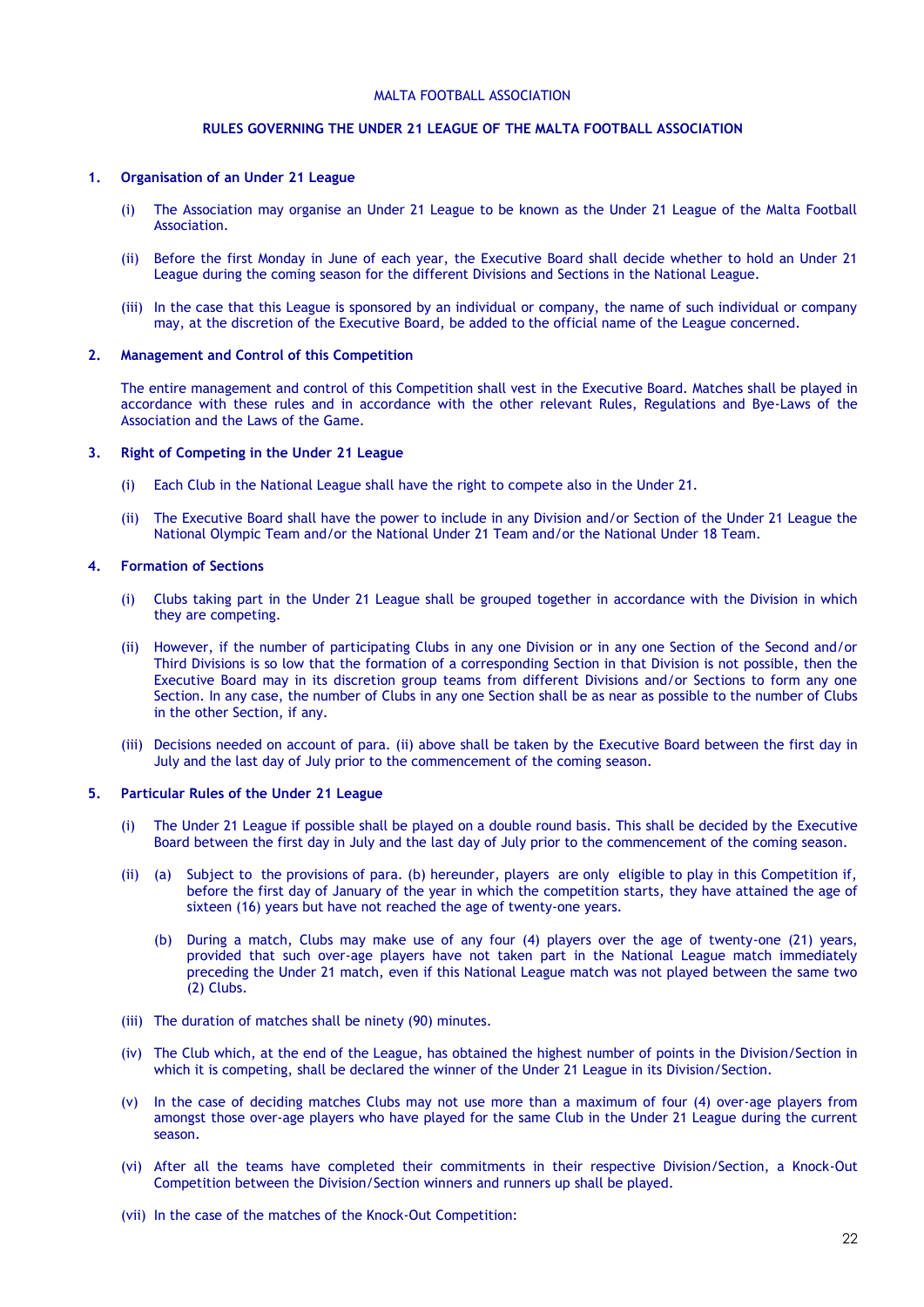- (a) During a match Clubs may use up to a maximum of four (4) over-age players from amongst those who have played for the same Club in the Under 21 League during the current season.
- (b) If at the end of the normal playing time the match is still drawn, extra time shall be played. If at the end of extra time the match is still drawn, penalties shall be taken in accordance with the Laws of the Game and the Competition Rules of the Association to determine the winner of the match.

(viii)The winner of this Knock-Out Competition shall be declared the winner of the Under 21 League of the Malta Football Association.

### **6. Presentation of Trophies**

- (i) The Winner of each Division and/or Section of this League shall be presented by the Association with a trophy which is the property of the Association. Furthermore, the winner of each Division and/or Section shall also be presented with a miniature trophy for retention.
- (ii) (a) All trophies belonging to the Association shall be returned to the Association in good condition within one month of their presentation. Failure by the Club to return any trophy which belongs to the Association within this time limit shall be punished by the Control and Disciplinary Board of the Association with a fine of five hundred euro (€500), provided that seven days written notice would have been given by the Association to the Club concerned to return the Trophy concerned.
	- (b) Should any trophy be destroyed or damaged through accident whilst under the care and custody of a Club, such Club shall refund to the Association the cost of repairs or the full value of the trophy concerned.
	- (c) Should any trophy be destroyed or damaged through any other cause, besides the obligations under subclause (b) above, the Club shall be dealt with by the Control and Disciplinary Board of the Association in accordance with the rules and regulations of the Association.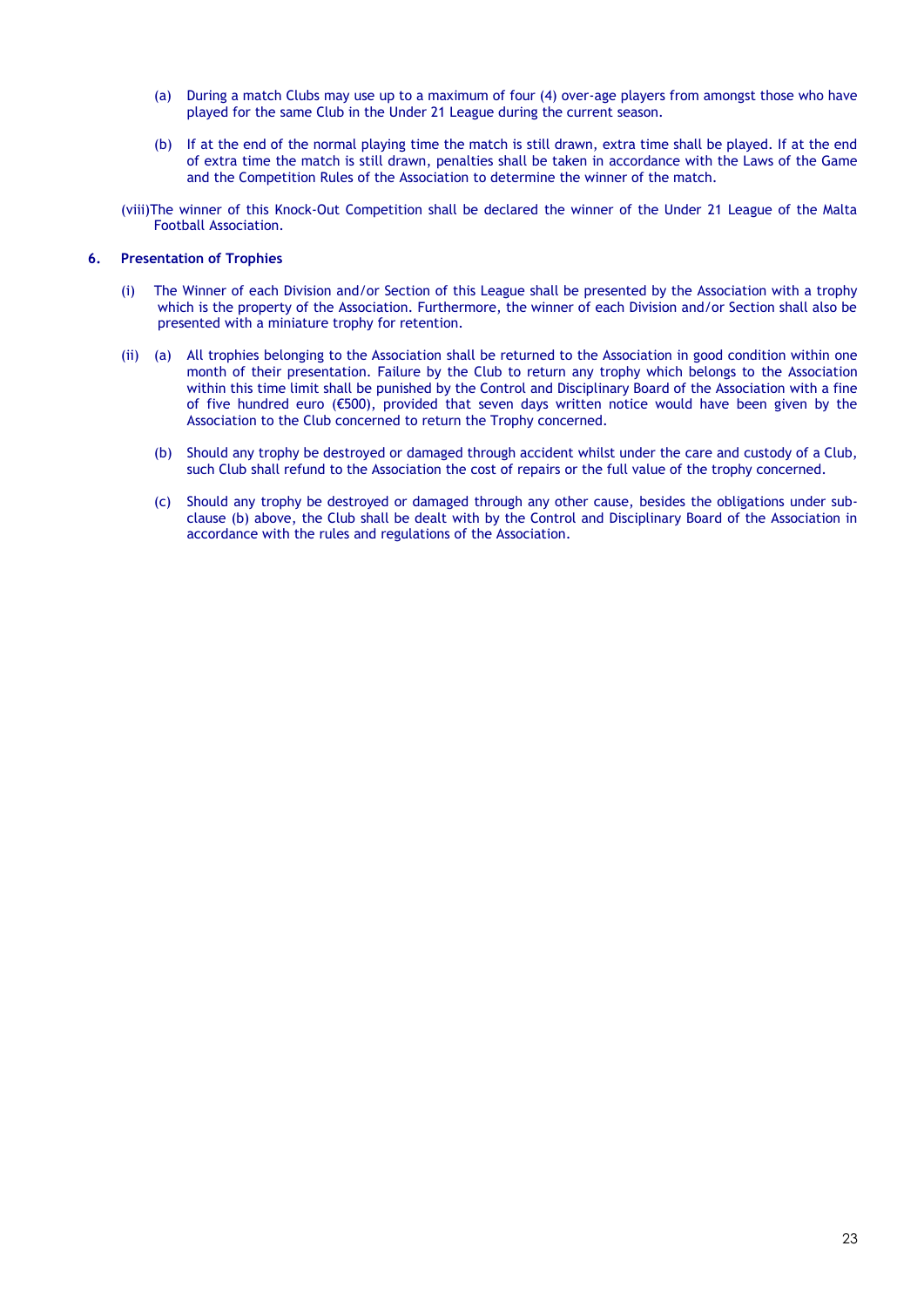### **RULES GOVERNING YOUTH FOOTBALL COMPETITIONS**

### **1. Organisation of Youth Football Competitions**

- (i) The Association shall organise, on an annual basis, Youth Competitions both on a league basis as well as on a knock-out basis.
- (ii) In the case that the league and/or the knock-out competitions are sponsored by an individual or a company, the name of such individual or company may, at the discretion of the Executive Board, be added to the official name of such competitions.

### **2. Control and Management of the Youth Football Competitions**

- (i) The entire control and management of the Youth Football Competitions shall vest in the Executive Board of the Association. However, the Executive Board may delegate the control and management of such competitions, or any of them, to the Youth Committee of the Association or to the Youth Football Association.
- (ii) Matches in such competitions shall be played in accordance with the Laws of the Game and in accordance with the Rules, Regulations and Bye-Laws of the Malta Football Association unless otherwise specified in these regulations.

### **3. Eligibility of Players in Youth Football Competitions Organised by the Association**

- (i) Any player taking part in a competitive match with a Club of the Youth Competitions must be at least fifteen (15) years old but under nineteen (19) years of age before the first day of January prior to the commencement of the season during which such competition is organised.Furthermore, in a Youth Football Competition, Clubs may also include on the Official Match Report Form not more than six (6) players who are at least nineteen (19) years old but under twenty (20) years of age before the first day of January prior to the commencement of the season during which such competition is organized *Amended: 08-06-20*
	- (ii) Players who are under nineteen (19) years of age before the first day of January prior to the commencement of the season during which such competition is organised and who are professional players shall also be eligible to take part in such competitive match.
- (iii) Without prejudice to Article 15 of Section V (Competition Rules), players, irrespective of their age, who play at least forty-five (45) minutes (excluding added injury time) in their Club's previous senior team competitive match shall not be eligible to play in their next Youth competition match when this is scheduled to take place in the next two (2) days following the senior team match. Failure to observe this provision renders such player a non-bona-fide player for the purposes of the Competition Rules (Section V)<sup>1</sup>. *Introduced: 08-06-20 Amended: 18-05-21*

Provided that this sub-article shall only apply with respect to matches of Youth Sections A and B.

### **4. Organisation of an Annual Youth Football League on a National Basis**

- (i) The Association shall organise annually a youth football league on a national basis. This league shall be known as the Youth League of the Malta Football Association.
- (ii) All the Member Clubs of the Association shall have the right to compete in this league unless a Club is suspended or formally prohibited from taking part in such a league due to a decision of the competent authorities of the Association.
- (iii) The Executive Board may also admit other teams to take part in the league.

### **5. Composition of the Youth League**

- (i) The composition of the Youth League shall be in four different Sections in the following order of priority and in the following numbers: *Amended: 08-06-20*
	- (a) Section A twelve (12) teams:
	- (b) Section B twelve  $(12)$  teams;<br>(c) Section C twelve  $(12)$  teams;
	- (c) Section  $C -$  twelve (12) teams;<br>(d) Section  $D -$  that number of te
	- that number of teams which shall be decided upon by the Executive Board of the Association during the months of June and July in each year, provided that those teams which have been relegated from Section C in the past season and those teams which had taken part in Section D in the past season and have not been promoted, provided that a

<sup>1</sup> Entry into force in season 2021/22.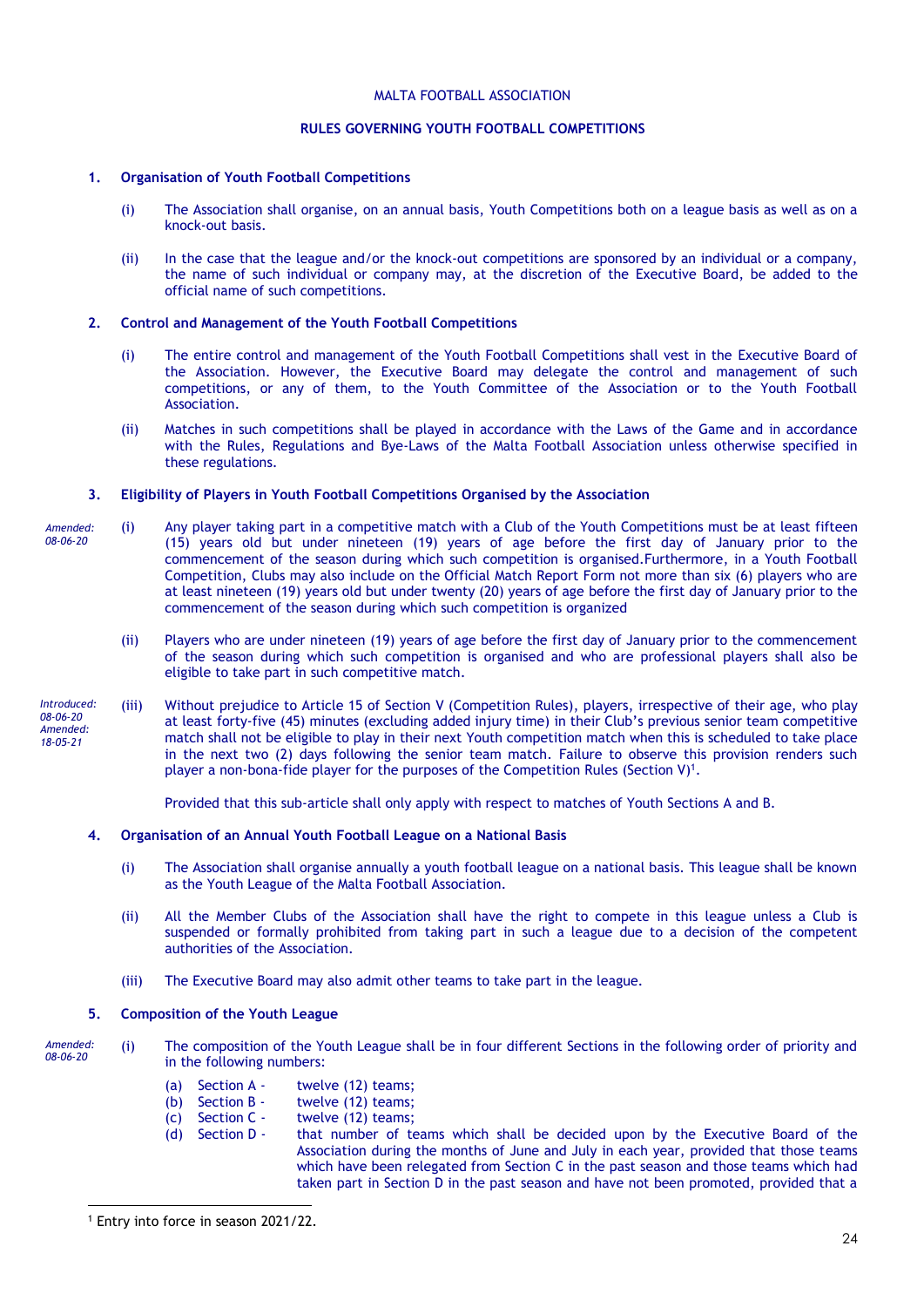team had not been expelled or had not withdrawn from the league in the past season, shall have the right to take part.

- (ii) The Executive Board may admit other teams in Section D provided that such teams are Associate Members of the Association. Such teams shall enjoy full rights with regards to the league, including that of being promoted.
- (iii) If in the opinion of the Executive Board of the Association there are too many teams participating in Section D, it may decide to sub-divide this Section. Such a decision, as well as the mode of effecting the division, shall be taken by the Executive Board prior to the commencement of the Youth League.
- (iv) Notwithstanding the provisions of sub-clause (i) above, the right of a team to compete in the Youth League in any one season shall be dependent on whether the Club of the team concerned is a Member of the Association. If such a Club is no longer a Member of the Association, it shall be in the discretion of the Executive Board of the Association as to whether it will allow such a team to compete and in which Section. If the Executive Board admits such a team to compete in any Section, such team must in the first place be admitted as an Associate Member of the Association. However, such a team shall enjoy full rights with regards to the league, including that of being promoted.
- (v) (a) The Executive Board of the Association may include in any Section the current National Junior (Under-17) Team of the Association, even if the established number of teams for that particular Section is exceeded. Such team will not enjoy the right of promotion.
	- (b) The Executive Board shall establish the conditions of eligibility of the players of such team.

### **6. Mode of Play in the Youth League**

- (i) All the teams in Sections A, B, and C shall play twice against each other in two rounds.
- (ii) The mode of play in Section D shall be decided by the Executive Board of the Association prior to the commencement of the Youth League.

#### **7. Winners, Promotion and Relegation in the Youth League** *Amended: 08-06-20*

- (i) In the case of Sections A, B, C and D, at the end of the league:
	- (a) the first placed team in each Section shall be declared the winner of its Section, whilst the second placed team in each Section shall be declared the runner-up of its Section; and
	- (b) The winner and the runner-up of Sections B, C, and D shall be promoted to the next higher Section; and
	- (c) The two (2) last placed teams of Sections A, B, and C shall be relegated to the next lower Section.
- (ii) In the case of Section D, the mode of winning, promotion and relegation shall be decided by the Executive Board of the Association prior to the commencement of the Youth League.

### **8. No Changes in the Composition of the Youth League**

There shall be no changes in the composition of the Sections of the Youth League except those which may come about by promotion or relegation, or as stated below because of vacancies, or by a change in the rules affecting competitions in accordance with the Rules of the Association.

### **9. Vacancies in the Youth League**

- (i) In the case that a team during a season, either fails to compete in, or withdraws from, the Youth League, such team shall be deemed to have dropped out of the Youth league.
- (ii) Prior to the start of the Youth League, the Executive Board of the Association shall, if necessary, fill in any vacancy which arises in any Section either due to the reason mentioned in sub-clause (i) above, or due to removal, suspension or relegation of a Club by a decision of the competent authorities of the Association. This shall be done firstly by retaining in a particular Section that team which was relegated to a lower Section but which was the better classified of the two relegated teams during the past season; in the second place by retaining in a particular Section the other relegated team; and in the third place by promoting to a particular Section that team/teams which was/were better classified in the next inferior Section but which had failed to win promotion. In this last instance, should two or more teams be equal on points and less than the number of such teams are to be promoted, the provisions of rule 35 of the Competition Rules of the Association shall apply.

### **10. Organisation of Annual Knock-Out Competitions for Youth Teams**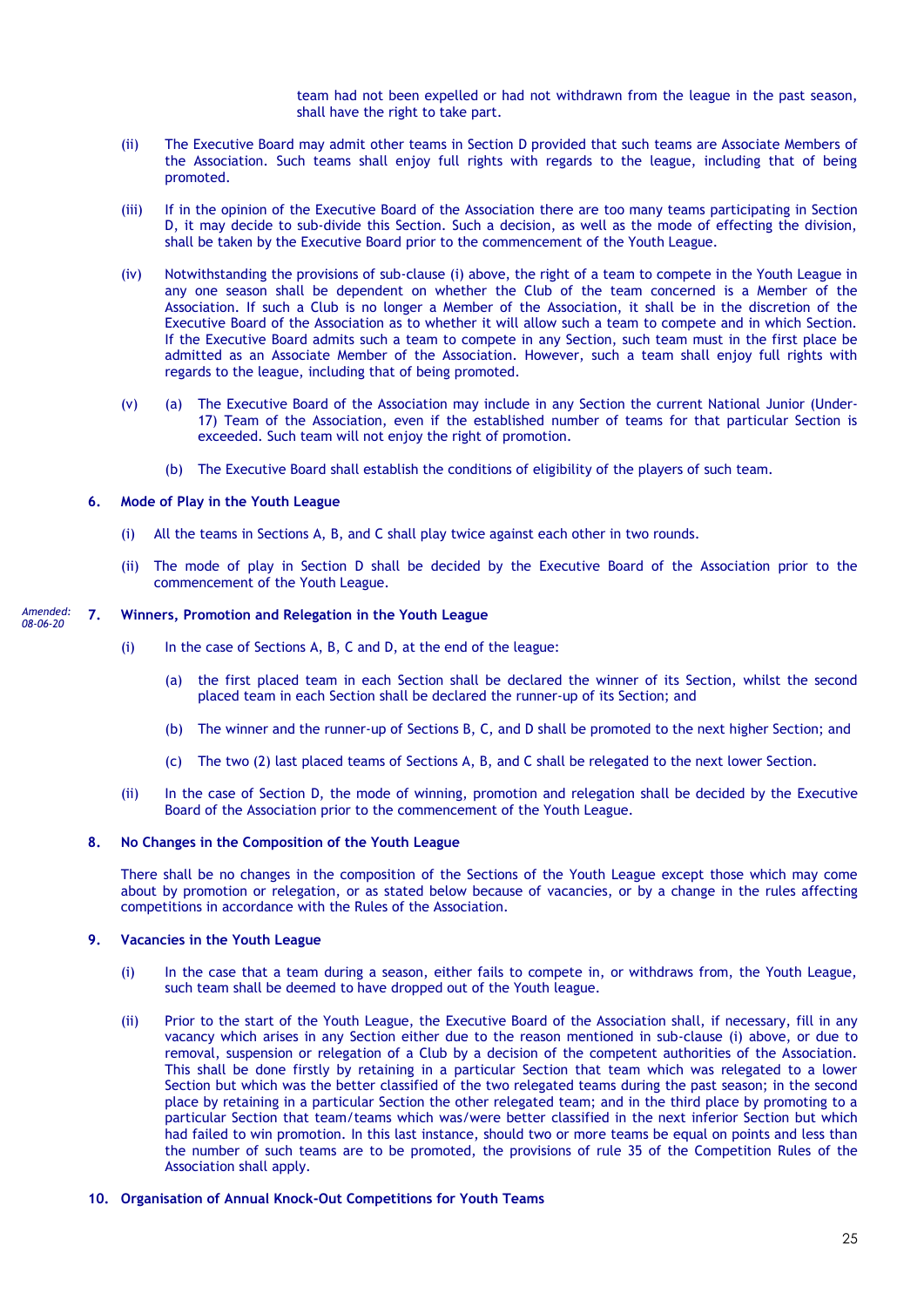- (i) The Association shall organise annually a knock-out competition for youth teams, to be known as, the Youth Knock-Out Competition of the Malta Football Association.
- (ii) All the teams taking part in the Youth League shall have the right to compete in the Youth Knock-Out Competition for that season unless a team is suspended or formally prohibited from taking part due to a decision of the competent authorities of the Association. Furthermore, the executive Board may include in this Competition the current National Junior (Under-17) Team of the Association.

### **11. Mode of Play in Knock-Out Competitions for Youth Teams**

- (i) The teams taking part in the knock-out competition for youth teams shall be drawn against each other in a way that the final stages of the competition shall consist of a Quarter-Finals Stage with the participation of eight (8) teams; a Semi-Finals Stage with the participation of four (4) teams; and the Final Stage with the participation of two (2) teams. Thus prior to the Quarter-Finals Stage, other rounds may be held depending on the number of teams which have entered the competition. However, the First Round of the Competition shall be played between those teams competing in Sections C and D during the current season.
- (ii) In all the matches of the youth knock-out competition, if at the end of the normal playing time the match is still drawn, extra-time of thirty (30) minutes (fifteen (15) minutes each way) shall be played. If at the end of extra-time the match is still drawn, penalties shall be taken in accordance with the Competition Rules of the Association to determine the winner.
- (iii) The winner of the final game shall be declared the winner of a youth knock-out competition.

### **12. Presentation of Trophies**

- (i) The winning team of each and every Section of the National Youth League as well as the winner of each of the Youth Knock-Out Competition shall be presented by the Association with the winner's trophy. These trophies are the property of the Association. Furthermore, the winner of each and every Section of the National Youth League and the winner of the Youth Knock-Out Competition shall also be presented with a miniature trophy for retention whilst both Clubs contesting the final match of the Youth Knock-Out Competition shall be presented with a commemorative plaque denoting that these Clubs had contested the final match of one of the Youth Knock-Out Competition in that particular season.
- (ii) (a) The trophies belonging to the Association must be returned to the Association in good condition within one month of their presentation. Failure by the Club to return any trophy which belongs to the Association within this time limit shall be punished by the Control and Disciplinary Board of the Association with a fine of five hundred euro (€500), provided that seven days written notice would have been given by the Association to the Club concerned to return the Trophy concerned.
	- (b) Should any trophy be destroyed or damaged through accident whilst under the custody and care of a club, such club shall refund to the Association the full value of the trophy or the cost of repairs, as the case may be.
	- (c) Should any trophy be destroyed or damaged through any other cause whilst under the custody and care of a club, besides the obligation of the club under sub-clause (b) above, the responsible club shall be dealt with by the Control and Disciplinary Board of the Association in accordance with the rules and regulations of the Association.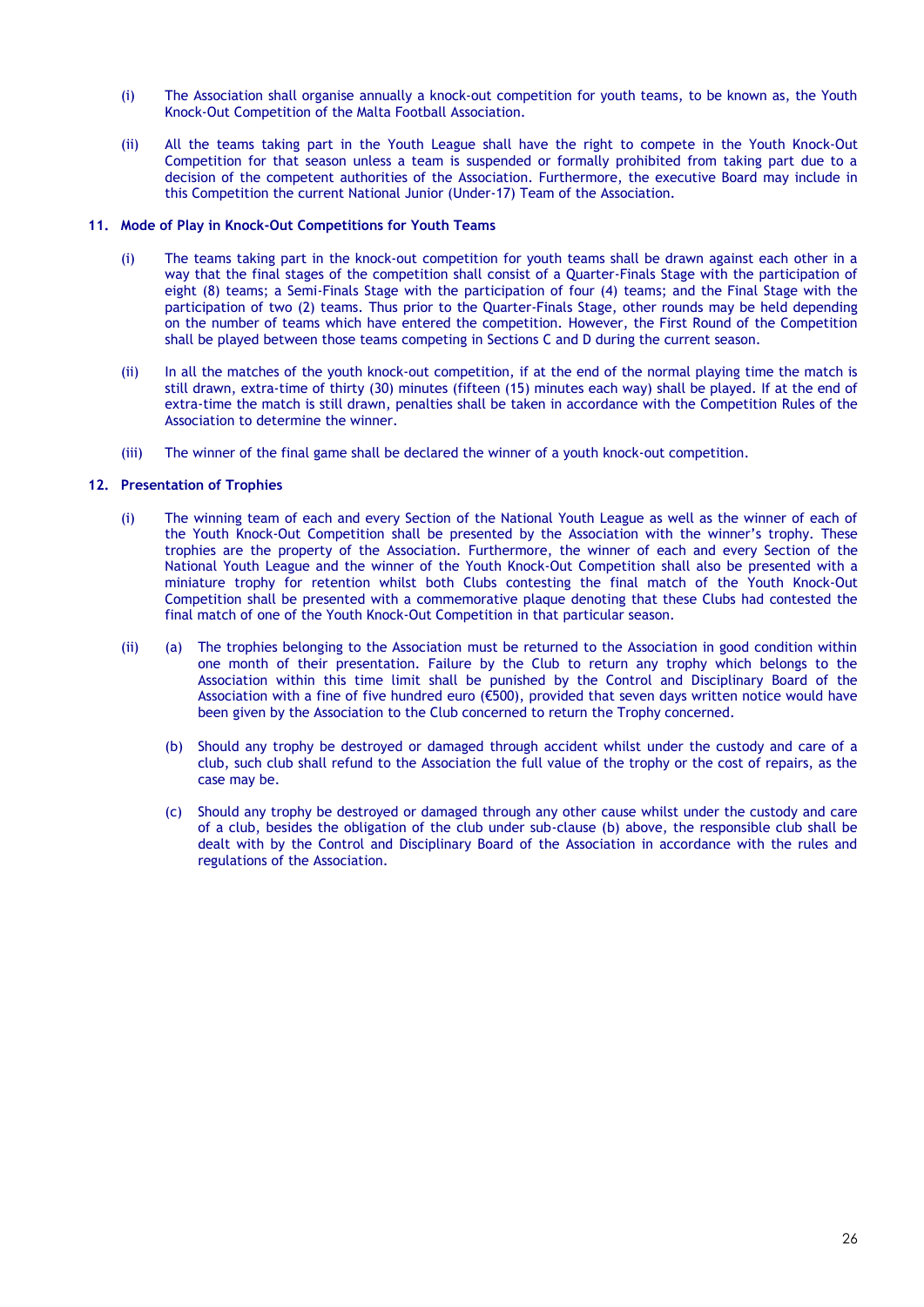### **RULES GOVERNING THE WOMEN'S FOOTBALL COMPETITIONS OF THE MALTA FOOTBALL ASSOCIATION**

### **1. Organisation of the Women's Football Competitions**

- (i) The Association may organise, on an annual basis, Football Competitions for women both in the form of a League, and which shall be known as the Women's Football League of the Malta Football Association, and/or in the form of a Knock-Out Competition, which shall be known as the Women's KO Football Competition of the Malta Football Association.
- (ii) In the case that the League and/or the KO Competition are sponsored by an individual or a company, the name of such individual or company may, at the discretion of the Executive Board, be added to the official name.

### **2. Control and Management of the Women's Football Competitions**

- (i) The entire control and management of the Women's Football Competitions shall vest in the Executive Board of the Association. However, the Executive Board may delegate all or part of its powers of such control and management to the Women's Football Committee of the Association.
- (ii) Competitive matches shall be played in accordance with these Regulations and with the other Rules, Regulations and Bye-Laws of the Association and the Laws of the Game provided that these are not in conflict with the provisions of these Regulations.

### **3. Participation in the Women's Football Competitions**

- (i) Subject to the conditions mentioned in these Rules and in the other Rules, Regulations and Bye-Laws of the Association, Member Clubs of the Association shall have the right to compete in the Women's Football Competitions organised by the Association.
- (ii) The Executive Board may also admit other teams to take part in these competitions. However, the Clubs of such Teams must have the status of an Associate Member of the Association.

### **4. Eligibility of Players**

- (i) Players taking part in these competitions shall be at least sixteen (16) years old by the end of the calendar year when the match is played. *Amended: 08-06-20 23-06-21*
	- (ii) (a) In the case of Clubs participating in the Women's Football Competitions, and in relation to all their competitive matches throughout the season, only those players, whether professional or amateur, included in the Club's Squad List shall be eligible to play in such competitive matches.
		- (b) A Club's Squad List for the purposes of the Women's Football Competitions may also include a maximum of three (3) players who have attained thirteen (13) years of age before the 1<sup>st</sup> of January prior to the commencement of the season. If such number of players exceeds three (3), then all players on the Club's Squad List shall be deemed ineligible to play.

Provided that the status of players who have attained thirteen  $(13)$  years of age before the 1<sup>st</sup> of January prior to the commencement of the season, a consent form signed by their legal guardians must be submitted to MFA prior to their submission on the squad list. In default, such players shall be deemed to be 'non bona-fide'.

- (c) No player can be submitted in more than two (2) squad lists of Women's competitions organised by the Association during the same season.
- (d) A Club Squad list shall be submitted in the form prescribed by the General Secretary by not later than the first competitive match of the season. In relation to professional players, the list can be amended until five (5) working days following the end of the summer transfer window. It can be amended again during the month of January and by not later than five (5) working days following the end of the January transfer window.
- (e) Clubs may add players beyond five (5) working days following the end of the summer transfer window or the January transfer window, as the case may be, only in the following cases: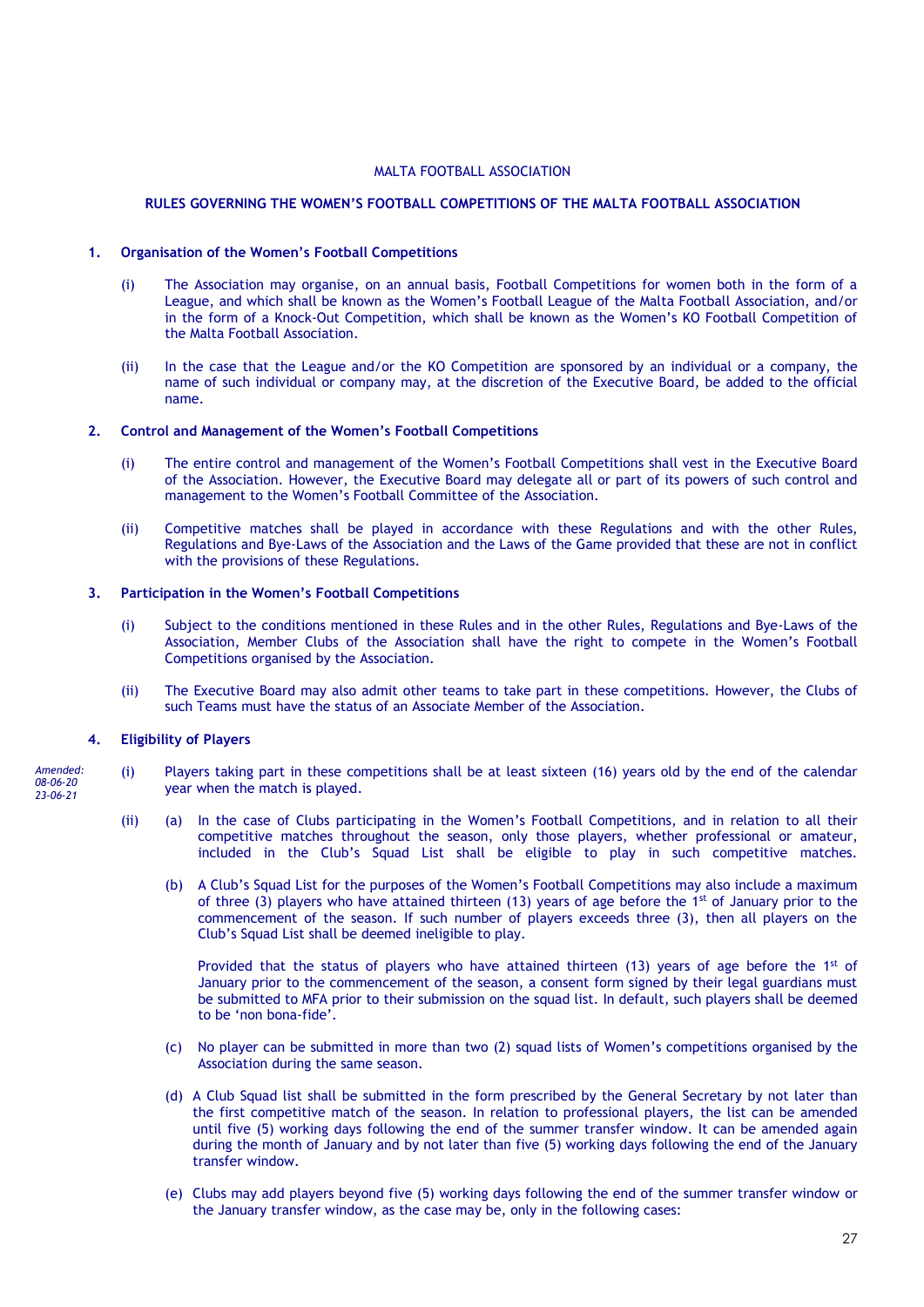- i. where the registration of a player requires an international transfer certificate which despite having been requested in time, is received by the Association later than such deadline, as envisaged in Art 2.1.6 of the Regulations on the Status and Transfer of Players (Section IV);
	- ii. where a club registers an out-of-contract professional player;
	- iii. to only add amateur players who are joining from another club or who are registering for the first time.
- (iii) (a) Female players must be registered with the Association in accordance with the relevant rule in the MFA Statute and with a Member Club in accordance with the relevant rule in the MFA Statute or with a Club having an Associate Membership with the Association. In the case of female players, subject to what is stated in these rules, the relevant rules of the Association regarding amateur players shall apply.

However, in the case of a female player who is loaned or transferred to another Club during the obligatory period of service and in the case when compensation is due at the end of the obligatory period of service of such player with her Club, compensation shall not exceed the amount decided upon by the Executive Board in respect of female players during the months of May or June in the previous year.

- (b) In the case of players to be registered with a Club having an Associate Membership with the Association, their registration with such Club shall be made on a registration form to be approved by the Executive Board.
- (c) A female player registered with a Member Club or a Club having Associate Membership shall continue to render her services to the Club for three consecutive seasons including the season during which she registers.
- (d) The registration form of a female player as a player of the Malta Football Association must be also accompanied by her official identity card issued by the Government. A copy of the identity card shall be attached to the registration form. In the case of a female player who is not a Maltese National and who is not in possession of an identity card issued by the Government, the registration form must be accompanied by a valid passport. A copy of the relevant part of the passport shall be attached to the registration form.

### **5. Vacancies in the Women's League**

- (i) If for any reason whatsoever a team during a season, either fails to compete in, or withdraws its participation from the Women's League, such team shall be deemed to have dropped out of the Women's League.
- (ii) Prior to the start of the Women's League, the Executive Board of the Association shall, if necessary, fill any vacancy which arises in any Division either due to the reason mentioned in sub-clause (i) above, or due to removal, suspension or relegation of a Club by a decision of the competent authorities of the Association. This shall be done in the first instance by declaring that a Club or more Clubs, as the case may be, which had been sportingly relegated will not be relegated and in the second instance by promoting the Club or Clubs next in merit to the Club or Clubs promoted in accordance with the last season's league table of the immediately inferior Division. Should two or more teams be equal on points and less than the number of such teams are to be promoted the provisions of rule 35 of the Competition Rules of the Association shall apply.

### **6. The Women's National League**

The Women's League shall take the form of a league which shall be played by all clubs on a three round-robin basis. At the end of the league the highest placed Club in the league shall be declared the Champion of the Women's National League. *Amended: 30-05-17; 03-08-18; 08-06-20*

### **7. Women's Knock-Out Competition**

All the teams playing in the Women's League shall be entitled to participate in the Women's Knock-Out Competition.

- (i) (a) In the organisation of the Women's Knock-Out Competition teams playing in the Women's League shall be seeded according to the final classification of the previous season.
	- (b) The number of teams to be seeded is decided upon either by the Executive Board or by the Women's Football Committee of the Association at the discretion of the Executive Board.
	- (c) The seeded teams shall not play in the Preliminary Round if such a Preliminary Round is held.

28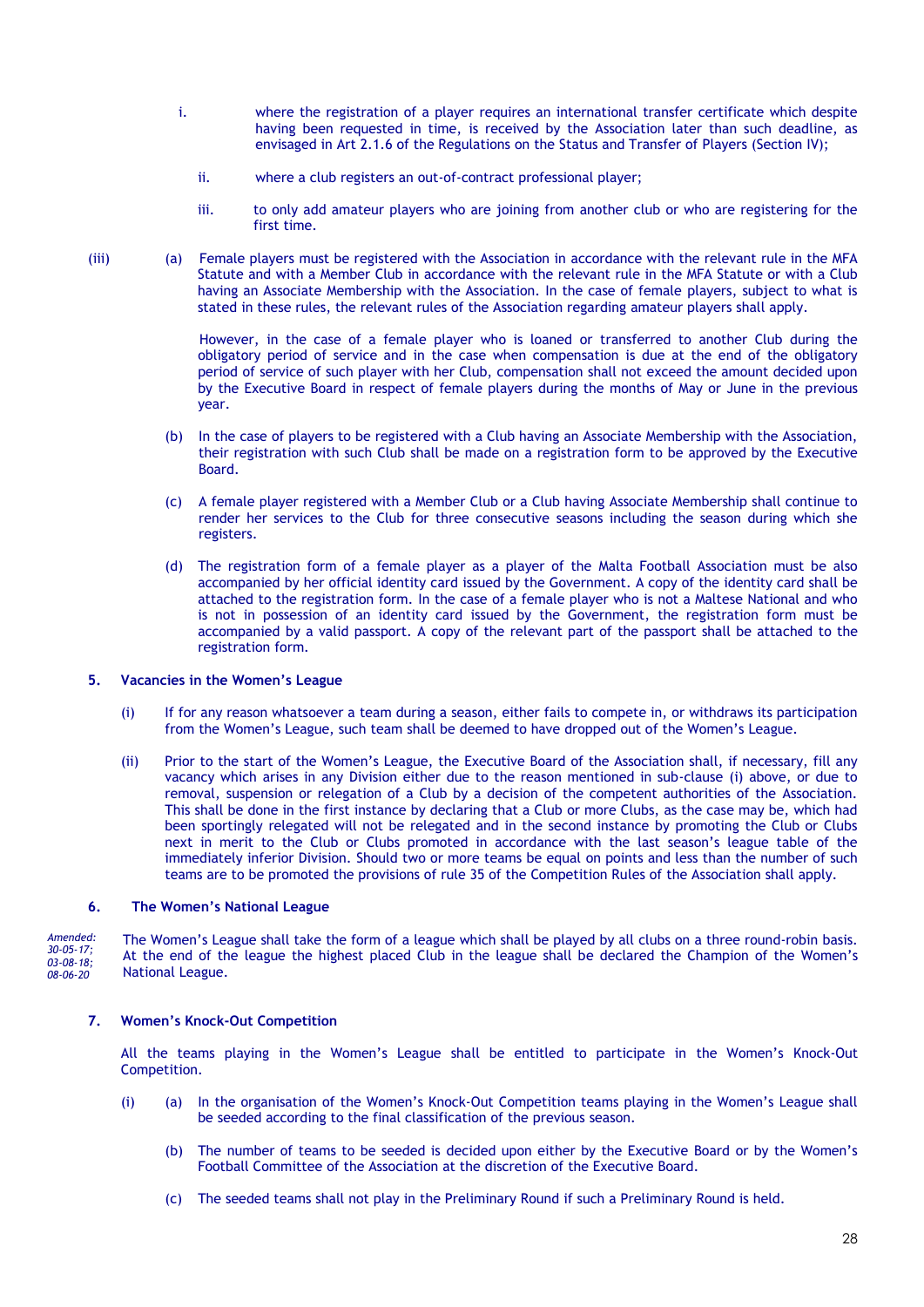### **8. The Women's Super Cup**

- (i) The Competition shall consist of a single match and shall be played annually during the coming football season and shall be played for by the First Division League Champions and the Women's Knock Out Winners of the previous season. If the First Division League Champions and the Women's Knock Out Winners are the same Club, then the First Division League Runners-Up shall be the other participating Club.
- (ii) The duration of the match shall be ninety (90) minutes. If the match is still drawn after normal time, extra time shall be played. If the match is still drawn at the end of extra time, penalties shall be taken in accordance with the Laws of the Game to determine the winner of the match.
- (iii) The winner of the match shall be declared to be the Winner of the Super Cup Competition. The winner shall, at the end of the match, be presented by the Association with the Super Cup, which belongs to the Association, and with a miniature trophy for retention.
- (iv) Both Clubs shall, at the end of the match, be presented with a commemorative plaque denoting that these Clubs had contested the Super Cup Competition match in that particular season.
- (v) The referee, the assistant referees and the fourth official of the match shall, at the end of the match, be presented with a commemorative medal.
- **9.** *Deleted 30-05-2017*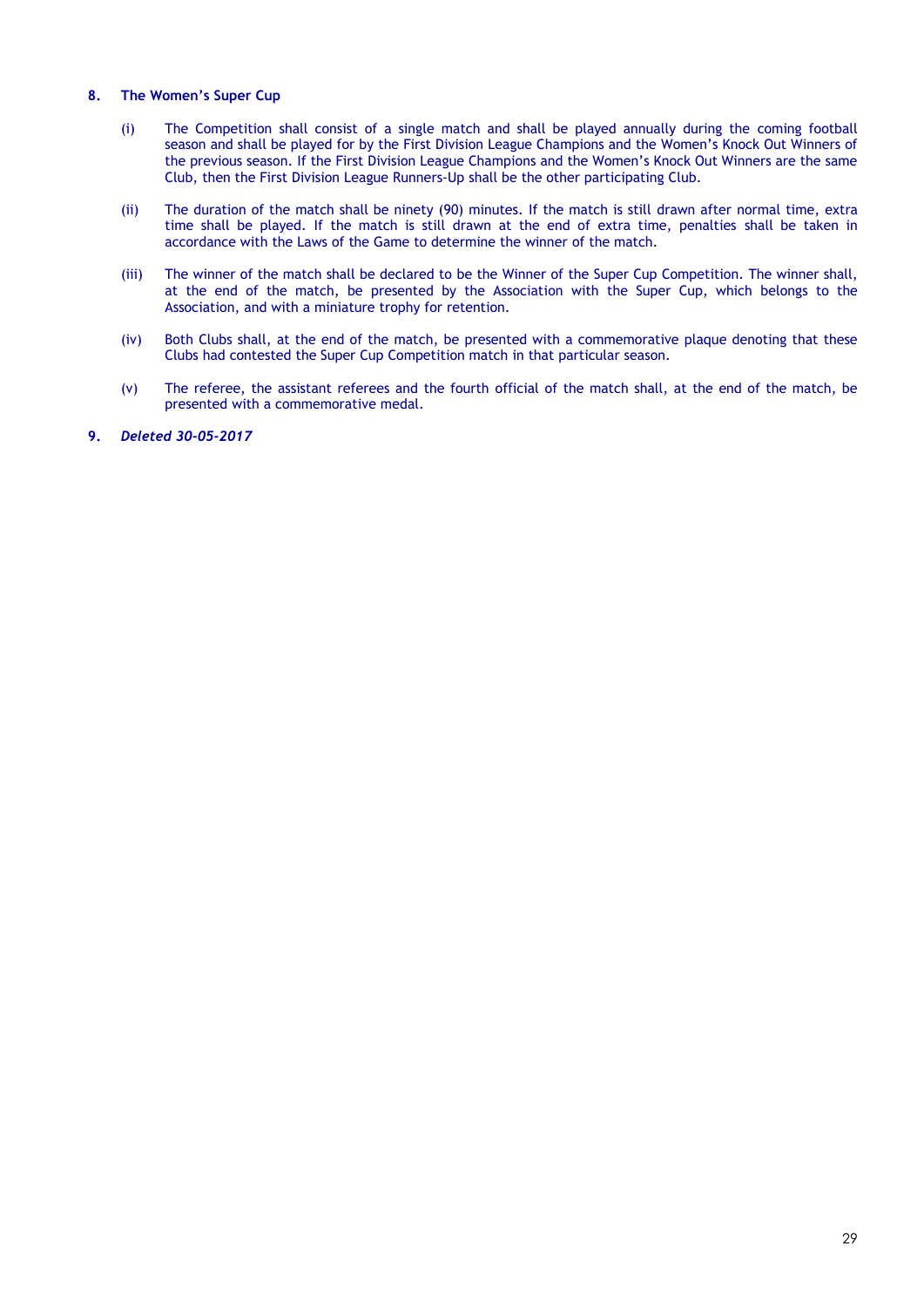#### **10. Number of Players in a Match** *Amended: 23-06-21*

- (i) The Number of players in a match shall not be less than seven (7) and not more than eleven (11).
- (ii) A maximum number of twenty (20) players and a minimum number of seven (7) players shall be listed in the Referee's Official Report Form.
- (iii) During the whole match, use of substitutes may be made in accordance with Rule 11 (v) of these Regulations, provided that the substitutes are included in the Referees' Official Report Form.

#### **11. Laws of the Game**

Matches related to Women's Football Competitions shall be played in accordance with the Laws of the Game as promulgated by the International Football Association Board. In this respect, prior to the commencement of the Women's Football Competitions, the Executive Board shall decide on the mode of application regarding any or all of the following Rules which will be applicable for the new football season:

- (i) Size of the field of play.
- (ii) Size, weight and material of the ball.
- (iii) Width between the goalposts and height of the crossbar from the ground.
- (iv) Duration of the periods of play.
- (v) Substitutions.

### **12. Presentation of Trophies and medals**

- (i) The winning team of each and every Division of the Women's National League, the winner of the Women's Knock-Out Competition and the winner of the Women's Super Cup shall be presented by the Association with the winner's trophy. These are the property of the Association. Furthermore, the winner of each and every Division of the Women's National League, the winner of the Women's Knock-Out Competition and the winner of the Women's Super Cup shall also be presented with a miniature trophy for retention whilst both Clubs contesting the final match of the Women's Knock-Out Competition and the Women's Super Cup shall be presented with a commemorative plaque denoting that these Clubs had contested the final match of the Women's Knock-Out Competition in that particular season.
- (ii) (a) The trophies belonging to the Association must be returned to the Association in good condition within one month of their presentation. Failure by the Club to return any trophy which belongs to the Association within this time limit shall be punished by the Control and Disciplinary Board of the Association with a fine of five hundred euro (€500), provided that seven days written notice would have been given by the Association to the Club concerned to return the Trophy concerned.
	- (b) Should any trophy be destroyed or damaged through accident whilst under the custody and care of a club, such club shall refund to the Association the full value of the trophy or the cost of repairs, as the case may be.
	- (c) Should any trophy be destroyed or damaged through any other cause whilst under the custody and care of a club, besides the obligation of the club under sub-clause (b) above, the responsible club shall be dealt with by the Control and Disciplinary Board of the Association in accordance with the rules and regulations of the Association.
- (iii) (a) The players and the members of technical staff of the champion Club of each Division of the Women's League, the winner of the Women's Knock-Out Competition and the winner of the Women's Super Cup shall be presented with a commemorative medal. Thus each such Club shall receive thirty (30) medals in case of the National Women's League and eighteen (18) in case of Knock-Out Competitions.
	- (b) In principle, the players and the members of the technical staff shall be presented with their medals in a medals award ceremony to be held immediately prior to the presentation of the trophy and the miniature trophy to the champion Club. In this case the medals will be presented to the players and the members of the technical staff included on the Official Match Report Form of the match at the end of which the trophy and the miniature trophy are to be presented. However, a player and/or a member of the technical staff who was sent off by the referee before, during or after the match shall not be presented with a medal during the medals award ceremony. The remainder of the medals shall be handed over to the Club to give to other deserving players and/or members of the technical staff. In case that the medals are not presented at the end of a match, all the medals will be given to the Club to give to deserving players and members of the technical staff.

### **13. Withdrawal from the Women's Football League during the competition**

When a Club decides to withdraw its participation in the Women's Football League during the competition, all female players registered with such Club shall be entitled to a free release provided that a request in writing has been submitted to the Players, Coaches, Member Clubs and Player's Agents and Complaints Board by not later than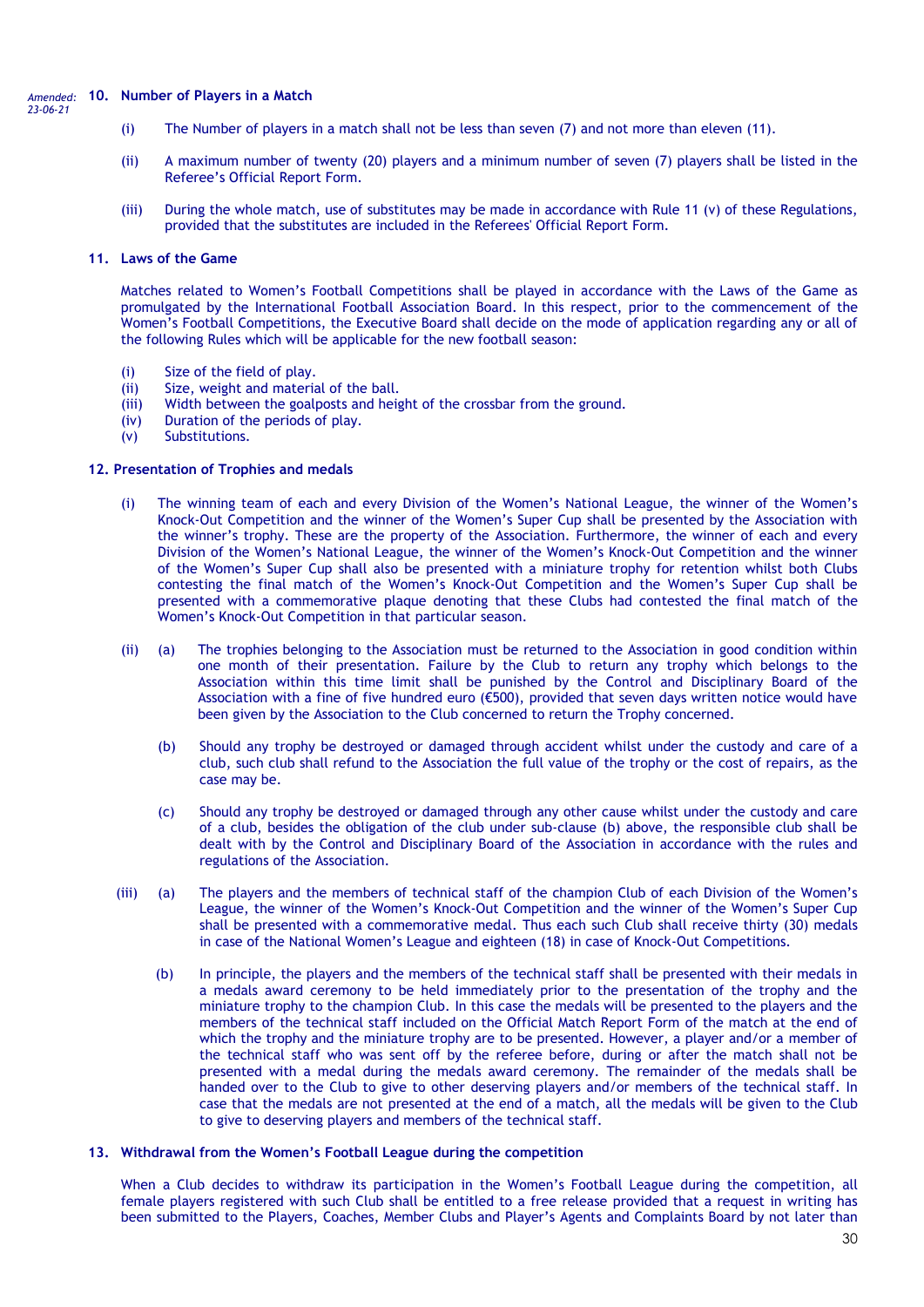the 31<sup>st</sup> January of the current season.

## **14. The Rules of the Association**

The provisions of all the other rules and regulations of the Association shall apply to the Women's Football League and its divisions and sections unless incompatible with the provisions of these regulations.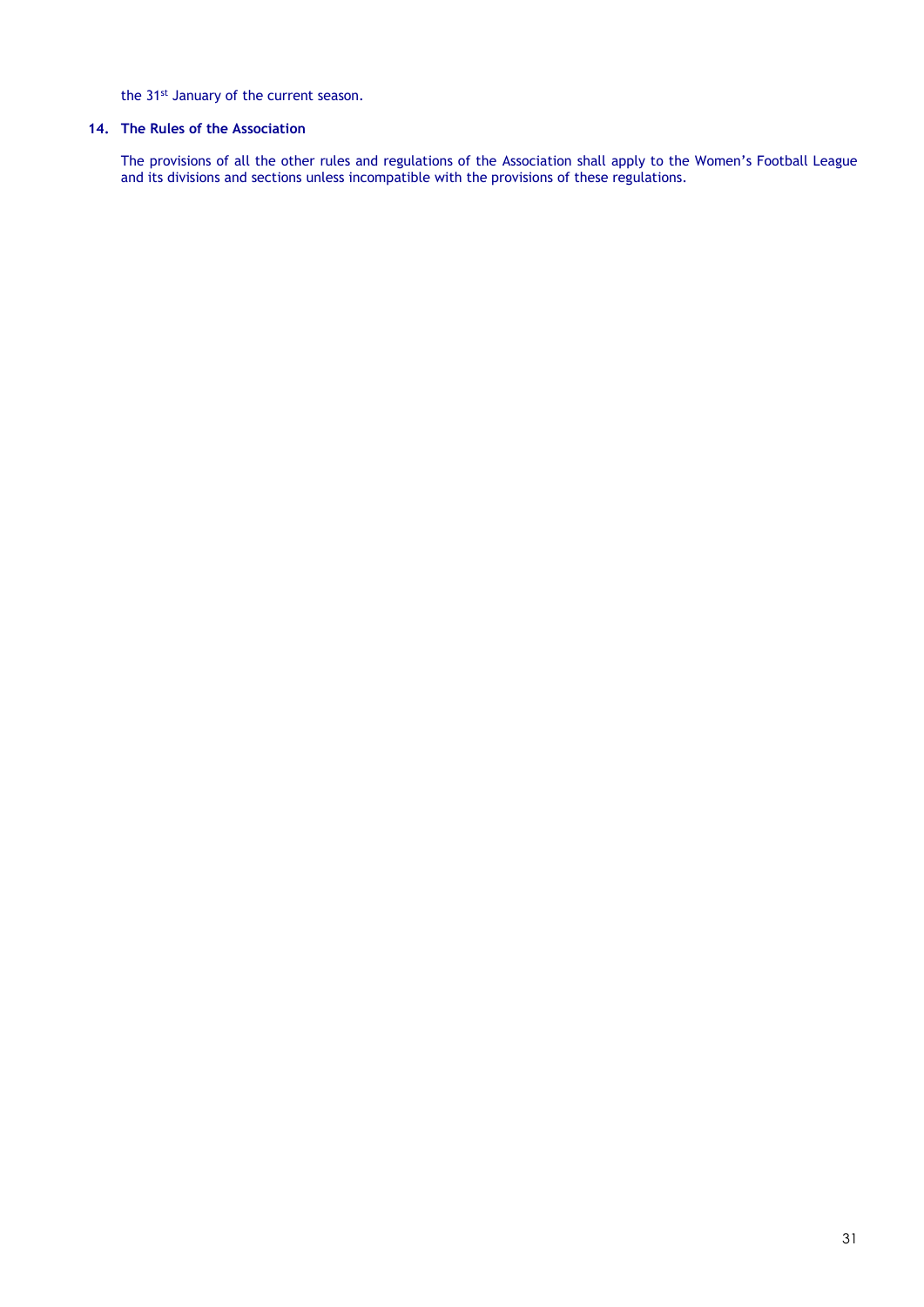### **RULES GOVERNING THE WOMEN'S UNDER 21 FOOTBALL COMPETITIONS OF THE MALTA FOOTBALL ASSOCIATION**

### (Introduced on 20-06-2017; Amended on 23-06-2021)

#### **1. Organisation of the Women's Under 21 Competitions**  *Amended: 23-06-21*

(i) The Association may organise, on an annual basis, Football Competitions for women both in the form of a League, and which shall be known as the Women's Under 21 League of the Malta Football Association, and/or in the form of a Knock-Out Competition, which shall be known as the Women's Under 21 Knock-Out Competition of the Malta Football Association.

(ii) In the case that the League and/or the KO Competition are sponsored by an individual or a company, the name of such individual or company may, at the discretion of the Executive Board, be added to the official name.

#### **2. Control and Management of the Women's Under 21 Competitions**  *Amended: 23-06-21*

(i) The entire control and management of the Women's Under 21 Competitions shall vest in the Executive Board of the Association. However, the Executive Board may delegate all or part of its powers of such control and management to the Women's Football Committee of the Association.

(ii) Competitive matches shall be played in accordance with these Regulations and with the other Rules, Regulations and Bye-Laws of the Association and the Laws of the Game provided that these are not in conflict with the provisions of these Regulations.

#### **3. Participation in the Women's Under 21 Competitions**  *Amended: 23-06-21*

(i) Subject to the conditions mentioned in these Rules and in the other Rules, Regulations and Bye-Laws of the Association, Member Clubs of the Association shall have the right to compete in the Women's Under 21 Football Competitions organised by the Association.

(ii) The Executive Board may also admit other teams to take part in these competitions. However, the Clubs of such Teams must have the status of an Associate Member of the Association.

#### **4. Eligibility of Players**

- *Amended: 28-09-17; 03-08-18; 08-06-20 23-06-21*
- (i) Players taking part in these competitions during season 2021-2022 shall be those who are at least fourteen (14) years old by the end of the calendar year when the match is played and under nineteen (19) years of age before the first day of January prior to the commencement of the season during which such competition is organised.
- (ii) Players taking part in these competitions during season 2022-2023 shall be those who are at least fifteen (15) years old by the end of the calendar year when the match is played and under twenty (20) years of age before the first day of January prior to the commencement of the season during which such competition is organised.
- (iii) As from season 2023-2024 onwards, players taking part in these competitions shall be those who are at least sixteen (16) years old by the end of the calendar year when the match is played and under twenty (20) years of age before the first day of January prior to the commncement of the season during which such competition is organised.
- (iv) In the case of Clubs participating in these competitions, and in relation to all their competitive matches throughout the season, only those players, whether professional or amateur, included in the Club's Squad List shall be eligible to play in such competitive matches.
- (v) A Club's Squad List for the purposes of these competitions may also include a maximum of three (3) players who have attained thirteen (13) years of age before the 1st of January prior to the commencement of the season. If such number of players exceeds three (3), then all players on the Club's Squad List shall be deemed ineligible to play.

Provided that the status of players who have attained thirteen (13) years of age before the 1st of January prior to the commencement of the season, a consent form signed by their legal guardians must be submitted to MFA prior to their submission on the squad list. In default, such players shall be deemed to be 'non bona-fide'.

(vi) No player can be submitted in more than two (2) squad lists of Womne's competitions organised by the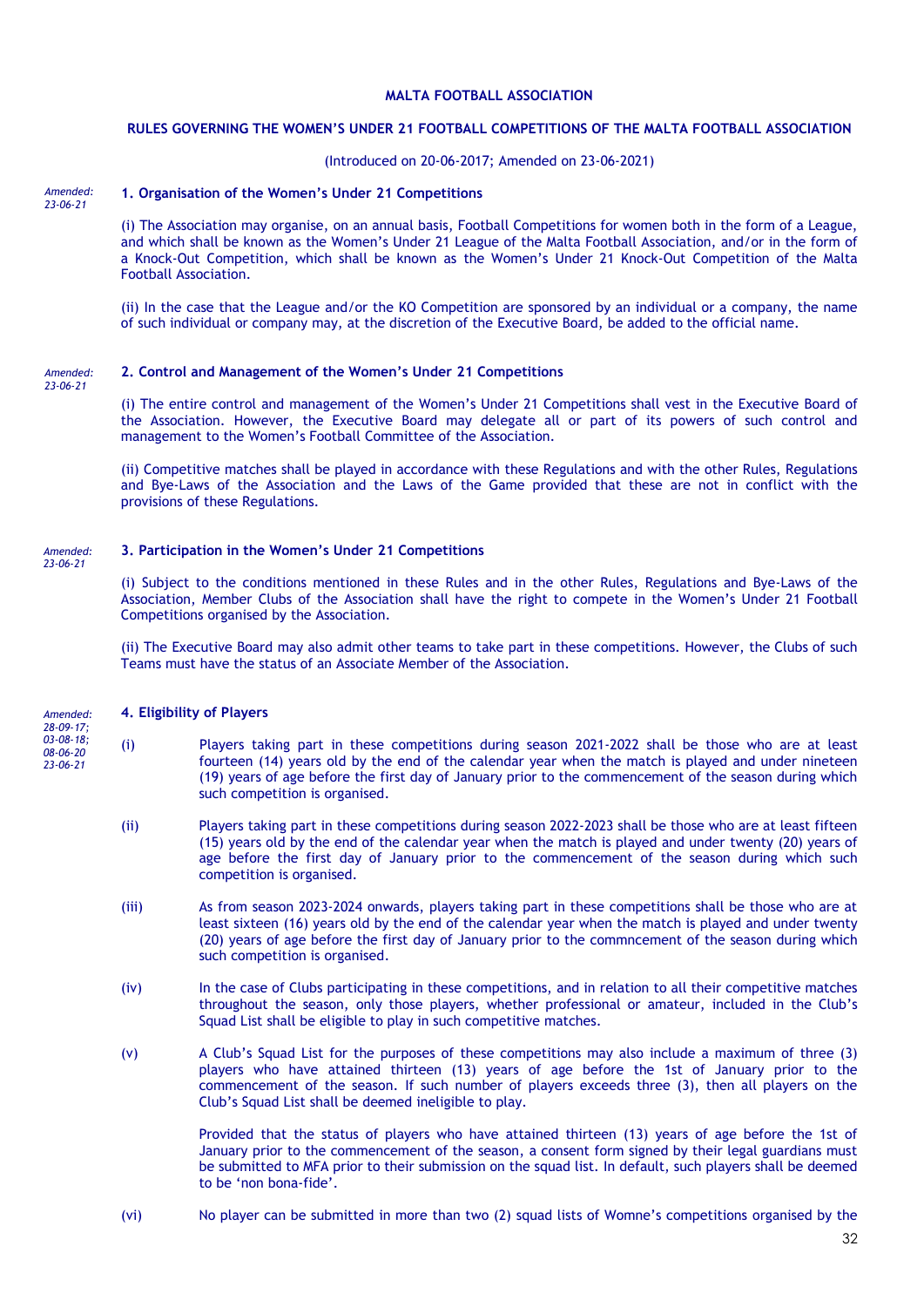Association during the same season.

- (vii) A Club Squad list shall be submitted in the form prescribed by the General Secretary by not later than the first competitive match of the season. In relation to professional players, the list can be amended until five (5) working days following the end of the summer transfer window. It can be amended again during the month of January and by not later than five (5) working days following the end of the January transfer window.
- (viii) Clubs may add players beyond five (5) working days following the end of the summer transfer window or the January transfer window, as the case may be, only in the following cases:
	- (a) where the registration of a player require an international transfer certificate which, despite having been rquested in time, is received by the Association later than such deadline, as envisaged in Art 2.1.6 of the regulations on the Status and Transfer of Players (Section IV);
	- (b) where a club registers an out-of-contract professional player.
	- (c) to only add amateur players who are joining from another club or who are registering for the first time.
- (ix) Female players must be registered with the Association in accordance with the relevant rule in the MFA Statute and with a Member Club in accordance with the relevant rule in the MFA Statute or with a Club having an Associate Membership with the Association.

### **5. The Women's Under 21 League**

The Women's Under 21 League shall take the form of a league which shall be played by all clubs on a three roundrobin basis. At the end of the league the highest placed Club in the league shall be declared the Champion of the Women's Under 21 League

#### **6. Women's Under 21 Knock-Out Competition**  *Amended: 23-06-21*

- (a) All the teams playing in the Women's Under 21 League shall be entitled to participate in the Women's Under 21 Knock-Out Competition.
- (b) The number of teams to be seeded is decided upon either by the Executive Board or by the Women's Football Committee of the Association at the discretion of the Executive Board.
- (c) The seeded teams shall not play in the Preliminary Round if such a Preliminary Round is held.

*Amended: 23-06-21*

*Amended: 08-06-20 23-06-21*

### **7. Number of Players in a Match**

- (i) The number of players in a Women's Under 21 match shall not be less than seven (7) and not more than eleven (11).
- (ii) A maximum number of twenty (20) players and a minimum number of seven (7) players shall be listed in the Referee's Official Report Form.
- (iii)During the whole match, use of substitutes may be made in accordance with Rule 8 (v) of these Regulations, provided that the substitutes are included in the Referees' Official Report Form.

#### **8. Mode of Play**

*Amended: 23-06-21*

Matches related to Women's Under 21 Football Competitions shall be played in accordance with the Laws of the Game as promulgated by the International Football Association Board. In this respect, prior to the commencement of the Women's Football Competitions, the Committee responsible for Women's football, following consultation with the Technical Centre, shall decide on the mode of application regarding any or all of the following Rules which will be applicable for the new football season:

- (i) Size of the field of play.
- (ii) Size, weight and material of the ball.
- (iii)Width between the goalposts and height of the crossbar from the ground.
- (iv) Duration of the periods of play.
- (v) Substitutions.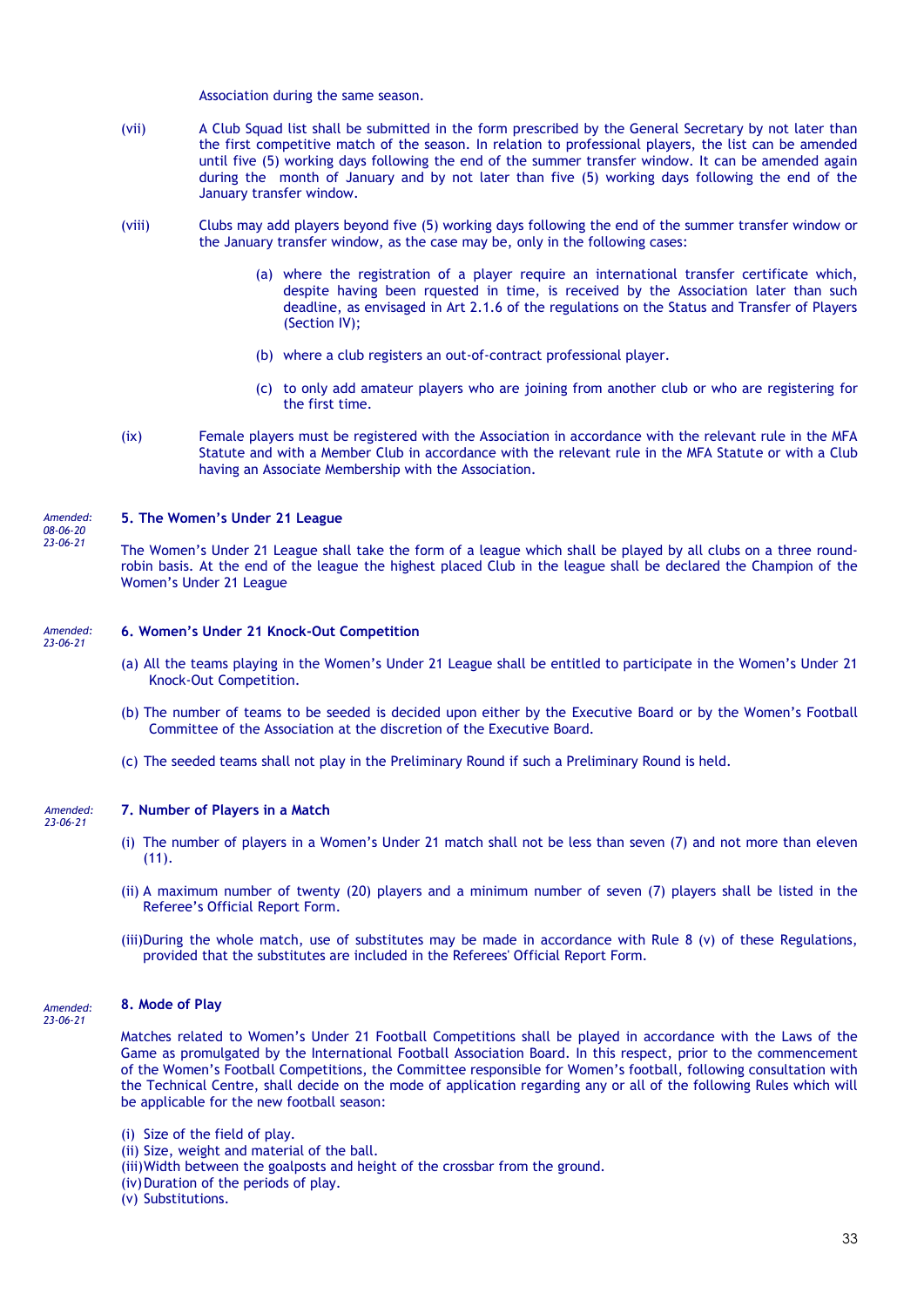### **9. Accreditations**

Technical Staff which will be entitled to sit on the reserve bench shall be in possession of valid a pitch card which will be issued by MFA.

#### *Amended: 23-06-21*

### **10. Presentation of Trophies and medals**

(i) The winning team of the Women's Under 21 National League and the winner of the Women's Under 21 Knock-Out Competition shall be presented by the Association with the winner's trophy.

(a) The players and the members of technical staff of the Club who wins the Women's Under 21 League, and of the the Club who wins the Women's Under 21 Knock-Out Competition shall be presented with a commemorative medal.

(b) In principle, the players and the members of the technical staff shall be presented with their medals in a medals award ceremony to be held immediately prior to the presentation of the trophy to the winning Club. In this case the medals will be presented to the players and the members of the technical staff included on the Official Match Report Form of the match at the end of which the trophy and the miniature trophy are to be presented. The remainder of the medals shall be handed over to the Club to give to other deserving players and/or members of the technical staff. In case that the medals are not presented at the end of a match, all the medals will be given to the Club to give to deserving players and members of the technical staff.

#### **11. The Rules of the Association**  *Amended: 23-06-21*

The provisions of all the other rules and regulations of the Association shall apply to the Women's Under 21 League and its sections unless incompatible with the provisions of these regulations.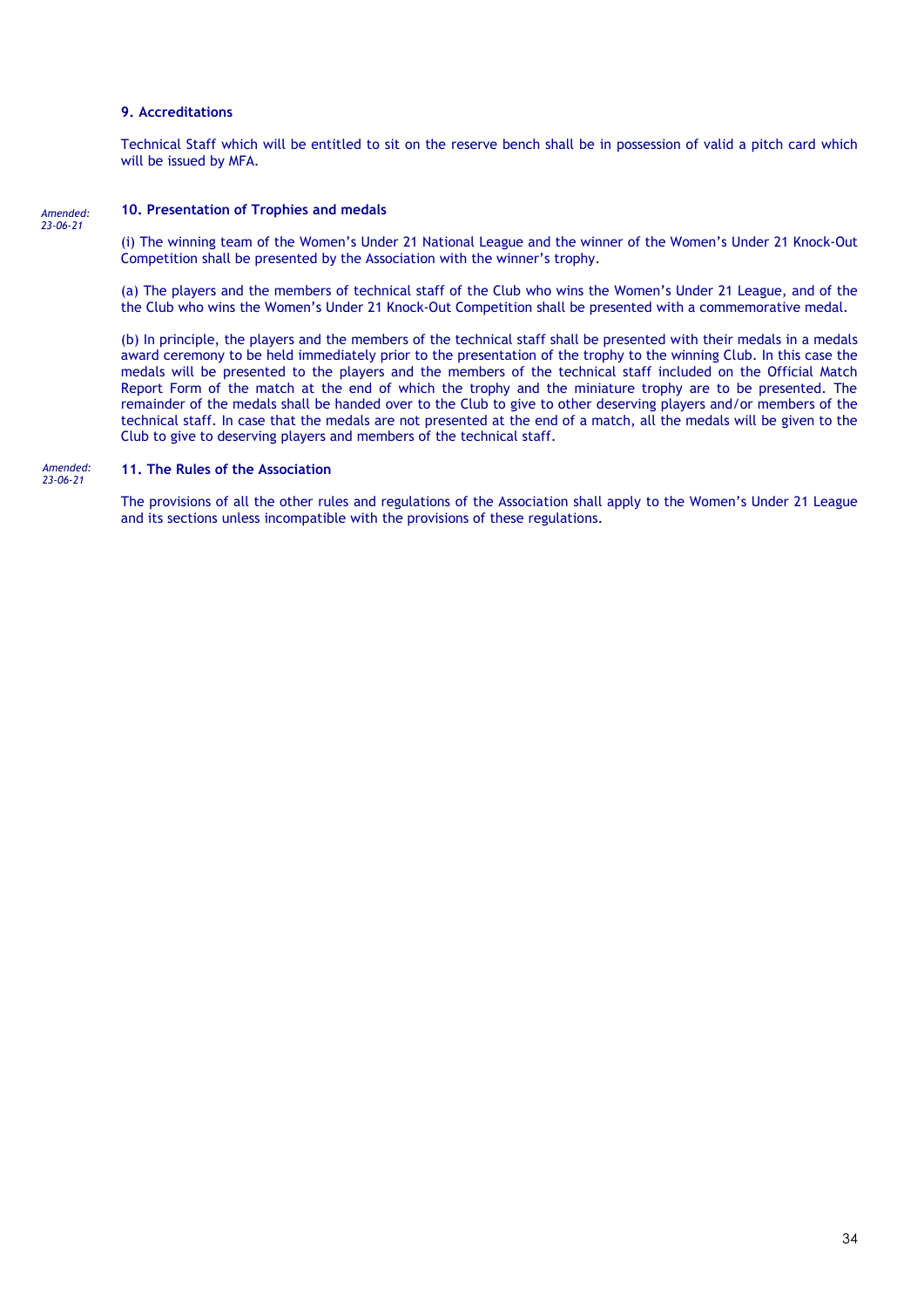### **RULES GOVERNING THE WOMEN'S UNDER 17 FOOTBALL COMPETITIONS OF THE MALTA FOOTBALL ASSOCIATION**

### (Introduced on 30-05-2017)

#### **1. Organisation of the Women's Under 17 Competitions**

(i) The Association may organise, on an annual basis, Football Competitions for women both in the form of a League, and which shall be known as the Women's Under 17 League of the Malta Football Association, and/or in the form of a Knock-Out Competition, which shall be known as the Women's Under 17 Knock-Out Competition of the Malta Football Association.

(ii) In the case that the League and/or the KO Competition are sponsored by an individual or a company, the name of such individual or company may, at the discretion of the Executive Board, be added to the official name.

### **2. Control and Management of the Women's Under 17 Competitions**

(i) The entire control and management of the Women's Under 17 Competitions shall vest in the Executive Board of the Association. However, the Executive Board may delegate all or part of its powers of such control and management to the Women's Football Committee of the Association.

(ii) Competitive matches shall be played in accordance with these Regulations and with the other Rules, Regulations and Bye-Laws of the Association and the Laws of the Game provided that these are not in conflict with the provisions of these Regulations.

### **3. Participation in the Women's Under 17 Competitions**

(i) Subject to the conditions mentioned in these Rules and in the other Rules, Regulations and Bye-Laws of the Association, Member Clubs of the Association shall have the right to compete in the Women's Under 17 Football Competitions organised by the Association.

(ii) The Executive Board may also admit other teams to take part in these competitions. However, the Clubs of such Teams must have the status of an Associate Member of the Association.

*Amended: 28-09-17 23-06-21*

### **4. Eligibility of Players**

- (i) Players taking part in these competitions during season 2021-2022 shall not be eligible to play prior to their twelfth (12th) birthday and shall be eligible to play if they are under fifteen (15) years of age before the first day of January prior to the commencement of the season during which such competition is organised.
- (ii) As from season 2022-2023 onwards, players taking part in these competitions shall be those who are at least thirteen (13) years old by the end of the calendar year when the match is played and under sixteen (16) years of age before the first day of January prior to the commencement of the season during which such competition is organised.
- (iii)In the case of Clubs participating in these competitions, and in relation to all their competitive matches throughout the season, only those players, whether professional or amateur, included in the Club's Squad List shall be eligible to play such competitive matches.
- (iv)No player can be submitted in more than two (2) squad lists of Women's competitions organised by the Association during the same season.
- (v) A Club Squad list shall be submitted in the form prescribed by the General Secretary by not later than the first competitive match of the season. In relation to professional players, the list can be amended until five (5) working days following the end of the summer transfer window. It can be amended again during the month of January and by not later than five (5) working days following the end of the January transfer window.
- (vi)Clubs may add players to the squad list beyond five (5) working days following the end of the summer transfer window or the January transfer window, as the case may be, only in the following cases:
	- (a) where the registration of a player requires an international transfer certificate which, despite having been requested in time, is received by the Association later than such deadline, as envisaged in Art 2.1.6 of the Regulations on the Status and Transfer of Players (Section IV);
	- (b) where a club registers an out-of-contract professional player.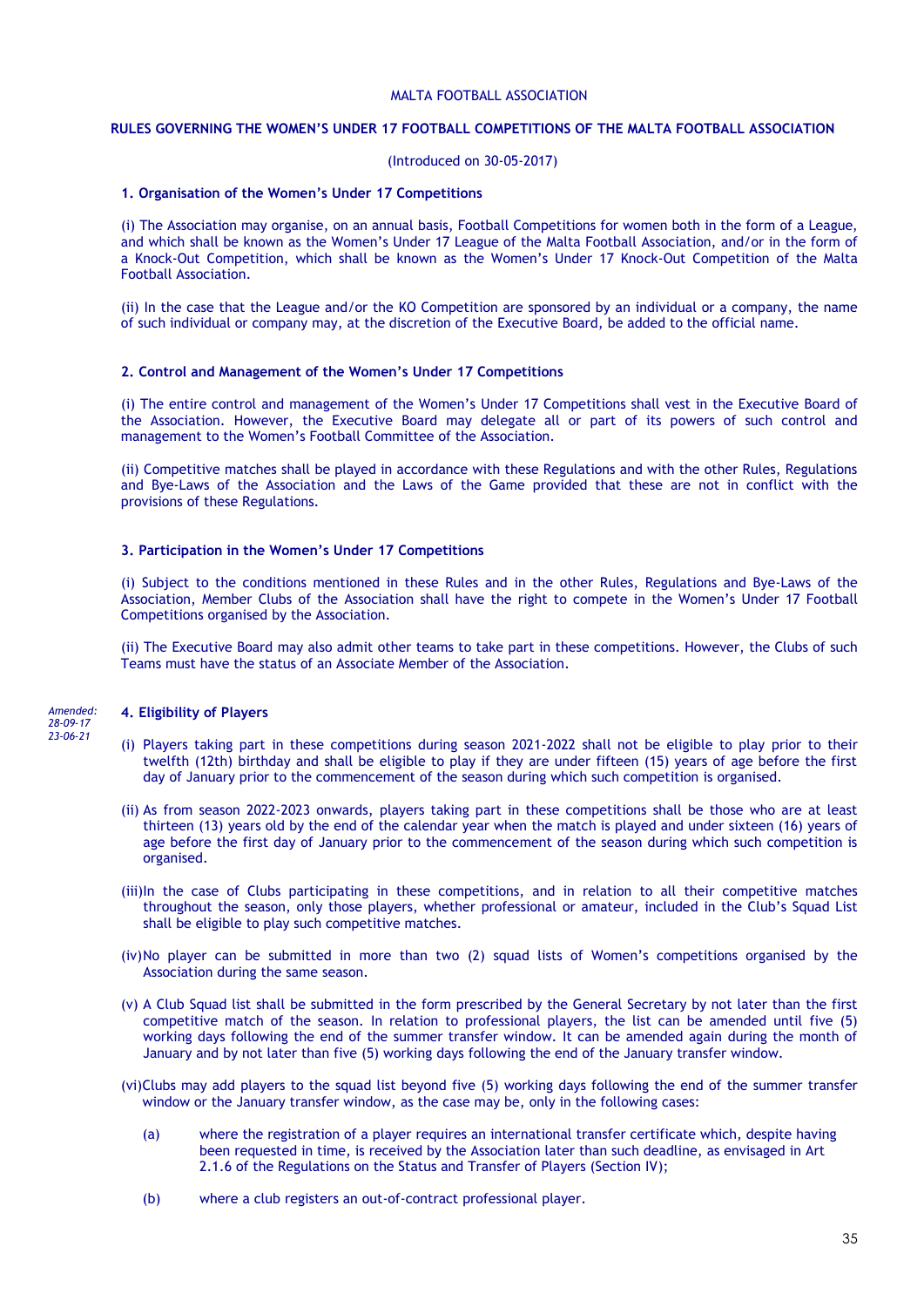- (c) to only add amateur players who are joining from another club or who are registering for the first time.
- (vii)Female players must be registered with the Association in accordance with the relevant rule in the MFA Statute and with a Member Club in accordance with the relevant rule in the MFA Statute or with a Club having an Associate Membership with the Association.

#### *Amended: 23-06-21*

### **5. The Women's Under 17 League**

(i) The Women's Under 17 League shall take the form of a league which shall be played by all clubs on a double round-robin basis. At the end of the league, the highest placed Club in the league shall be declared the Champion of the Women's Under 17 League.

### **6. Women's Under 17 Knock-Out Competition**

All the teams playing in the Women's Under 17 League shall be entitled to participate in the Women's Under 17 Knock-Out Competition.

(b) The number of teams to be seeded is decided upon either by the Executive Board or by the Women's Football Committee of the Association at the discretion of the Executive Board.

(c) The seeded teams shall not play in the Preliminary Round if such a Preliminary Round is held.

### **7. Number of Players in a Match**

(i) The number of players in a Women's Under 17 match shall not be less than six (6) and not more than nine (9).

(ii) A maximum number of sixteen (16) players and a minimum number of seven (6) players shall be listed in the Referee's Official Report Form.

(iii) During the whole match, use of substitutes may be made in accordance with Rule 8 (v) of these Regulations, provided that the substitutes are included in the Referees' Official Report Form.

### **8. Mode of Play**

Matches related to Women's Under 17 Football Competitions shall be played in accordance with the Laws of the Game as promulgated by the International Football Association Board. In this respect, prior to the commencement of the Women's Football Competitions, the Committee responsible for Women's football, following consultation with the Technical Centre, shall decide on the mode of application regarding any or all of the following Rules which will be applicable for the new football season:

- (i) Size of the field of play.
- (ii) Size, weight and material of the ball.
- (iii)Width between the goalposts and height of the crossbar from the ground.
- (iv) Duration of the periods of play.
- (v) Flying substitutions.

### **9. Accreditations**

Technical Staff which will be entitled to sit on the reserve bench shall be in possession of valid a pitch card which will be issued by MFA.

#### **10. Presentation of Trophies and medals**

(i) The winning team of the Women's Under 17 National League and the winner of the Women's Under 17 Knock-Out Competition shall be presented by the Association with the winner's trophy.

(a) The players and the members of technical staff of the Club who wins the Women's Under 17 League, and of the the Club who wins the Women's Under 17 Knock-Out Competition shall be presented with a commemorative medal.

(b) In principle, the players and the members of the technical staff shall be presented with their medals in a medals award ceremony to be held immediately prior to the presentation of the trophy to the winning Club. In this case the medals will be presented to the players and the members of the technical staff included on the Official Match Report Form of the match at the end of which the trophy and the miniature trophy are to be presented. The remainder of the medals shall be handed over to the Club to give to other deserving players and/or members of the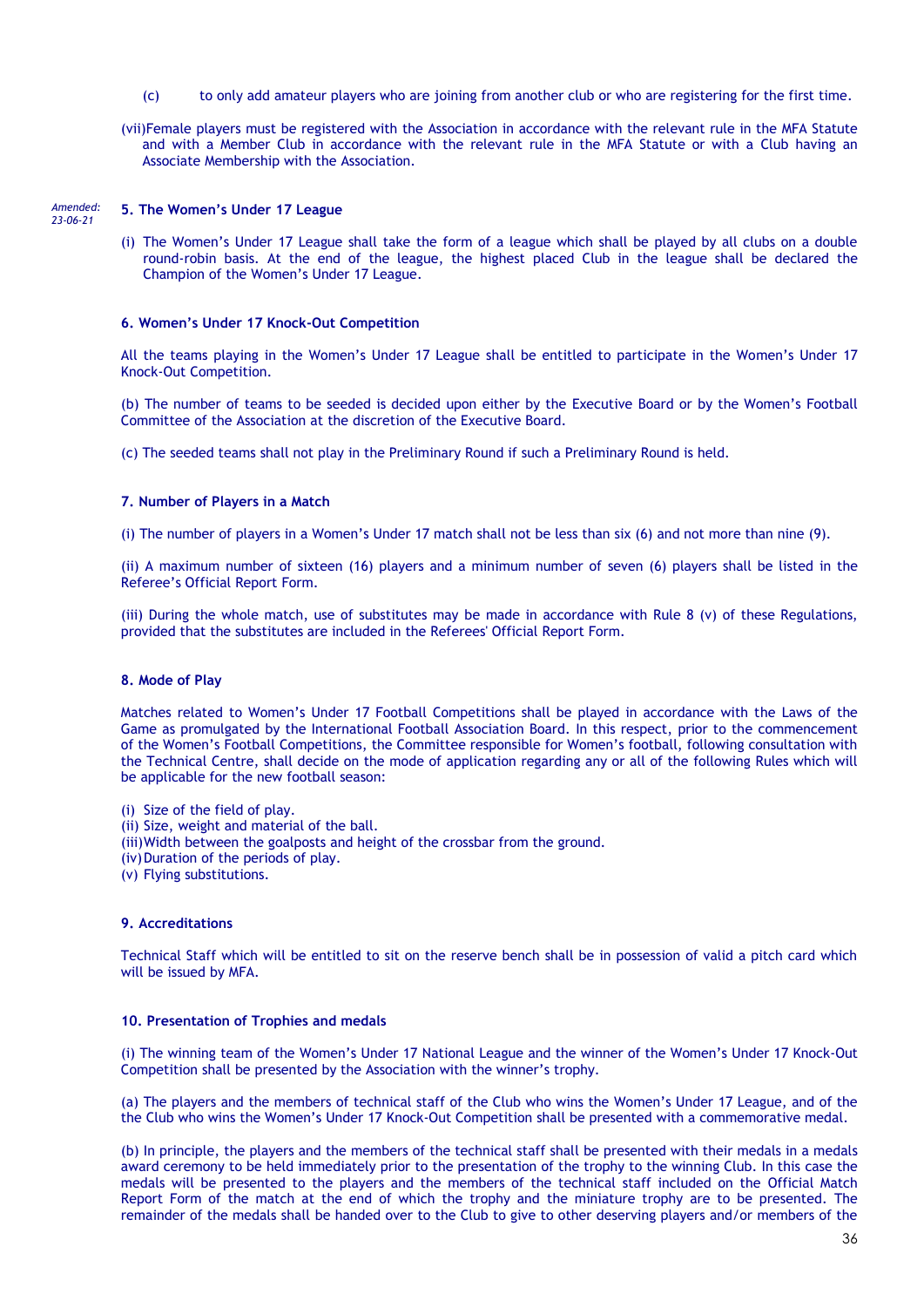technical staff. In case that the medals are not presented at the end of a match, all the medals will be given to the Club to give to deserving players and members of the technical staff.

## **11. The Rules of the Association**

The provisions of all the other rules and regulations of the Association shall apply to the Women's Under 17 League and its sections unless incompatible with the provisions of these regulations.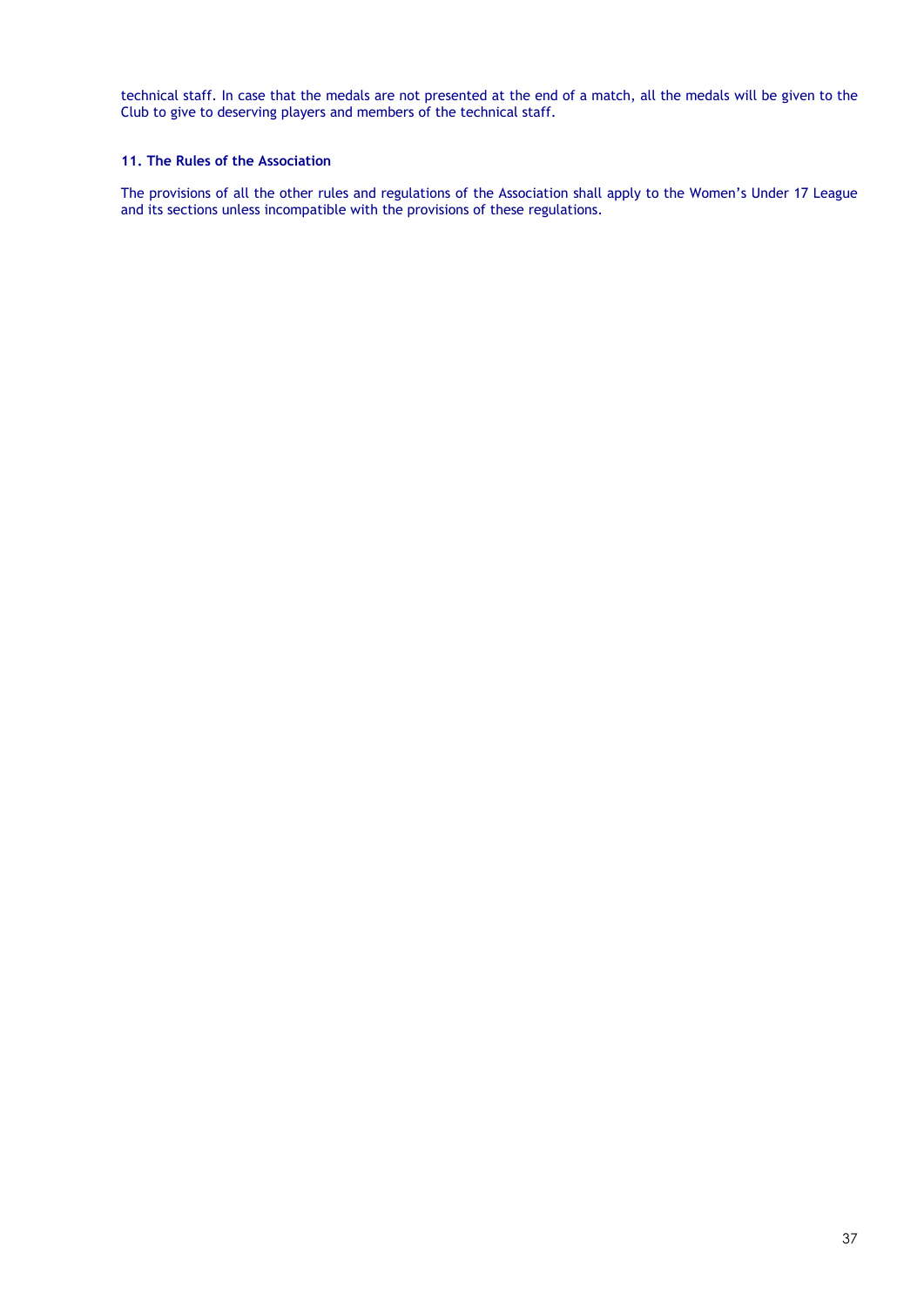### **RULES GOVERNING THE WOMEN'S UNDER 15 FOOTBALL COMPETITIONS OF THE MALTA FOOTBALL ASSOCIATION**

(Introduced on 27-06-2019)

#### **1. Organisation of the Women's Under 15 Competitions**

(i) The Association may organise, on an annual basis, Football Competitions for women both in the form of a League, and which shall be known as the Women's Under 15 League of the Malta Football Association, and/or in the form of a Knock-Out Competition, which shall be known as the Women's Under 15 Knock-Out Competition of the Malta Football Association.

(ii) In the case that the League and/or the KO Competition are sponsored by an individual or a company, the name of such individual or company may, at the discretion of the Executive Board, be added to the official name.

#### **2. Control and Management of the Women's Under 15 Competitions**

(i) The entire control and management of the Women's Under 15 Competitions shall vest in the Executive Board of the Association. However, the Executive Board may delegate all or part of its powers of such control and management to the Committee of the Association responsible for Women's Football.

(ii) Competitive matches shall be played in accordance with these Regulations and with the other Rules, Regulations and Bye-Laws of the Association and the Laws of the Game provided that these are not in conflict with the provisions of these Regulations.

### **3. Participation in the Women's Under 15 Competitions**

(i) Subject to the conditions mentioned in these Rules and in the other Rules, Regulations and Bye-Laws of the Association, Member Clubs of the Association shall have the right to compete in the Women's Under 15 Football Competitions organised by the Association.

(ii) The Executive Board may also admit other teams to take part in these competitions. However, the Clubs of such Teams must have the status of an Associate Member of the Association.

### **4. Eligibility of Players**

(i) Players taking part in these competitions shall be those who are at least eleven (11) years old and under fourteen (14) years of age before the first day of January prior to the commencement of the season during which such competition is organised.

(ii) Female players must be registered with the Association in accordance with the relevant rule in the MFA Statute and with a Member Club in accordance with the relevant rule in the MFA Statute or with a Club having an Associate Membership with the Association.

### **5. The Women's Under 15 League**

(i) The Women's Under 15 League shall take the form of a league which shall be played by all clubs on a double round-robin basis. At the end of the league the highest placed Club in the league shall be declared the Champion of the Women's Under 15 League.

#### **6. Women's Under 15 Knock-Out Competition**

All the teams playing in the Women's Under 15 League shall be entitled to participate in the Women's Under 15 Knock-Out Competition.

(b) The number of teams to be seeded is decided upon either by the Executive Board or by the Women's Football Committee of the Association at the discretion of the Executive Board.

(c) The seeded teams shall not play in the Preliminary Round if such a Preliminary Round is held.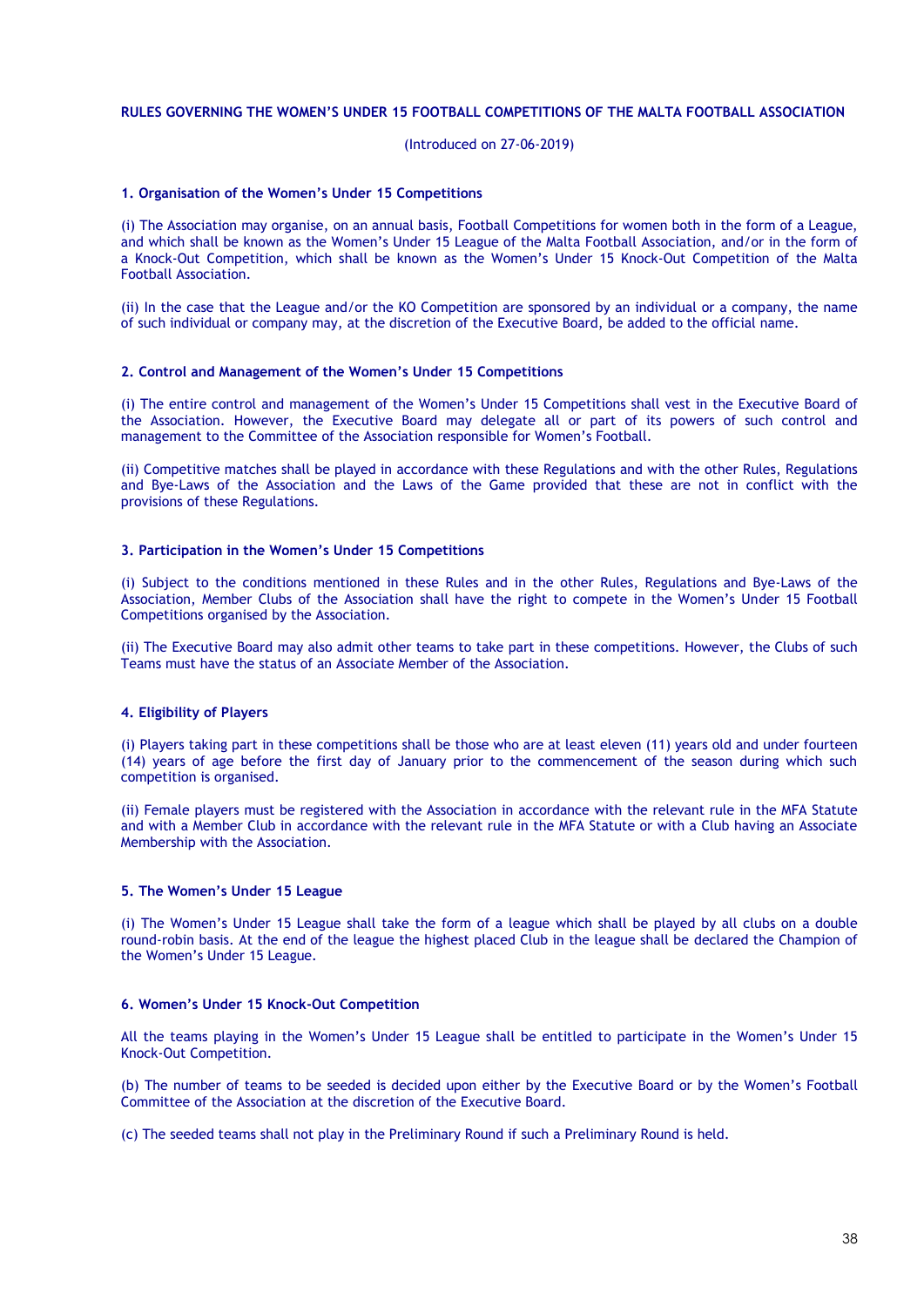### **7. Number of Players in a Match**

(i) The number of players in a Women's Under 15 match shall not be less than six (6) and not more than eight (8).

(ii) A maximum number of fifteen (15) players and a minimum number of seven (6) players shall be listed in the Referee's Official Report Form.

(iii) During the whole match, the use of five (5) substitutes is permitted provided that the substitutes are included in the Referees' Official Report Form.

### **8. Mode of Play**

Matches related to Women's Under 15 Football Competitions shall be played in accordance with the Laws of the Game as promulgated by the International Football Association Board. In this respect, prior to the commencement of the Women's Football Competitions, the Committee responsible for Women's football, following consultation with the Technical Centre, shall decide on the mode of application regarding any or all of the following Rules which will be applicable for the new football season:

(i) Size of the field of play. (ii) Size, weight and material of the ball. (iii) Width between the goalposts and height of the crossbar from the ground. (iv) Duration of the periods of play. (v) Substitutions.

### **9. Accreditations**

Technical Staff which will be entitled to sit on the reserve bench shall be in possession of valid a pitch card which will be issued by MFA.

### **10. Presentation of Trophies and medals**

(i) The winning team of the Women's Under 15 National League and the winner of the Women's Under 15 Knock-Out Competition shall be presented by the Association with the winner's trophy.

(a) The players and the members of technical staff of the Club who wins the Women's Under 15 League, and of the Club who wins the Women's Under 15 Knock-Out Competition shall be presented with a commemorative medal.

(b) In principle, the players and the members of the technical staff shall be presented with their medals in a medals award ceremony to be held immediately prior to the presentation of the trophy to the winning Club. In this case the medals will be presented to the players and the members of the technical staff included on the Official Match Report Form of the match at the end of which the trophy and the miniature trophy are to be presented. The remainder of the medals shall be handed over to the Club to give to other deserving players and/or members of the technical staff. In case that the medals are not presented at the end of a match, all the medals will be given to the Club to give to deserving players and members of the technical staff.

## **11. The Rules of the Association**

The provisions of all the other rules and regulations of the Association shall apply to the Women's Under 15 League and its sections unless incompatible with the provisions of these regulations.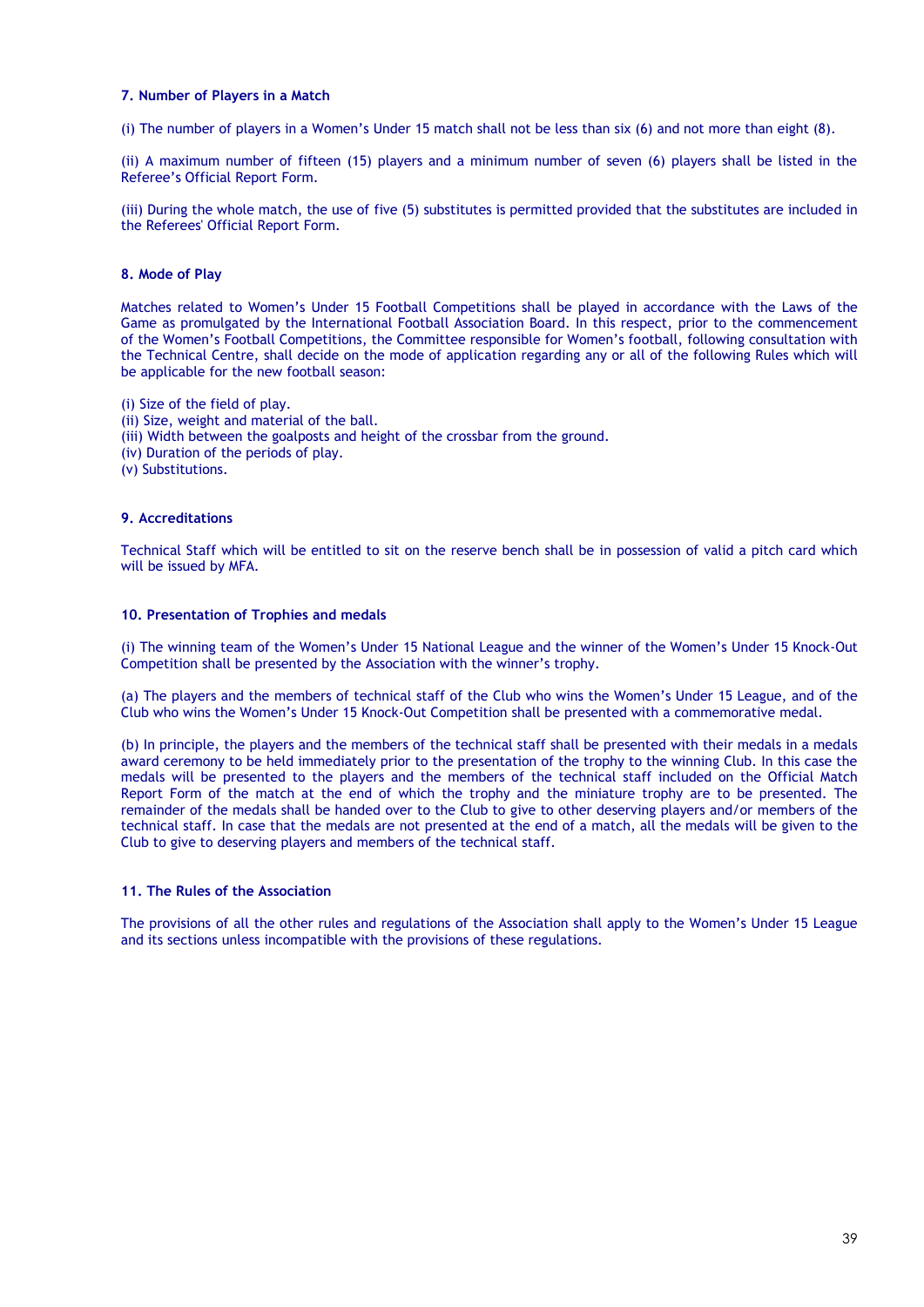### **RULES GOVERNING THE TROPHY COMPETITION OF THE MALTA FOOTBALL ASSOCIATION**

### **1. Name of the Competition**

The Competition shall be known as the Malta Football Association Trophy. However, in case that this Competition is sponsored by an individual or by a company, the name of such individual or company may, at the discretion of the Executive Board, be added to the official name.

### **2. Owner of the Trophy**

The Trophy is the property of the Malta Football Association.

### **3. Management and Control of the Competition**

The entire management and control of the Competition shall vest in the Executive Board of the Association. Matches shall be played in accordance with the Rules, Regulations and Bye-Laws of the Association and the Laws of the Game.

### **4. Annual Competition**

- (i) This Competition shall be held annually. All Premier and Challenge Clubs shall have the right to participate in this Competition, provided that they shall have signified their intention to do so by not later than the first day in July previous to the football season in which the Competition is held and provided that they have not been excluded by a decision of the Association.
- (ii) Moreover, the winners of the Quarter-Final matches of the National Amateur Cup of the current season and the Gozo Football Association First Division League Clubs shall have the right to participate in this Competition, provided that such clubs before the end of July of the year in which the competition starts, shall have informed the Malta Football Association with their intention to participate in the Competition. Saving what is stated hereunder, all the rules and regulations applicable to this Competition shall apply both to the Gozo Football Association and/or to the Club concerned.

### **5. Mode of the Competition**

*29-07-20*

- *Amended: 20-06-17* (i) This Competition shall be played on a knock-out basis.
	- (ii) A Preliminary Round shall be played if the total number of participating Clubs is more than thirty-two (32). The number of preliminary round matches is determined so as to reduce to thirty-two (32) the number of Clubs which will take part in the First round of the Competition. Where such a Preliminary Round is required, this shall be played between all participating clubs except Premier League Clubs. The Clubs qualified from the Preliminary Round shall play in the First Round.
	- (iii) (a) The First Round of the Competition shall be played between the Clubs which qualify from the Preliminary Round, the remaining Challenge League teams from the Preliminary Round draw (bye), and all Premier League Clubs, to qualify sixteen (16) Clubs for the Second Round.

(b) In the First Round, the holder of the Competition and the first six (6) Clubs of the Premier League of the previous season shall not play against each other.

(c) If the holder of the Competition is one of the first six Clubs of the Premier League of the previous season, then only the first six Clubs of the Premier League of the previous season shall not play against each other.

- (iv) The Second Round of the Competition shall be played between the winners of the First Round to qualify eight (8) teams for the Quarter Finals.
- (v) The eight (8) Clubs which qualify from the Second Round shall play against each other in the Quarter Finals.
- (vi) The four (4) winners of the Quarter-Finals shall play in the Semi Finals.
- (vii) The two (2) winners of the Semi Finals shall play in the Final of the Competition.

### **6. Duration of Matches**

- (i) The duration of matches shall be ninety (90) minutes.
- (ii) In all the matches of the competition, if at the end of normal playing time the match is still drawn, extra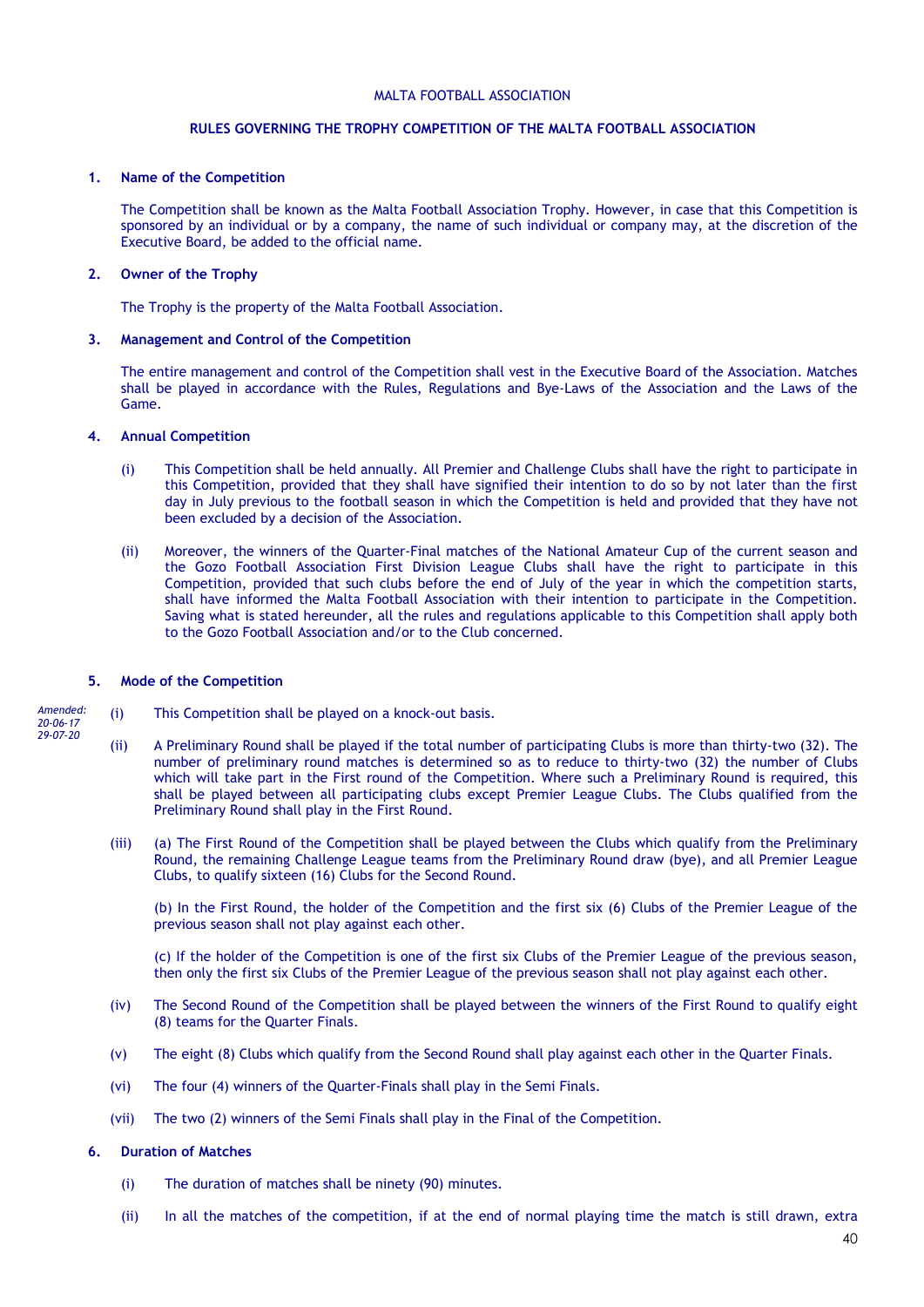time of fifteen (15) minutes each way shall be played. If at the end of extra time the match is still drawn, penalties shall be taken in accordance with the Competition Rules to determine the winner of the match.

### **7. Winner of the Competition and presentation of trophies and medals**

- (i) The winner of the final match shall be declared to be the winner of the Malta Football Association Trophy Competition.
- (ii) (a) The winner shall*,* at the end of the match*,* be presented by the Association with the Malta FA Trophy*,*  which belongs to the Association, together with a miniature trophy for retention.
	- (b) Both finalists shall, at the end of the match, be presented with a commemorative plaque denoting that both Clubs have reached the final match of the Competition in that particular season.
- (iii) (a) The holder of the Trophy belonging to the Association shall be responsible to return it to the Association in good condition within one month of its presentation. Failure by the Club to return any trophy which belongs to the Association within this time limit shall be punished by the Control and Disciplinary Board of the Association with a fine of one thousand and five hundred euro (€1500), provided that seven days written notice would have been given by the Association to the Club concerned to return the Trophy concerned.
	- (b) Should the Trophy be damaged or destroyed by accident whilst under the care and custody of the Club, such Club shall refund to the Association the cost of repairs or the full value of the Trophy.
	- (c) Should the Trophy be damaged or destroyed through any other cause, besides the obligations of the Club under sub-clause (b) above, the Club shall be liable to be punished by the Control and Disciplinary Board of the Association with a fine not exceeding one thousand and five hundred euro (€1500).
- (iv) (a) The eighteen (18) players and the members of the technical staff of the winning team and inscribed on the Official Match Report of the final match shall be awarded one commemorative gold-plated medal each.
	- (b) The eighteen (18) players and the members of the technical staff of the losing finalist team and inscribed on the Official Match Report Form shall be awarded one commemorative silver-plated medal each.
	- (c) However, in the case of players and/or members of the technical staff who were sent off by the Referee before, during or after the match shall only receive their medal if the Executive Board so decides.
- (v) The referee, the assistant referees and the fourth official of the match shall, at the end of the match, also be presented with a commemorative medal.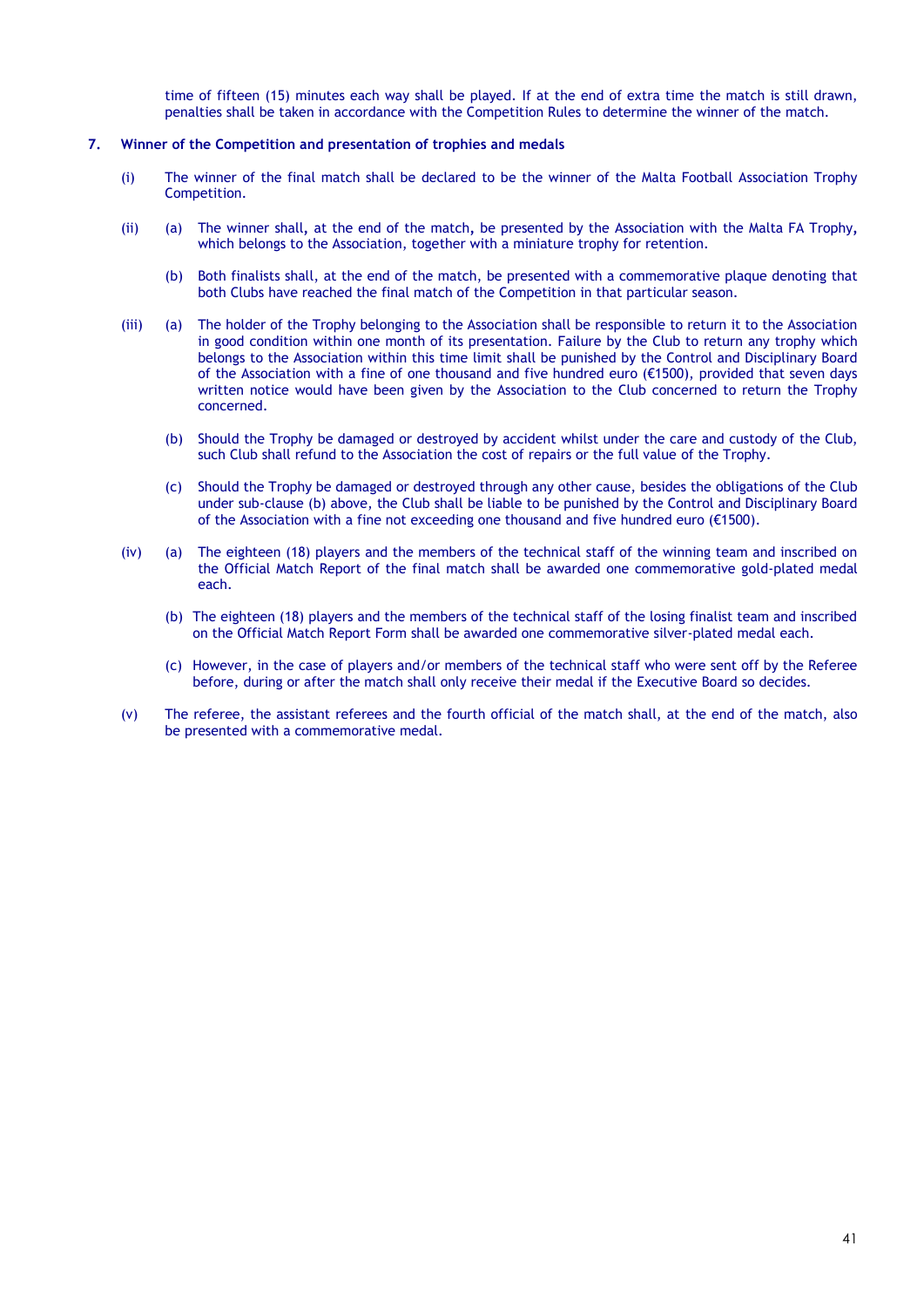### **RULES GOVERNING THE SUPER CUP COMPETITION OF THE MALTA FOOTBALL ASSOCIATION**

### **1. Name**

The Competition shall be known as the Super Cup Competition. However, in case that this Competition is sponsored by an individual or by a company, the name of such individual or company may, at the discretion of the Executive Board, be added to the official name.

### **2. Owner of the Cup**

The Cup is the property of the Malta Football Association.

### **3. Management and Control of the Competition**

The entire management and control of the Competition shall vest in the Executive Board of the Association. The match shall be played in accordance with the Rules, Regulations and Bye-Laws of the Association and the Laws of the Game.

### **4. Annual Competition**

The Competition shall consist of a single match and shall be played annually as soon as possible after the end of the Premier Division League and FA Trophy Competition or during the coming football season and shall be played for by the Premier Division League Champions and the FA Trophy Winners. If the Premier Division League Champions and the FA Trophy Winners are the same Club, then the Premier Division League Runners-Up shall be the other participating Club.

If the Runner-Up place in the Premier Division League is occupied by more than one club, then the other participating club shall be determined according to the rules in Article 35(IV) of the Competition Rules (Section V of the MFA Handbook). *Introduced: 20-06-17*

#### **5. Duration of the Match**

The duration of the match shall be ninety (90) minutes. If the match is still drawn after normal time, extra time shall be played. If the match is still drawn at the end of extra time, penalties shall be taken in accordance with the Laws of the Game to determine the winner of the match.

### **6. Winner of the Competition and presentation of trophies and medals**

- (i) The winner of the match shall be declared to be the winner of the Super Cup Competition.
- (ii) The winner shall, at the end of the match, be presented by the Association with the Super Cup, which belongs to the Association, and with a miniature trophy for retention.
- (iii) Both Clubs shall, at the end of the match, be presented with a commemorative plaque denoting that these Clubs had contested the Super-Cup Competition match in that particular season.
- (iv) (a) The holder of the Cup shall be responsible to return it to the Association in good condition within one month of its presentation. Failure by the Club to return any trophy which belongs to the Association within this time limit shall be punished by the Control and Disciplinary Board of the Association with a fine of one thousand and five hundred euro (€1500), provided that seven (7) days written notice would have been given by the Association to the Club concerned to return the Trophy concerned.
	- (b) Should the Cup be damaged or destroyed by accident whilst under the care and custody of the Club, such Club shall refund to the Association the cost of repairs or the full value of the Cup.
	- (c) Should the Cup be damaged or destroyed through any other cause, besides the obligations of the Club under sub-clause (b) above, the Club shall be punished by the Control and Disciplinary Board of the Association with a fine not exceeding one thousand five hundred euro (€1500).
- (v) (a) The eighteen (18) players and the members of the technical staff of the winning team and inscribed on the Official Match Report Form shall be awarded one commemorative gold-plated medal each at the end of the match in a medals award ceremony to be held immediately prior to the presentation of the Super Cup and the miniature trophy.
	- (b) The eighteen (18) players and the members of the technical staff of the losing finalist team and included on the Official Match Report Form shall be awarded one commemorative silver-plated medal each at the end of the match in a medals award ceremony to be held immediately prior to the presentation of the Super Cup and the miniature trophy.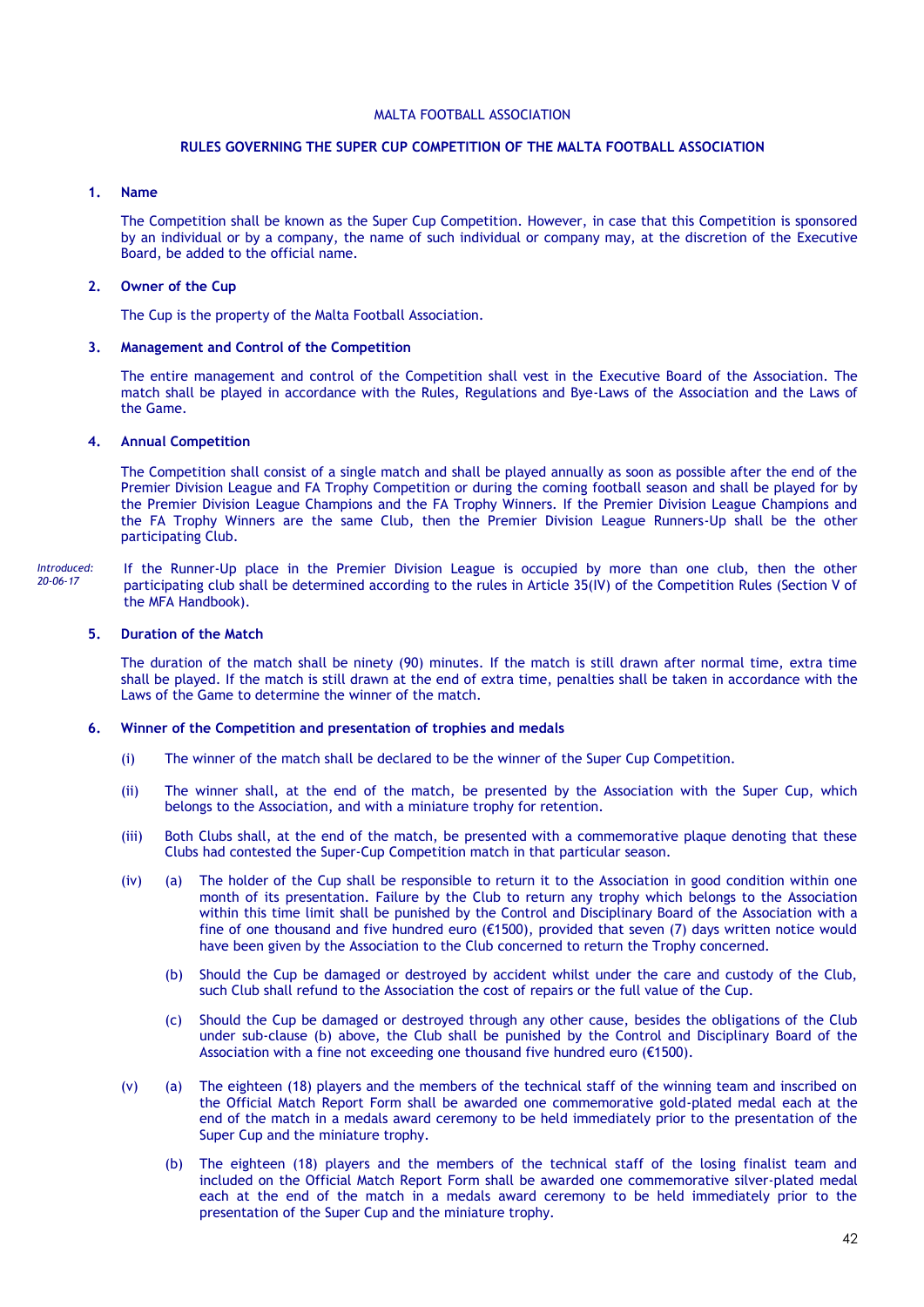- (c) However, in the case of players and/or members of the technical staff who were sent off by the referee before, during or after the match shall only receive their medal if the Executive Board so decides.
- (vi) The referee, the assistant referees and the fourth official of the match shall, at the end of the match, be presented with a commemorative medal.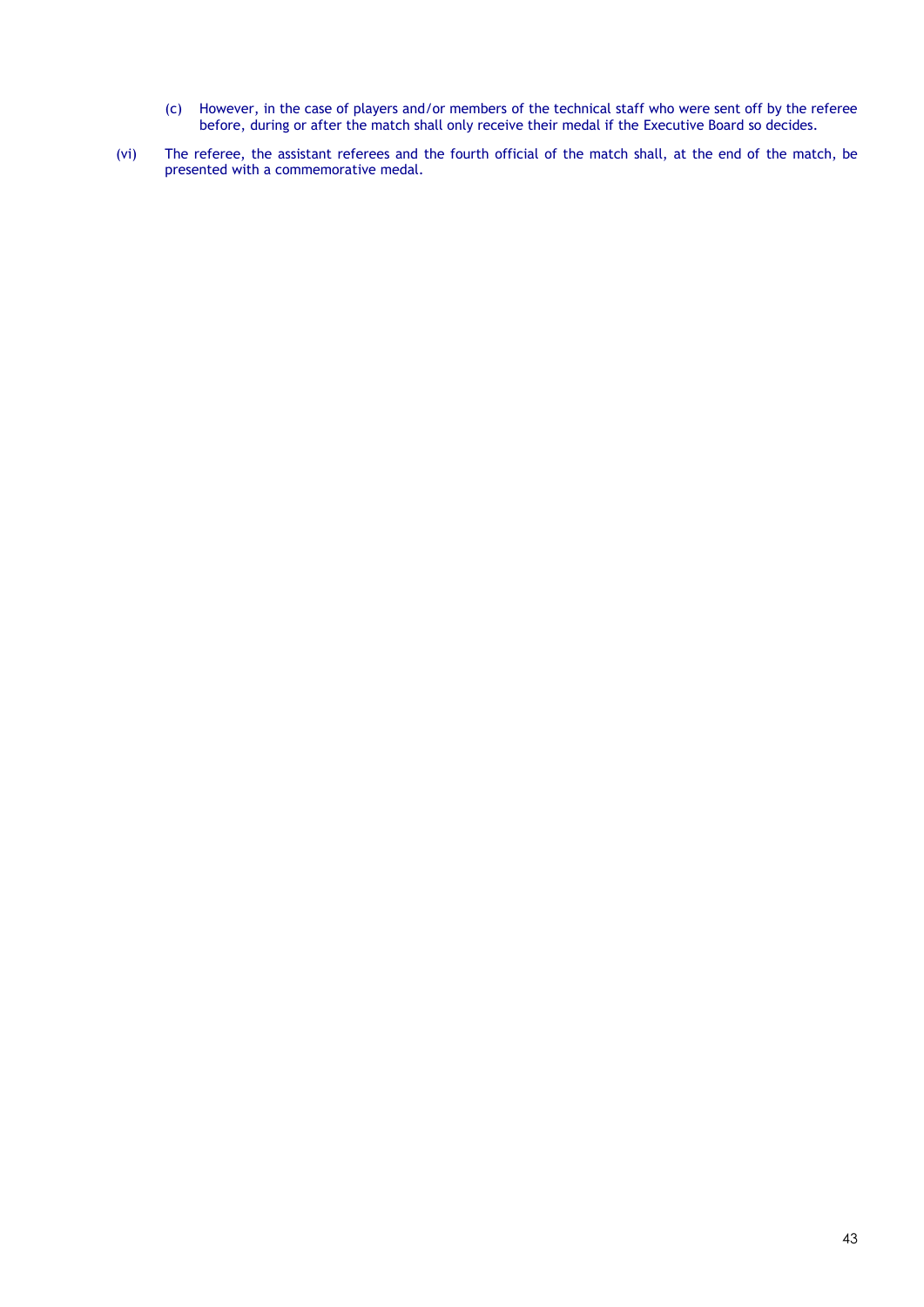### **RULES GOVERNING THE QUADRANGULAR TOURNAMENT FOR TOP CLUBS OF THE MALTA FOOTBALL ASSOCIATION**

### **1. Name of the Tournament**

The Tournament shall be known as the Quadrangular Tournament for Top Clubs. However, in case that this Tournament is sponsored, the name of the sponsor may, at the discretion of the Executive Board, be inserted in the official name or be known by the sponsor's name.

#### **2. Management and Control of the Tournament**

The entire management and control of the Tournament shall vest in the Executive Board of the Association.

### **3. Annual Tournament**

The Tournament shall take place once every season, on such dates as the Executive Board of the Association shall determine.

#### **4. Participants in the Tournament**

- (i) The participants in the Tournament shall be the first four (4) placed Clubs in the final classification in the Premier Division of the National League for the current season, if the Tournament is held at the end of the season or of the previous season, if the Tournament is held in the coming season.
- (ii) In case that any of the qualified Clubs is unwilling to participate in the Tournament, then the next placed Club in the final classification shall be offered to participate.
- (iii) The Tournament shall not be held if less than four (4) Clubs are willing to participate.

### **5. Mode of the Tournament**

- (i) The Tournament shall be played on a knock-out system.
- (ii) The participating teams shall be drawn to play against each other in two (2) matches. The winner of each match shall then meet each other in final match.

### **6. Duration of Matches**

The duration of matches shall be ninety (90) minutes - two periods of forty-five (45) minutes each. If after ninety minutes a match shall end in a draw, penalty-kicks shall be taken in accordance with the Laws of the Game to determine the winner of the match.

#### **7. Laws of the Game and the Competition Rules of the Association**

Unless stated to the contrary in the Rules, the Laws of the Game and the Competition Rules of the Association shall apply to the Tournament.

### **8. Winner of the Tournament and presentation of trophies**

- (i) The winner of the Tournament shall be declared to be the winner of the Quadrangular Tournament for the Top Clubs of the Malta Football Association.
- (ii) The winner of the Tournament shall be presented with a trophy and with a miniature trophy for retention.
- (iii) (a) The Trophy is the property of the Association and the holder shall be responsible to return it to the Association in good condition within one month of its presentation. Failure by the Club to return any trophy which belongs to the Association within this time limit shall be punished by the Control and Disciplinary Board of the Association with a fine of one thousand and five hundred euro (€1500), provided that seven days written notice would have been given by the Association to the Club concerned to return the Trophy concerned.
	- (b) Should the Cup be damaged or destroyed by accident whilst under the care and custody of the Club, such Club shall refund to the Association the costs of repairs or the full value of the Cup, as the case may be. In any other case of damage, the Club shall be punished by the Control and Disciplinary Board of the Association with a fine not exceeding five hundred euro (€500).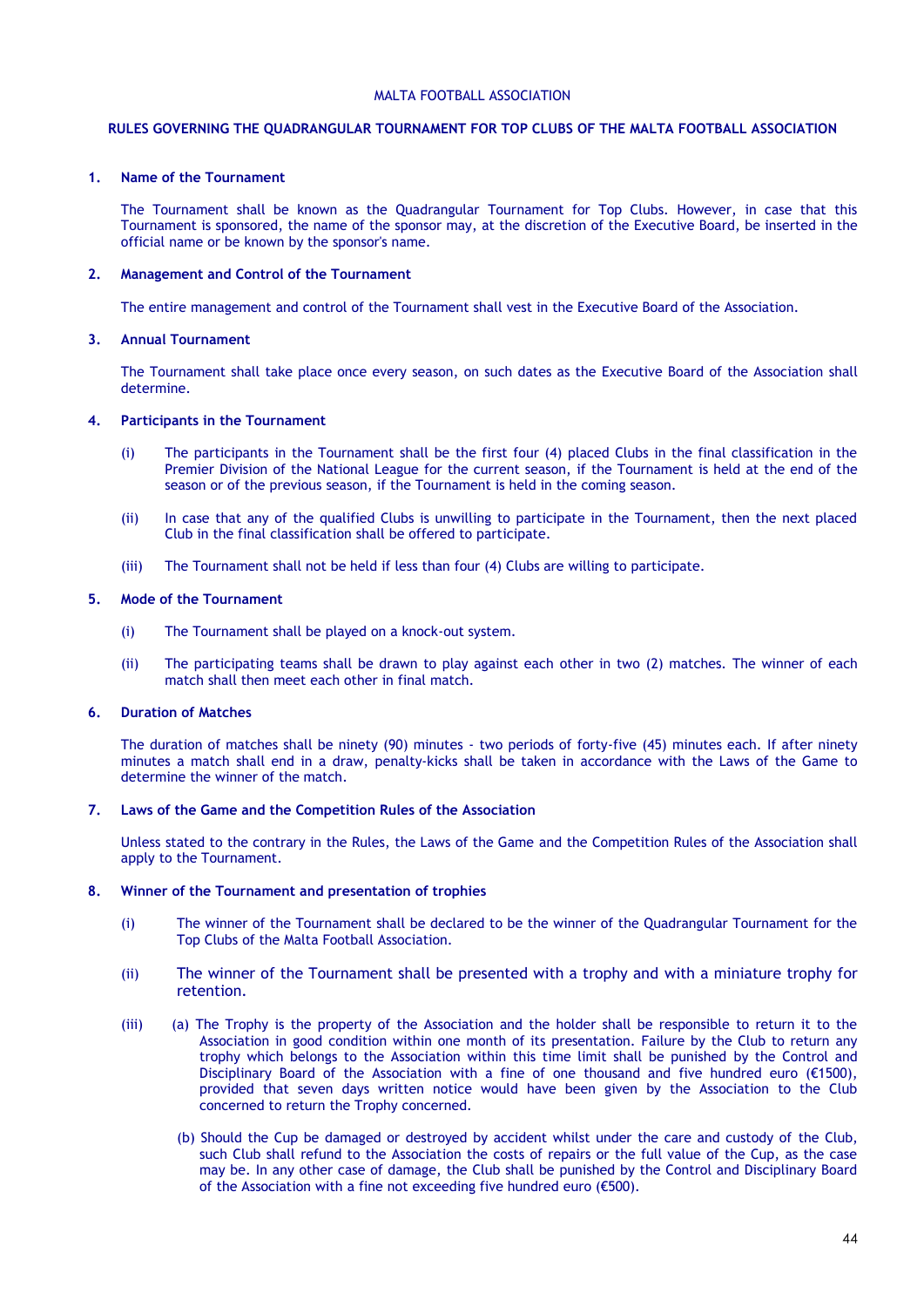(c) Should the Cup be damaged or destroyed through any other cause, besides the obligations of the Club under sub-clause (b) above, the Club shall be punished by the Control and Disciplinary Board of the Association with a fine not exceeding one thousand five hundred euro ( $\epsilon$ 1500).

## **9. Matters not provided for in these Rules**

Any matter not provided for in these Rules shall be decided by the Executive Board.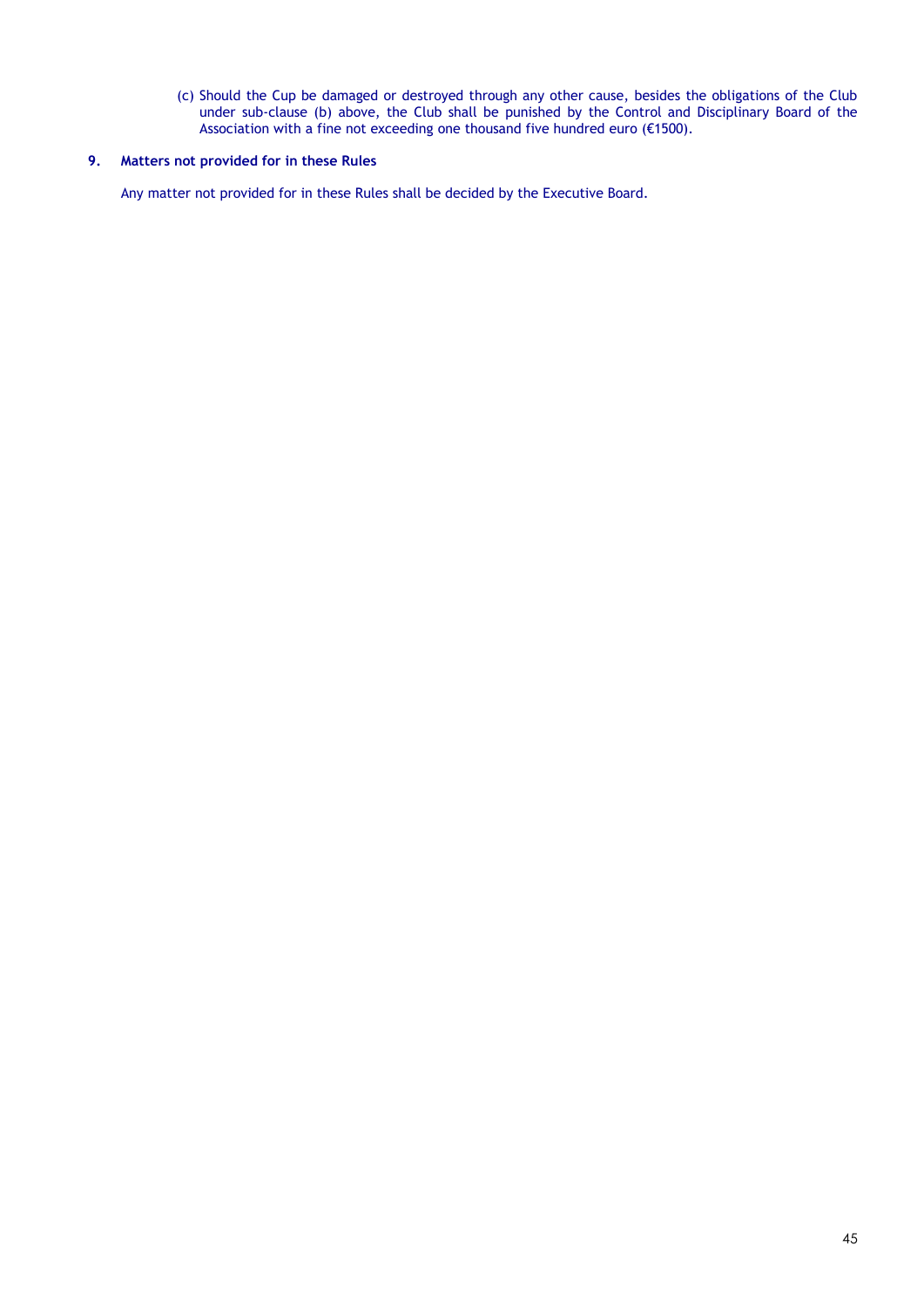### **RULES GOVERNING THE EURO CUP COMPETITION OF THE MALTA FOOTBALL ASSOCIATION**

### **1. Name**

The Competition shall be known as the "Euro Cup Competition", hereinafter the Competition. However, in case that the Competition is sponsored by an individual or by a company, the name of such individual or company may, at the discretion of the Executive Board, be added to the official name.

### **2. Owner of the Euro Cup**

The Euro Cup is the property of the Malta Football Association.

### **3. Management and Control of the Competition**

The entire management and control of the Competition shall vest in the Executive Board of the Association. Unless otherwise stated in these rules, matches shall be played in accordance with the rules, regulations and bye-laws of the Association and the Laws of the Game.

### **4. Annual Competition**

- (i) (a) The competition shall be held annually*,* provided that the Executive Board does not rule otherwise.
	- (b) The Clubs entitled and obliged to take part in this Competition shall be those four (4) Member Clubs representing the Association in the current season's two major UEFA Competitions for Clubs, namely the UEFA Champions League and the UEFA Europa League.
	- (c) In the case that a Club does not take part in the Competition, the Association may withdraw its participation from the UEFA Competition for Clubs in which it is due to take part. Any decision in this regard shall be taken by the Executive Board of the Association whose decision shall be final and binding.
- (ii) The Competition shall be held before the commencement of the two major UEFA Competitions for Clubs for that season.

### **5. Mode of the Competition**

- (i) The Competition shall be played on a one-round league basis*,* each team playing the other team once.
- (ii) The Competition shall be played on those days and at those times as may be decided by the Executive Board.
- (iii) The teams shall play against each other in accordance with a draw which shall take place prior to the start of the Competition but not necessarily in the same order of the draw.

### **6. Eligibility of Players**

- (i) (a) The players who may take part in the Competition shall be those 'bona fide' players duly registered for the Club for which they play. However, each Club may make use of a maximum of five (5) Guest Players even if these are registered for another local or foreign Club.
	- (b) Any of the Guest Players may only play for the same Club during the Competition. In the case of the other players the rules and regulations of the Association shall apply.
	- (c) The provisions of rule 9 (iii)(b) of the Competition Rules of the Association shall not apply to this Competition.
- (ii) (a) In the case of a Guest Player registered for a local Club, in order that such a player may be eligible to play for a Club taking part in the Competition, prior to the commencement of the Competition, such player must obtain the written consent of his Club to take part in the Competition with a specified Club. Such written consent must be on the official form to be established by the Executive Board. The official form must also provide for the request of the Club intending to make use of the Guest Player. The official form must be filed with the Association by the Club for which such player is invited to play prior to the commencement of the Competition.
	- (b) Only a written notice under the signature of the General Secretary of the Association shall constitute proof of the receipt on time of the relative official form.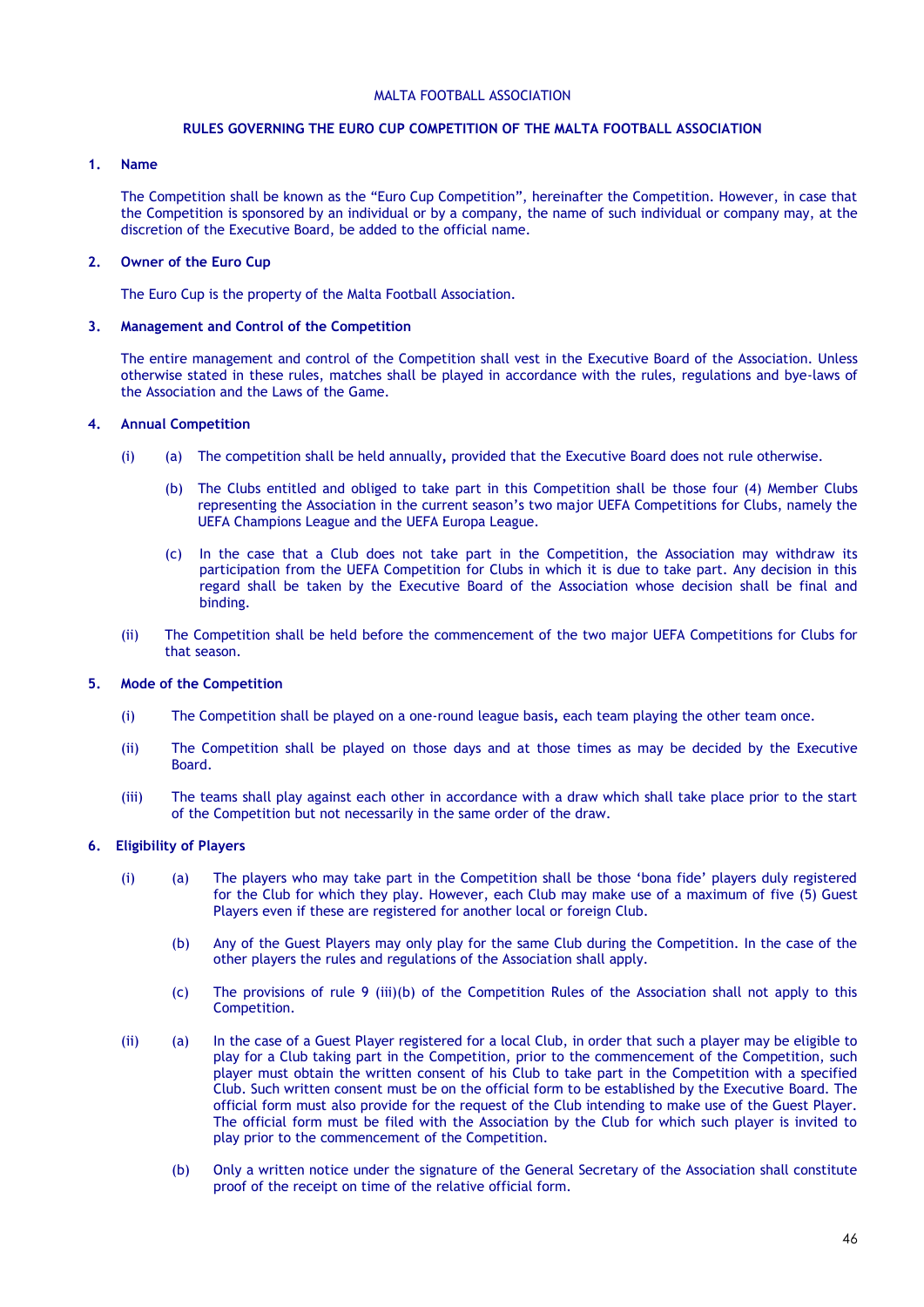- (c) The Association shall not recognize and/or enforce any condition agreed to between the Member Club of the player and the Club for which such player is invited to play or between such player and the Club for which such player is invited to play unless the conditions are made by means of a written agreement and a copy of such agreement is filed with the Association together with the official form mentioned in clause (ii)(a) above or by the Club of the player or by the player, as the case may be, prior to the commencement of the Competition.
- (iii) (a) In the case of a Guest Player registered for a foreign Club, in order that such a player may be eligible to play for a Club taking part in the Competition, prior to the commencement of the Competition, either the National Association of the Club of such player must have sent to the Association the International Clearance Certificate with regards to such player or such player must have obtained the written consent of his Club to take part. In the latter case, the written consent of the foreign Club must be sent to the Association through the National Association of the player's Club.
	- (b) The International Clearance Certificate or written consent, as the case may be, must reach the Association prior to the commencement of the Competition in which such player is invited to take part. Furthermore, prior to the commencement of the Competition, the Club wishing to make use of the services of such player must file with the Association an official form to be established by the Executive Board requesting to use the services of such player in the Competition. This request will only be valid if prior to the commencement of the Competition either the International Clearance Certificate or the written consent of the foreign Club has been received by the Association.
	- (c) Only a written notice under the signature of the General Secretary of the Association shall constitute proof of the receipt on time of the relative International Clearance Certificate or the foreign Club's written consent and/or of the request of a Club on the official form to use the services of such player in the Competition.
	- (d) The Association shall not in any way or manner be responsible for the of non-observance of any condition by a Member Club agreed to between such Club and the player and/or the foreign Club of the player and/or the National Association of the Club of the player or vice-versa and shall not in any way or manner interfere in the case of non-observance of any condition by a Member Club agreed to between such Club and the player and/or the foreign Club of the player and/or the National Association of the Club of the player or vice-versa.
- (iv) In the case that a Club files more than five (5) requests to make use of Guest Players, all the requests of such Club shall be invalid and all the Guest Players requested by such Club to take part in the Competition shall be ineligible to take part unless prior to the commencement of the Competition such Club, by means of a written notice to be filed with the Association, withdraws its request/s above the quota of Guest Players allowed to take part.

### *7***. Winner of the Competition**

- (i) The winner of the Competition shall be that Club which has obtained the greatest number of points at the end of the Competition.
- (ii) If at end of the Competition more than one team finishes equal on points, the following criteria will be used in the following order to determine the ranking:
	- (a) the highest number of points in the direct encounters;
	- (b) in case of equal number of points in the direct encounters, the best goal difference in the direct encounters;
	- (c) in case of equal number of points and same goal difference in the direct encounters, the highest number of goals scored in the direct encounters;
	- (d) in case of equal number of points, same goal difference and same number of goals scored in the direct encounters, the best goal difference in the Competition;
	- (e) in case of equal number of points, same goal difference, same number of goals scored in the direct encounters and same goal difference in the Competition, the highest number of goals scored in the Competition; and
	- (f) in case of equal number of points, same goal difference, same number of goals scored in the direct encounters, same goal difference and same number of goals scored in the Competition, the drawing of lots.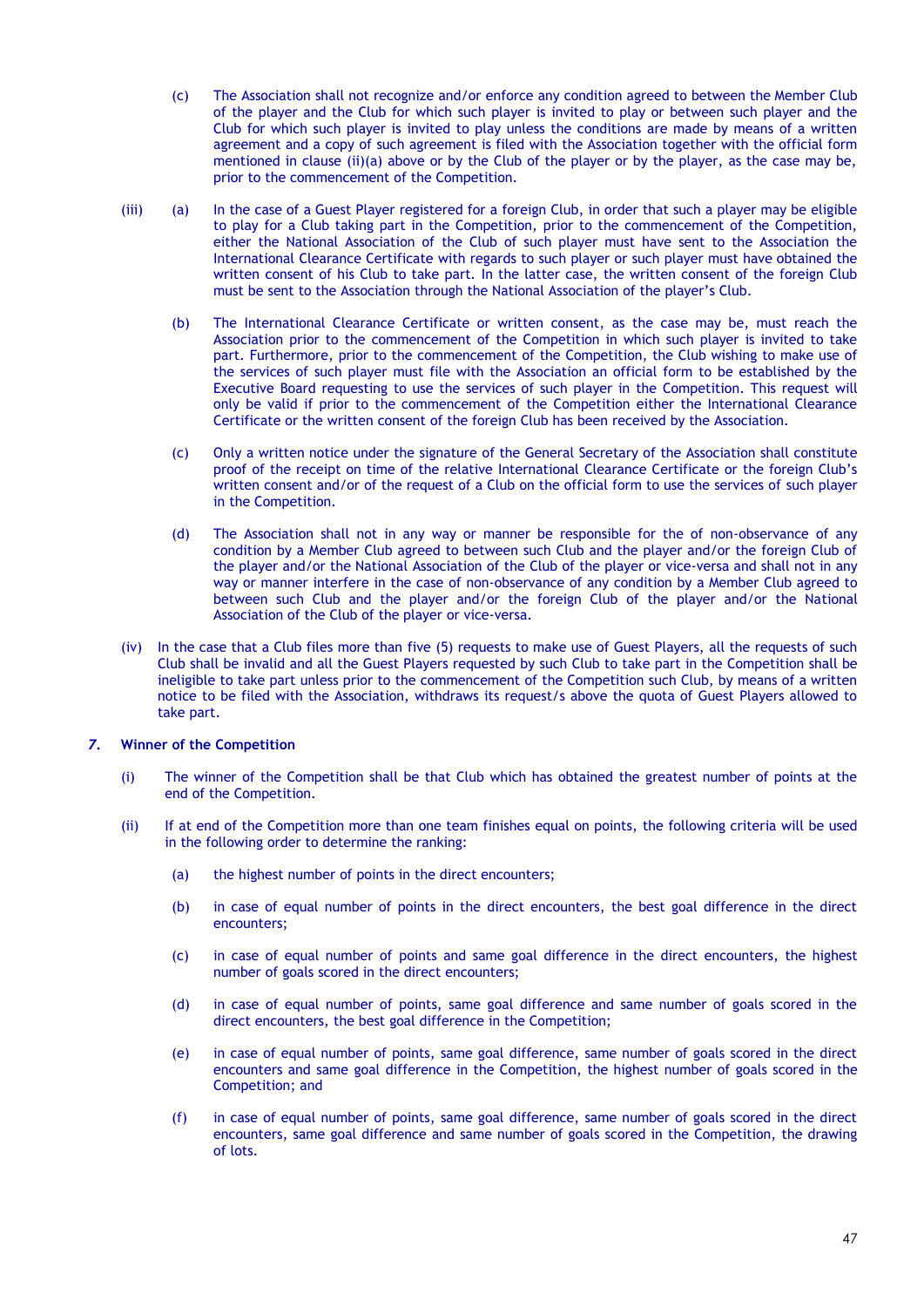### **8. Winner of the Competition and presentation of trophies**

- (i) The winner of the Competition match shall be declared to be the winner of the Euro Cup Competition of the Malta Football Association.
- (ii) The winner of the Competition shall be presented by the Association with the Euro Cup, which belongs to the Association, and with a miniature trophy for retention.
- (iii) (a) The holder of the Cup shall return it to the Association in good condition within one month of its presentation. Failure by the Club to return to the Association the Euro Cup within this time limit shall be punished by the Control and Disciplinary Board of the Association with a fine of one thousand and five hundred euro (€1500), provided that seven days written notice would have been given by the Association to the Club concerned to return the Trophy concerned.
	- (b) Should the Cup be damaged or destroyed by accident whilst under the care and custody of the Club, such Club shall refund to the Association the cost of repairs or the full value of the Cup.
	- (c) Should the Cup be damaged or destroyed through any other cause, besides the obligations of the Club under sub-clause (b) above, the Club shall be penalised by the Control and Disciplinary Board of the Association with a fine not exceeding five hundred euro (€500).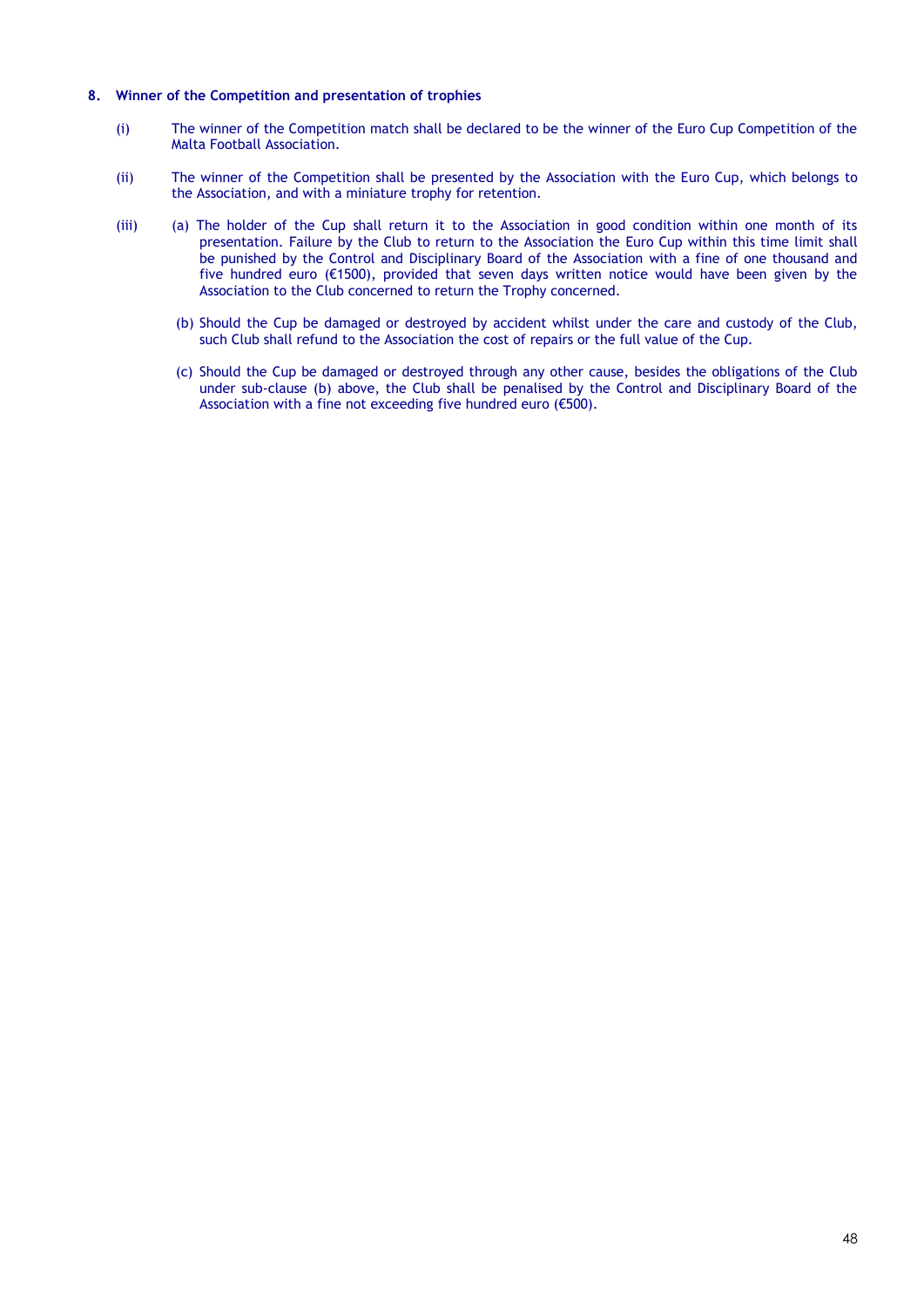## **RULES GOVERNING THE FUTSAL COMPETITIONS OF THE MALTA FOOTBALL ASSOCIATION**

### **1. Organisation of Futsal Competitions**

- (i) The Association may organise, on an annual basis, Football Competitions for Futsal both in the form of a National League, in which case it shall be known as the Futsal National League of the Malta Football Association, and/or in the form of a Knock-Out Competition, in which case it shall be known as the Futsal KO Competition of the Malta Football Association. In case that more than one Futsal KO Competition is organized, the name of the Division/s relative to the KO Competition concerned shall also be inserted in the official name.
- (ii) In the case that the League and/or the KO Competition/s are sponsored by an individual or a company, the name of such individual or company may, at the discretion of the Executive Board, be added to the official name.

### **2. Control and Management of the Futsal Competitions**

- (i) The entire control and management of the Futsal Competitions shall vest in the Executive Board of the Association. However, the Executive Board may delegate all or part of its powers of such control and management to the Futsal Committee of the Association.
- (ii) Competitive matches shall be played in accordance with these regulations and with the other Rules, Regulations*,* Bye-laws and decisions of the Association and the Laws of the Game for Futsal promulgated by FIFA provided these are not in conflict with the provisions of these regulations.

### **3. Futsal Committee**

- (i) The Executive Board shall appoint a Futsal Committee to deal with matters concerning Futsal.
- (ii) The Committee shall consist of a Chairman, a Secretary and those members which the Executive Board may deem fit. However, the Clubs and Teams in each Division of the Futsal National League shall be entitled to nominate one (1) representative from each such Division to sit on the Futsal Committee. Such nominated persons shall require the Executive Board's approval.

### **4. Participation in the Futsal Competitions**

- (i) Subject to the conditions mentioned in these regulations and in the other Rules, Regulations*,* Bye-Laws and decisions of the Association all the Member Clubs of the Association shall have the right to take part in the Futsal Competitions organised by the Association.
- (ii) The Executive Board may admit other clubs or teams to take part in Futsal competitions organized by the Association provided that these are affiliated to the Association.
- (iii) The Executive Board shall establish the fees payable by Member Clubs and by Futsal Affiliated Clubs or Teams to take part in such competitions.
- (iv) The period of the Futsal Season of the Association shall be the same one as that for the Football Season of the Association.

### **5. Registration and Eligibility of Players for Futsal Competitions**

- (i) Players taking part in Futsal Competitions organized by the Association shall be at least sixteen (16) years old.
- (ii) (a) Players taking part with a Futsal Affiliated Club or Team in Futsal Competitions organized by the Association must have an amateur status. However, those players playing Futsal for their own Member Club may have an amateur or a professional status.
	- (b) Players taking part in Futsal Competitions organized by the Association must be registered with the Association and with a Member Club or with Futsal Affiliated Club or Team of the Association in accordance with these rules and/or in accordance with the other Rules, Regulations and Bye-Laws of the Association provided these are not contrary to the provisions of these regulations.
	- (c) Players transferred on loan by a Member Club to another Member Club to play Futsal and all players registering for a Futsal Affiliated Club or Team must be registered by means of a 'Futsal Players Registration Form' to be approved by the Executive Board. This form duly filled in and duly signed, together with all the other required documents, must be filed with the Association within seven (7) days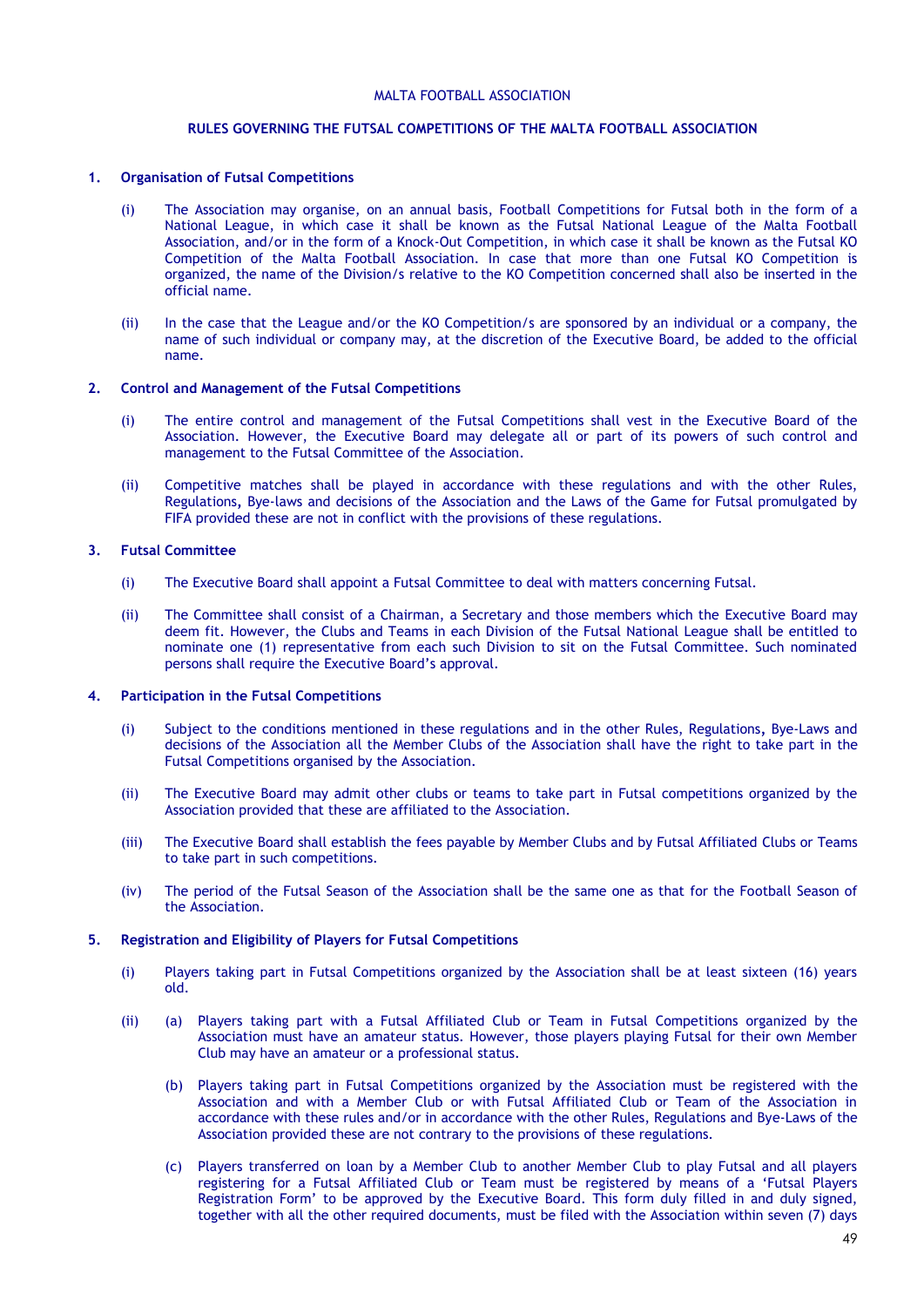of the player's signature.

- (d) Amateur players who during the current football season have not played in any competitive Futsal match may, until such day that the registration of football players is allowed, register with a Member Club to play Futsal or with a Futsal Affiliated Club or Team.
- (e) Subject to what is hereunder stated with regards to transferred or released players, during the same football season, a player may only play Futsal for the same Member Club/Futsal Affiliated Club or Team.
- (iii) (a) The registration of Futsal players, except in the case of players registered with Member Clubs as football players, shall only be valid for two (2) consecutive football seasons, including the football season during which it is made. However, such players may, during the obligatory period of service of two (2) football seasons, be given a free release. Furthermore, the Association's Regulations Regarding Players Registered with Member Clubs applicable to amateur players shall also apply to such players.
	- (b) Member Clubs are also allowed to register with them players for the only purpose of playing Futsal. In this case, such players must be registered on the Futsal Players Registration Form and the same rules applicable to Futsal Affiliated Clubs or Teams and their players shall as well apply to such Member Clubs and their Futsal players. Professional players registering with Member Clubs, even if only for the purpose of playing Futsal, may only register during such periods that the registration of professional football players is allowed.
- (iv) (a) A player who is registered as an amateur football player with a Member Club that has applied to take part or that is currently taking part in a Futsal competition is only eligible to play in a Futsal competition for the Member Club with which he is registered as a football player unless such player is definitely transferred or unless he is transferred on loan as a Futsal player to another Member Club or unless he is transferred on loan to a Futsal Affiliated Club or Team. However, an amateur player who has been transferred on loan to play Futsal may not at the same time be transferred on loan to different Member Club to play football. In the transfer on loan of a player to play Futsal with another Member Club or to a Futsal Affiliated Club or Team no compensation may be asked for. However, the Club loaning the player may require the other Member Club or Futsal Affiliated Club or Team to take out an insurance policy to cover the player in the case of an injury sustained whilst training or playing Futsal for such Club or Team. The conditions of the insurance cover shall be decided by the Member Club loaning the player.
	- (b) Any transfer on loan must be made on the 'Transfer on Loan of a Futsal Player Form' to be approved by the Executive Board. In this case, such player must be registered as a Futsal player with the new Member Club or with the Futsal Affiliated Club or Team concerned on the Futsal Player Registration Form. This registration will lapse at the end of the current football season. However, during such time that such a player is registered as a Futsal player with another Member Club or with a Futsal Affiliated Club or Team, he may still play football, but not Futsal, for the Member Club with which he is registered as a football player. In the case of clash of fixtures of a competitive football match and a competitive Futsal match in which a player may take part both with his Member Club as a football player and with another club or team to play Futsal, that is for the whole period starting forty-eight (48) hours before such competitive football match, such player shall be ineligible to take part in a competitive Futsal match for the club or team with which he has been transferred on loan to play Futsal unless his Member Club with whom he plays football gives him permission in writing to do so. In case that the Member Club of the player gives its consent in writing such written consent must be kept by the club or team with which such player was transferred to play Futsal.
	- (c) A player who is registered as an amateur football player with a Member Club that has not applied to take part or is not currently taking part in the National Futsal League of the Association may be transferred on loan to another Member Club which has applied to take part or is currently taking part in the National Futsal League of the Association for the only purpose of playing Futsal with such Member Club or to a Futsal Affiliated Club or Team of the Association by means of a 'Futsal Transfer On Loan Form' to be approved by the Executive Board. In this case, such player must be registered as a Futsal player with the new Member Club or Futsal Affiliated Club or Team on the Futsal Player Registration Form. This registration will lapse at the end of the current football season. However, an amateur player who has been transferred on loan to play Futsal may not at the same time be transferred on loan to different Member Club to play football. Furthermore, during such time as such player is registered as a Futsal player with another Member Club or with a Futsal Affiliated Club or Team, he may still play football for the Member Club with which such player is registered as a football player. In the case of clash of fixtures of a competitive football match and a competitive Futsal match in which a player may take part both with his Member Club as a football player and with another club or team to play Futsal, that is for the whole period starting forty-eight (48) hours before such competitive football match, such player shall be ineligible to take part in a competitive Futsal match for the club or team with which he has been transferred on loan to play Futsal unless his Member Club with whom he plays football gives him permission in writing to do so. In case that the Member Club of the player gives its consent in writing such written consent must be kept by the club or team with which such player was transferred to play Futsal.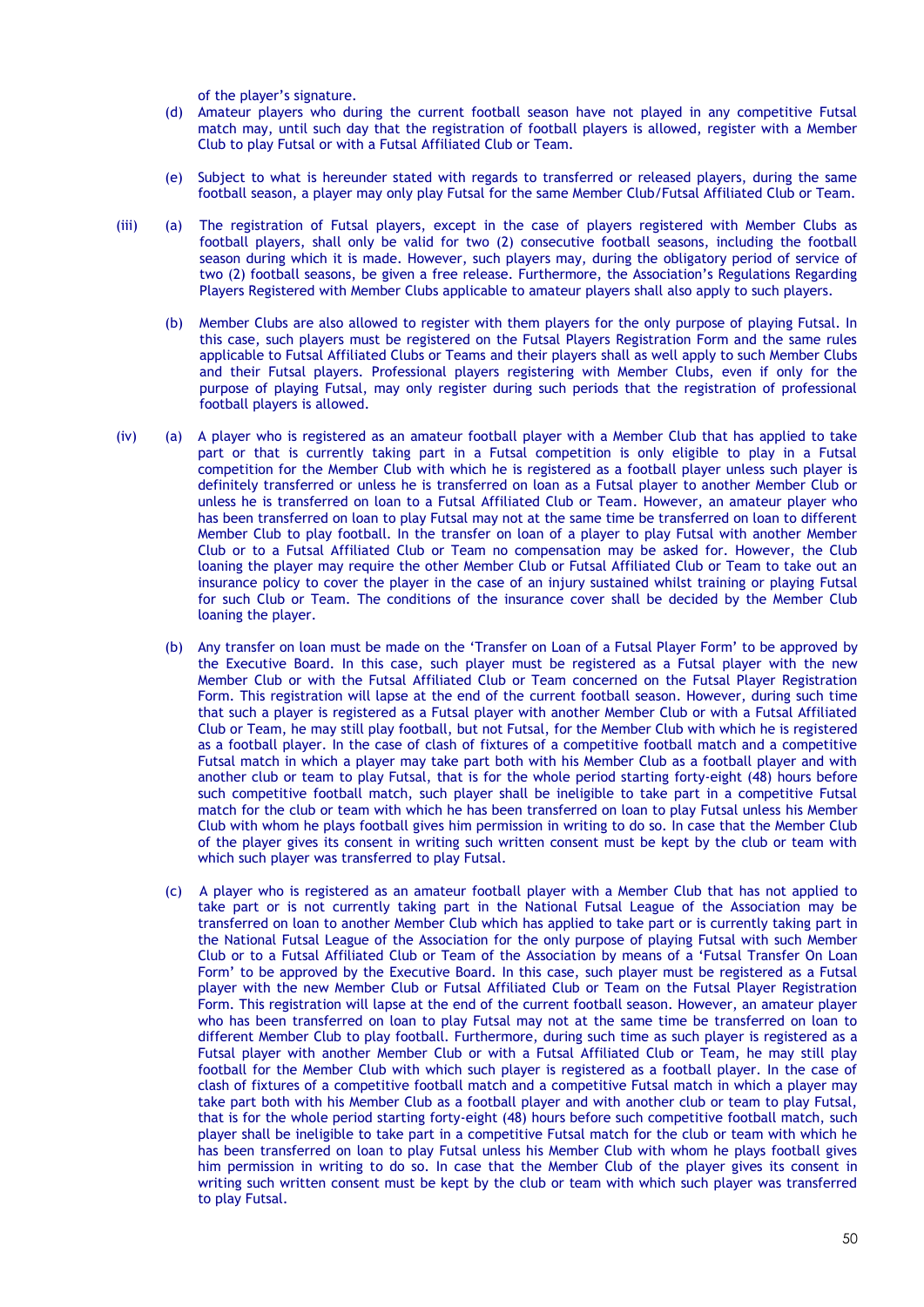- (v) (a) For the purpose of participating in Futsal competitions organized by the Association, during the same football season, Member Clubs and Futsal Affiliated Clubs or Teams shall be allowed to have registered with them a maximum of five (5) during season 2009/2010 and as from season 2010/2011 onwards a maximum of three (3) amateur players who are ineligible to play for the National Futsal Team of the Association. In case that a Member Club or a Futsal Affiliated Club or Team has registered with it more of such players than is allowed, all the registered players of such Club or Team which are not eligible to play for the National Futsal Team shall be ineligible to play Futsal and shall remain so ineligible until such Club or Team has registered with it the allowed number of such players. In the case of doubt whether a player is eligible to play for the National Futsal Team, the Executive Board shall decide on the matter. Any such decision shall be final and binding and shall have immediate effect.
	- (b) In the case of a Member Club that has applied or is currently participating in the Futsal National League of the Association or in any other Futsal competition, may not make use of players referred to in subclause (a) above to play football for such Club unless these also satisfy the criteria on foreign players established in these rules and in the other Rules, Regulations and Bye-Laws of the Association.
	- (c) In the case of players defined by FIFA as foreign Futsal players who were not registered with the Association specifically as Futsal players by the  $7<sup>th</sup>$  June 2009, prior to registering with the Association and with a Member Club as Futsal players or with a Futsal Affiliated Club or Team, the relative International Futsal Clearance Certificate (IFTC) established in the relevant FIFA rules regarding such players must be obtained in accordance with the same rules. A Member Club which registers with it a player following the issuance of the International Futsal Clearance Certificate may not make use of the services of such player as a football player since such player would be ineligible to play football.
- (vi) (a) Futsal Affiliated Clubs or Teams are allowed to have registered with them at any one time a maximum of twenty (20) players during the football season. Any extra registered player is ineligible to play and when such fact is established the Executive Board shall cancel such registration. If more than one player is registered with the Association at the same time and through such registrations the above mentioned quota is surpassed, all such newly registered players will be ineligible to play Futsal and the Executive Board shall cancel all such registrations. However, the provisions of this rule shall not apply to a Member Club participating in any Futsal Competition since such Club may have registered any number of players, including players transferred to it on loan.
	- (b) A Futsal Affiliated Club or Team may during the football season substitute any of the twenty (20) Futsal registered players with other players until such day as the release of football players and the registration of amateur football players is permitted. In such a case the registered players to be substituted must be given a free release. However, in the case of released players that had been transferred on loan to such Futsal Affiliated Club or Team by a Member Club, such players shall automatically return to their Member Club even if such Club is not currently participating in any Futsal Competition. In order to be valid, the Futsal Free Release Certificate Form, duly filled in and duly signed, must be filed with the Association within seven (7) days of its issuance.
	- (c) The 'Futsal Free Release Certificate Form' shall be established by the Executive Board.
- (vii) (a) Players who had been included on the Official Match Report Form of any competitive Futsal match and who are released by the last day of January may play Futsal for another Member Club or for a Futsal Affiliated Club or Team during the current season provided that these were not loaned by a Member Club and must have registered for the new Club or Team by not later than the last day of January. However, if such players had not been loaned by a Member Club and had not been included on the Official Match Report Form for any competitive Futsal match may register for a Member Club to play Futsal or for a Futsal Affiliated Club or Team until such day as the registration of amateur football players is allowed.
	- (b) A player who had been transferred on loan by a Member Club to another Member Club to play Futsal or to a Futsal Affiliated Club or Team and has been released by the Club or Team with which he was on loan may not during the remainder of the season play Futsal for any Club, including his own, or another Team, if he had been included on the Official Match Report Form of any competitive Futsal match with such Club or Team. If such a player, during the time that he was on loan, had not been included on the Official Match Report Form of any competitive Futsal match, he may play Futsal for his own Member Club provided that the Futsal Committee, at the written request of both his own Club and the player himself, authorizes in writing such player to play Futsal. Furthermore, such a player may register with another Member Club to play Futsal or may register with a Futsal Affiliated Club or Team provided that his Member Club transfers him definitely or on loan to another Member Club or transfers him on loan to a Futsal Affiliated Club or Team. However, in any such case, the written authorization of the Futsal Committee, at the written request of the Member Club or of the Futsal Affiliated Club or Team which wishes to register such player and the player himself, must be obtained.

Any decision of the Futsal Committee on any such request shall be final and binding.

(c) Any transfer on loan by a Member Club shall expire at the end of the football season during which the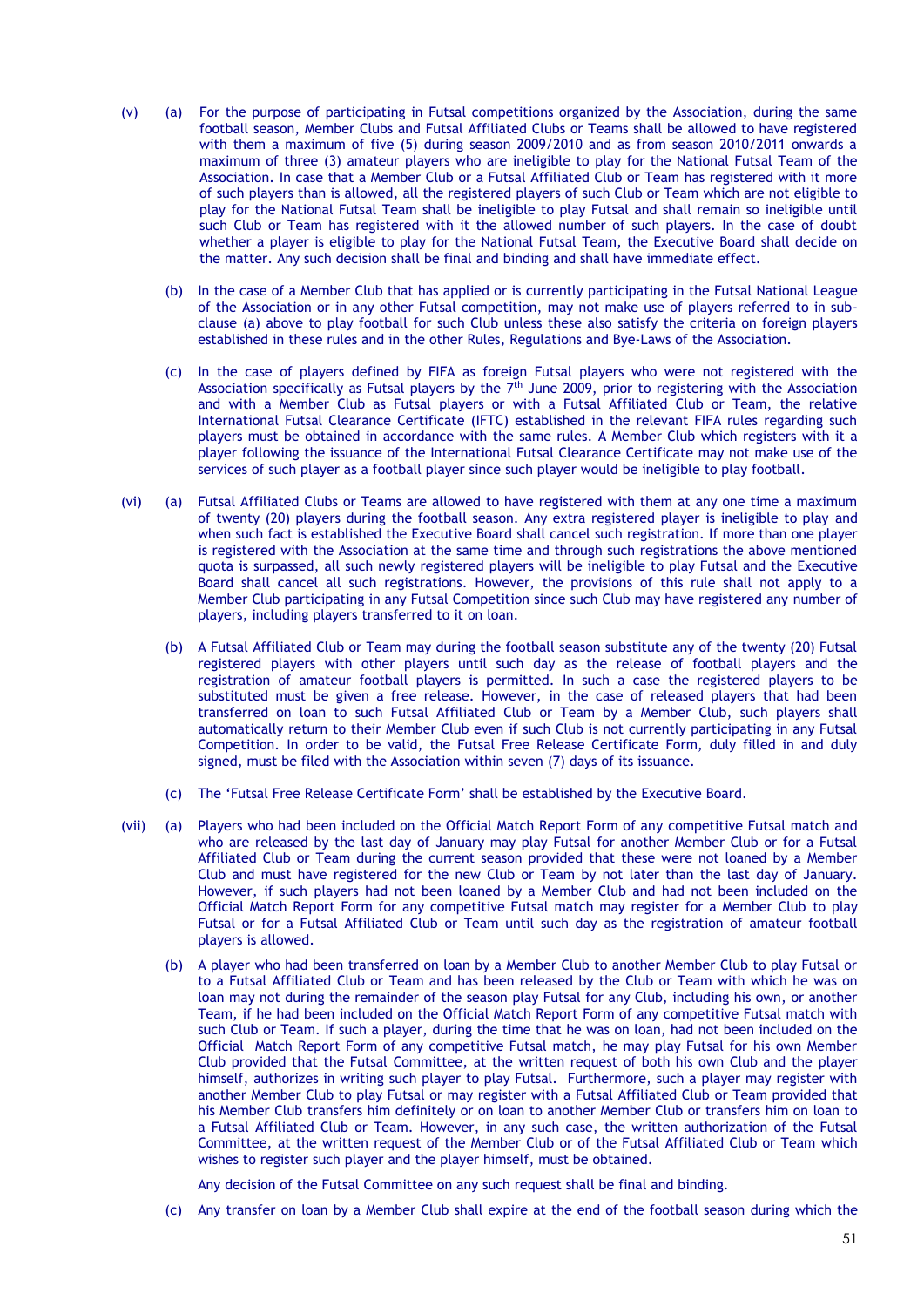loan has been made.

### **6. Futsal National League**

- (i) The Futsal National League shall be organized in Divisions and Sections depending on the number of participating teams.
- (ii) Decisions regarding the formation of Divisions and Sections and the mode of play shall be taken by the Executive Board prior to the commencement of the Futsal Competitions for the season concerned.
- (iii) Prior to the commencement of the Futsal National League, the Executive Board shall decide on the number of rounds to be played in each Division and/or Section as well as on the number of teams to be promoted and relegated and on the mode of promotion and relegation from one Division to another. A Member Club or a Futsal Affiliated Club or Team which had won promotion to a higher Division or which has been relegated to a lower Division in one season shall retain such status during the following season. However, in the case of vacancies in any of the Divisions of the National League, the relevant provisions of the Association's Rules Governing The National League of the Malta Football Association shall apply with regards to the filling of such vacancies.
- (iv) In the event that during the season a Member Club or an Affiliated Club or Team withdraws its participation from the Futsal National League the players registered with such team shall not be eligible to play Futsal for another team during that same season unless authorised in writing to do so by the Futsal Committee of the Association.
- (v) The first classified team in each Division of the Futsal National League shall be declared the champion of the Division concerned and the second classified team shall be declared the runner-up.

### **7. Futsal Knock-Out Competition/s**

- (i) In the event that the Association decides to organise a Futsal Knock-Out Competition or different Futsal Knock-Out Competitions during the season all the teams taking part in the Futsal National League during the current season shall be entitled to participate in such competition/s provided that by the time-limit established by the General Secretary of the Association such teams would have confirmed in writing that these are willing to participate in such competition. If more than one Futsal Knock-Out Competition is organized, the Executive Board shall also decide in which of each of such competitions the different teams will be able to participate. Such decision shall be based on the Division in which the teams are participating in the Futsal National League. The Executive Board may also admit other teams to take part in such competition/s.
- (ii) The Executive Board shall decide whether in the Futsal Knock-Out Competition/s to be organized teams will be seeded or not and in case of seedings which teams will be seeded and at which stage. The Executive Board may delegate these decisions to the Futsal Committee.

### **8. Number of Players in a Competitive Match**

- (i) A competitive match shall be played by two (2) teams, each consisting of not more than five (5) players, one of whom shall be the goalkeeper.
- (ii) Players who are not included on the Referee's Match Report shall be ineligible to take part in a competitive match.
- (iii) At the start of a competitive match the minimum number of players per team shall be five (5).
- (iv) In the event that less than three (3) players are left on the field of play in either team the match shall be abandoned.
- (v) During the whole match, use of substitutes may be made in accordance with article 9 point (v) of these Regulations, provided that the substitutes are included in the Official Match Report Form.

### **9. Laws of the Game for Futsal**

Futsal competitive matches organized by the Association shall be played in accordance with the Futsal Laws of the Game as promulgated by FIFA for its competitions. In this respect, prior to the commencement of the Futsal Competitions for the coming season, the Executive Board, in consultation with the Futsal Committee of the Association, shall decide on the mode of application regarding any or all of the following Futsal Rules which will apply for the new football season:

- (i) Size of the field of play.
- (ii) Size, weight and material of the ball.
- (iii) Width between the goalposts and height of the crossbar from the ground.
- (iv) Duration of the periods of play.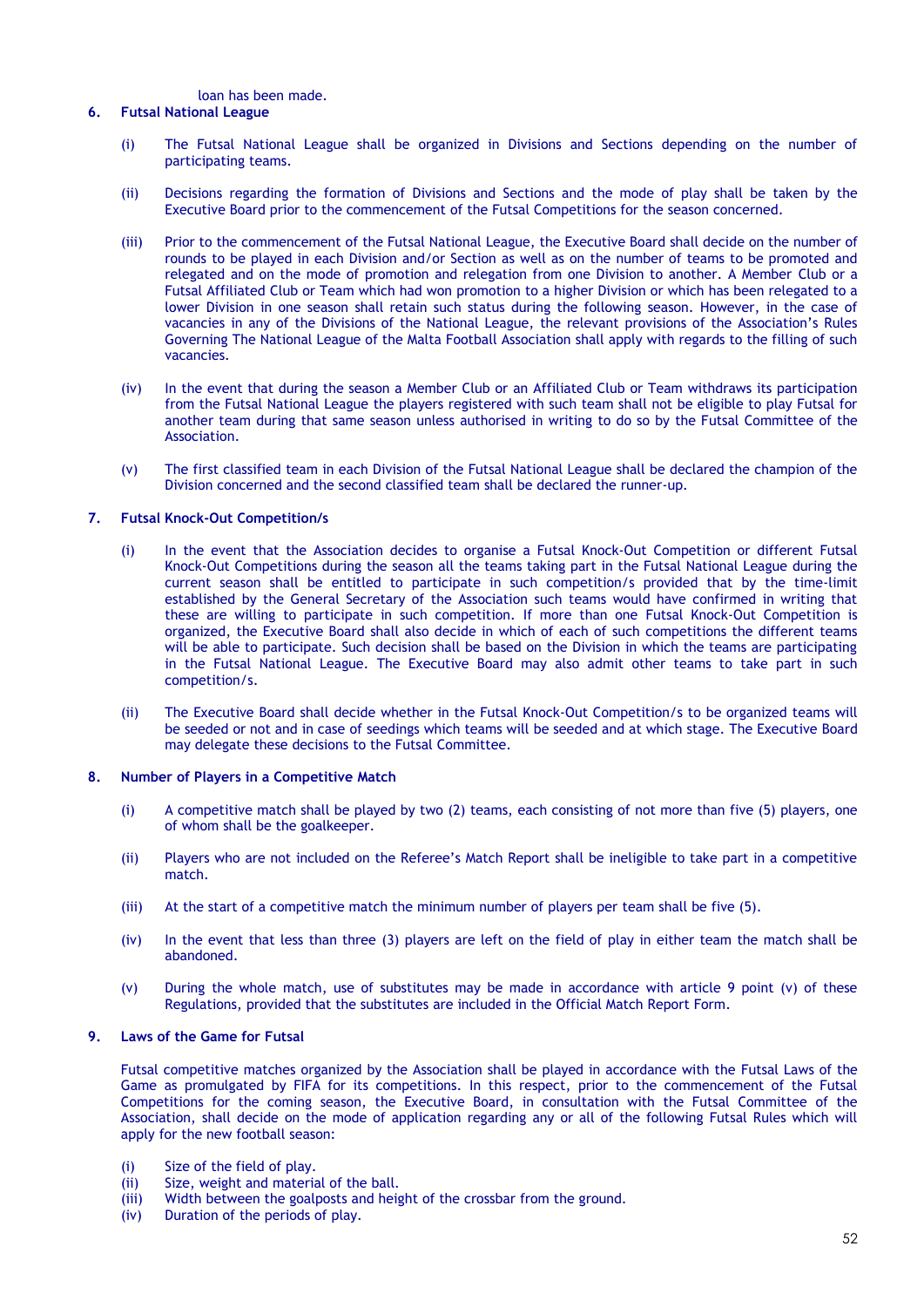(v) Substitutions.

### **10. Disciplinary Sanctions**

- (i) The Regulations for the Control of Misconduct and all Kinds of Incidents during Competitive Football Matches, the Players' and Club Officials' Disciplinary Code, the Rules for the Investigation of Allegations of Bribery in Football under the Jurisdiction of the Association and the Regulations On Bribery And Betting Regarding Football Matches shall also apply to competitive Futsal matches.
- (ii) In the case of disciplinary sanctions to be imposed on players and/or on Clubs'/Teams' Officials for offences committed in connection with Futsal competitive matches, notwithstanding the monetary sanctions mentioned in the Players' and Club Officials' Disciplinary Code, when the penalty which the Disciplinary Commissioner must or may impose in accordance with the said Disciplinary Code consists of a fine, the Disciplinary Commissioner shall, instead of imposing a fine, suspend the person concerned for one (1) match if the fine to be imposed is ten euro ( $\epsilon$ 10) or less, two (2) matches if the fine to be imposed is more than ten euro (€10) but not more than twenty euro (€20) and three (3) matches if the fine to be imposed is more than twenty euro (€20).

### **11. Presentation of Trophies and medals and participation in the UEFA Futsal Cup**

- (i) The winning team of each and every Division of the Futsal National League as well as the winner of the Futsal Knock-Out Competition/s shall be presented by the Association with the winner's trophy which is the property of the Association. Furthermore, the winner of each and every Division of the Futsal National League and the winner of the Futsal Knock-Out Competition/s shall also be presented with a miniature trophy for retention whilst both Clubs/Teams contesting the final match of the Futsal Knock-Out Competition/s shall be presented with a commemorative plaque denoting that these Clubs/Teams had contested the final match of the Futsal Knock-Out Competition/s in that particular season.
- (ii) (a) The trophies belonging to the Association must be returned to the Association in good condition within one month of their presentation. Failure by the Club/Team to return any trophy which belongs to the Association within this time limit shall be punished by the Control and Disciplinary Board of the Association with a fine of five hundred euro (€500), provided that seven days written notice would have been given by the Association to the Club/Team concerned to return the Trophy concerned.
	- (b) Should any trophy be destroyed or damaged through accident whilst under the custody and care of a club, such club shall refund to the Association the full value of the trophy or the cost of repairs, as the case may be.
	- (c) Should any trophy be destroyed or damaged through any other cause whilst under the custody and care of a club/team, besides the obligation of the club under sub-clause (b) above, the responsible club/team shall be dealt with by the Control and Disciplinary Board of the Association in accordance with the rules and regulations of the Association.
- (iii) (a) The players and the members of technical staff of the champion Club*/*team of the First Division of the Futsal National League shall be presented with a commemorative medal. Thus each such Club shall receive twenty (20) medals.
	- (b) In principle, the players and the members of the technical staff shall be presented with their medals in a medals award ceremony to be held immediately prior to the presentation of the trophy and the miniature trophy to the champion Club/Team. In this case the medals will be presented to the players and the members of the technical staff included on the Referee's Official Match Report Form of the match at the end of which the trophy and the miniature trophy are to be presented. However, a player and/or a member of the technical staff who was sent off by the referee before, during or after the match shall not be presented with a medal during the medals award ceremony. The remainder of the medals shall be handed over to the Club/Team to give to other deserving players and/or members of the technical staff. In case that the medals are not presented at the end of a match, all the medals will be given to the Club/Team to give to deserving players and members of the technical staff.
- (iv) The winner of the top Division of the Futsal National League shall have the right to participate in the UEFA Futsal Cup during the following season. If this team is prohibited and/or unable and/or refuses to participate, the runner-up of the top Division of the Futsal National League will be invited by the Association to participate in the UEFA Futsal Cup. However, the participation of the runner-up in the UEFA Futsal Cup will be subject to UEFA's approval. The participation of a Club or Team in the UEFA Futsal Cup shall also be subject to the rules, regulations, bye-laws and decisions of UEFA.

### **12. The Other Rules, Regulations and Bye-Laws of the Association**

Except in so far as otherwise stated in these regulations, the provisions of all the other Rules, Regulations, Bye-Laws and decisions of the Association, even if not expressly mentioned in these regulations, shall also apply to Member